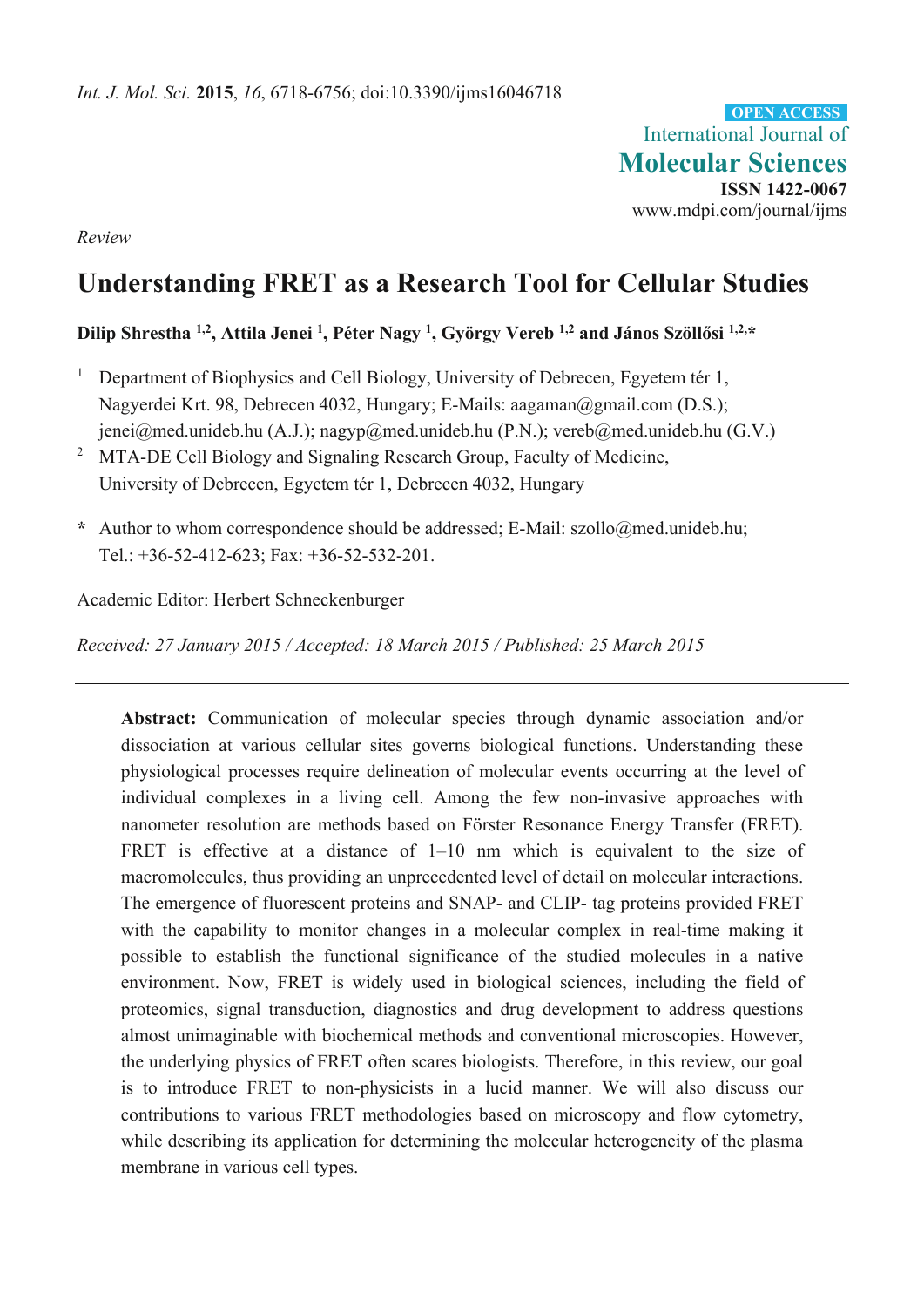**Keywords:** FRET; Methods for measuring FRET; Fluorescence intensity; Fluorescence lifetime; Anisotropy; Major Histocompatibility Complex (MHC); CD1d; IL2; IL15; Immune synapse; ErbB

## **1. Background**

The major constituents of all living beings are nano-sized molecular species like lipids, proteins, carbohydrates and nucleic acids [1]. These molecules are constantly in communication with each other through complex yet specific interactions in a crowded molecular environment regulating the biological functions in an organism [2,3]. Therefore, uncovering the secrets in the way these molecules function requires an approach that would enable monitoring the molecular actions at nanometer scale. One of the first described methods capable of reaching nanometer resolution was based on the principle of Förster Resonance Energy Transfer (FRET), which nowadays is also referred to as fluorescence resonance energy transfer mainly owing to the usage of fluorescence-based probes for FRET applications. In the 1920s, Perrin first introduced the concept of dipole–dipole interaction and distance dependent transfer of energy without molecular collision [4]; however, the accurate quantitative theory of FRET occurring between two closely juxtaposed molecular species was correctly described by Theodor Förster in 1948 [5]. Experimental verification of this theory, primarily the distance dependence of FRET, was proven only in the late 1960s [6,7]. Importantly, with his insightful seminal papers, Lubert Stryer popularized FRET as a "Spectroscopic Ruler" [6,8]. The application of FRET in biology gained momentum only in the last 20 years after huge technical advances in physical and biological sciences, integration of FRET with easy-to-use fluorescence based instruments and simple classification of the various modalities of FRET measurements.

## **2. Introduction**

FRET is a collision-free, but distance-dependent photophysical process where radiationless transfer of energy occurs from an excited donor (D) fluorophore to a suitable acceptor (A) protein or fluorophore via long-range dipole–dipole coupling mechanism. Donor absorbs energy at shorter wavelength whereas acceptor has energy absorption at longer wavelength [9,10]. FRET occurs over interatomic distances due to resonance-based interaction of chromophores without transmission of photons from donor to acceptor species. Therefore, it is inaccurate to use fluorescence with the acronym FRET, since fluorescence involves emission of photons. At distances below 1 nm, collision between donor and acceptor would prevail, whereas at distances higher than 10 nm, photon emission by donor would be dominant. Therefore, FRET occurs only in the near field, which is in the range of 1–10 nm [11,12]. Often FRET is envisioned as a phenomenon occurring between two spectroscopically different fluorophores, also termed heteroFRET. However, FRET can also take place between spectroscopically identical fluorophores under the condition that they have a small Stokes shift, *i.e.*, small separation between excitation and emission spectral peaks. Energy transfer between like fluorophores is known as homoFRET. When the two molecules in close proximity are fluorescent species, the apparent changes that would occur due to FRET are reflected in the spectroscopic properties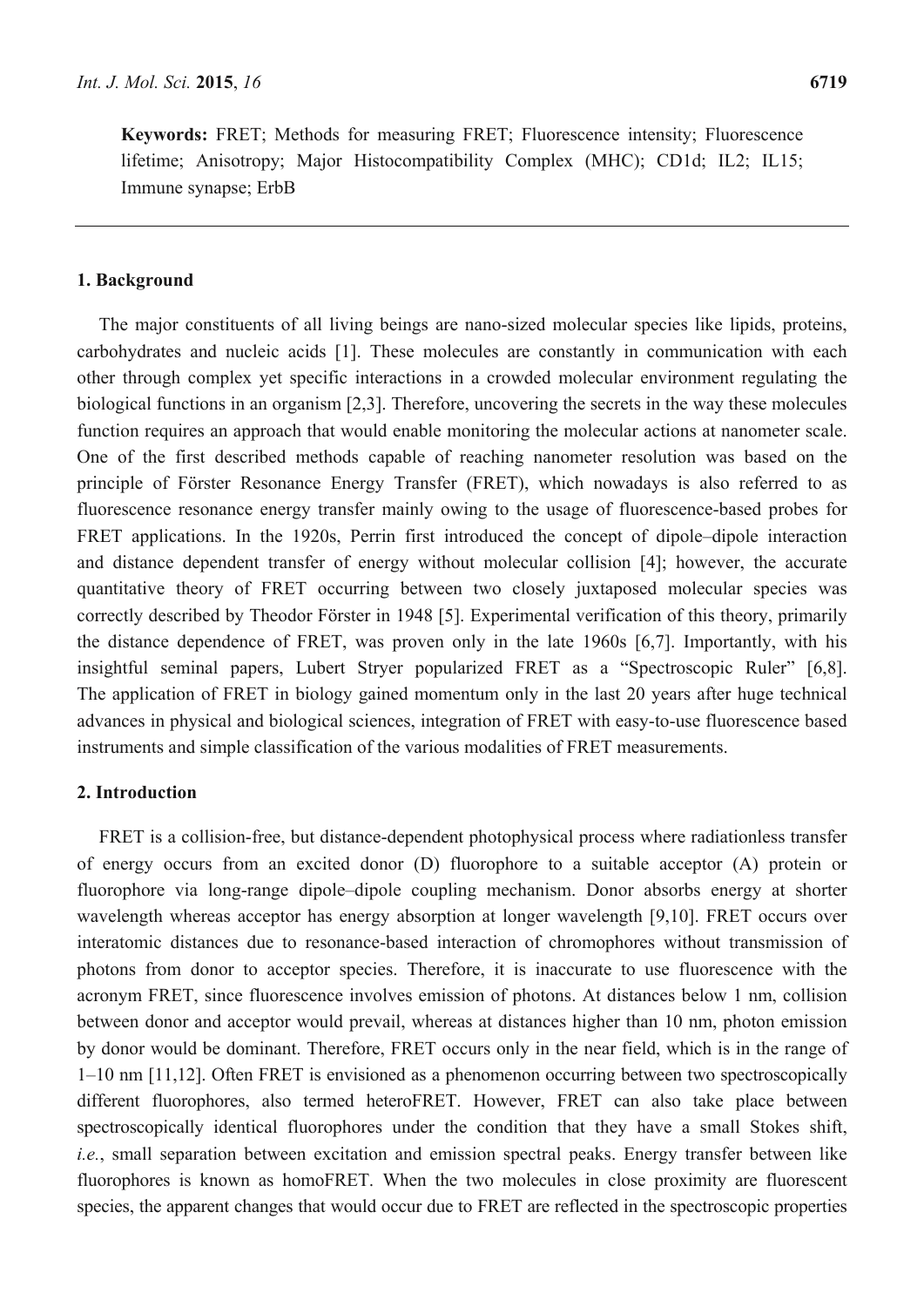of these fluorochromes, like fluorescence intensity, fluorescence lifetime, quantum efficiency and anisotropy [13,14]. FRET is intrinsically sensitive to molecular distance providing both quantitative and qualitative information leading to its widespread use in various disciplines of science. In fact, FRET is perfectly suitable for determining the large array of dynamic molecular events, including conformational change in macromolecules, *cis*- or *trans*- association/or assembly in macromolecules *etc.*, regulating physiological events both under *in vitro* and *in vivo* conditions [10]. The Jablonski diagram represents the simplest explanation of the occurrence of FRET in terms of donor/acceptor excitation and emission (Figure 1). We aim to introduce FRET techniques to the biologists or bio (medical) researchers who can hugely benefit from FRET applications. Therefore, this review is not a comprehensive report on FRET; rather it entails the phenomenological description of the mechanism of FRET, highlights advantages and limitations and the type of information that can be gained from FRET by using various methodologies, and presents several examples of FRET applications in membrane biology.



**Figure 1.** (**a**) The figure shows the Jablonski diagram demonstrating mechanism of Förster Resonance Energy Transfer (FRET). On absorption of energy, electrons in both donor and acceptor are excited from the ground state to an excited state, and they lose energy as fluorescence with rate constant  $k_{f(D)}$  for donor or  $k_{f(A)}$  for acceptor and non-fluorescence mechanisms with rate constant  $k_{nf(D)}$  for donor or  $k_{nf(A)}$  for acceptor. On the occurrence of FRET, excited energy of the donor is also lost via FRET to an acceptor with rate constant kFRET; and (**b**) Spectral overlap: The absolute requirement of FRET is illustrated in this figure. The symbols " $\lambda_{ex}^{D}$ " and " $\lambda_{em}^{D}$ " or " $\lambda_{ex}^{A}$ " and " $\lambda_{em}^{A}$ " indicate excitation ( $\lambda_{ex}$ ) and emission spectra  $(\lambda_{em})$  of donor and acceptor fluorophores respectively with upper index letters denoting fluorophores. Essential spectral overlap in the case of heteroFRET (yellow) and homoFRET (blue) is also highlighted in the figure.

Förster theory states that the efficiency of energy transfer (E) is a function of the inverse sixth power of the distance separating the two interacting molecules and "E" is expressed by the following equation:

$$
E = \frac{R_0^6}{R^6 + R_0^6}
$$
 (1)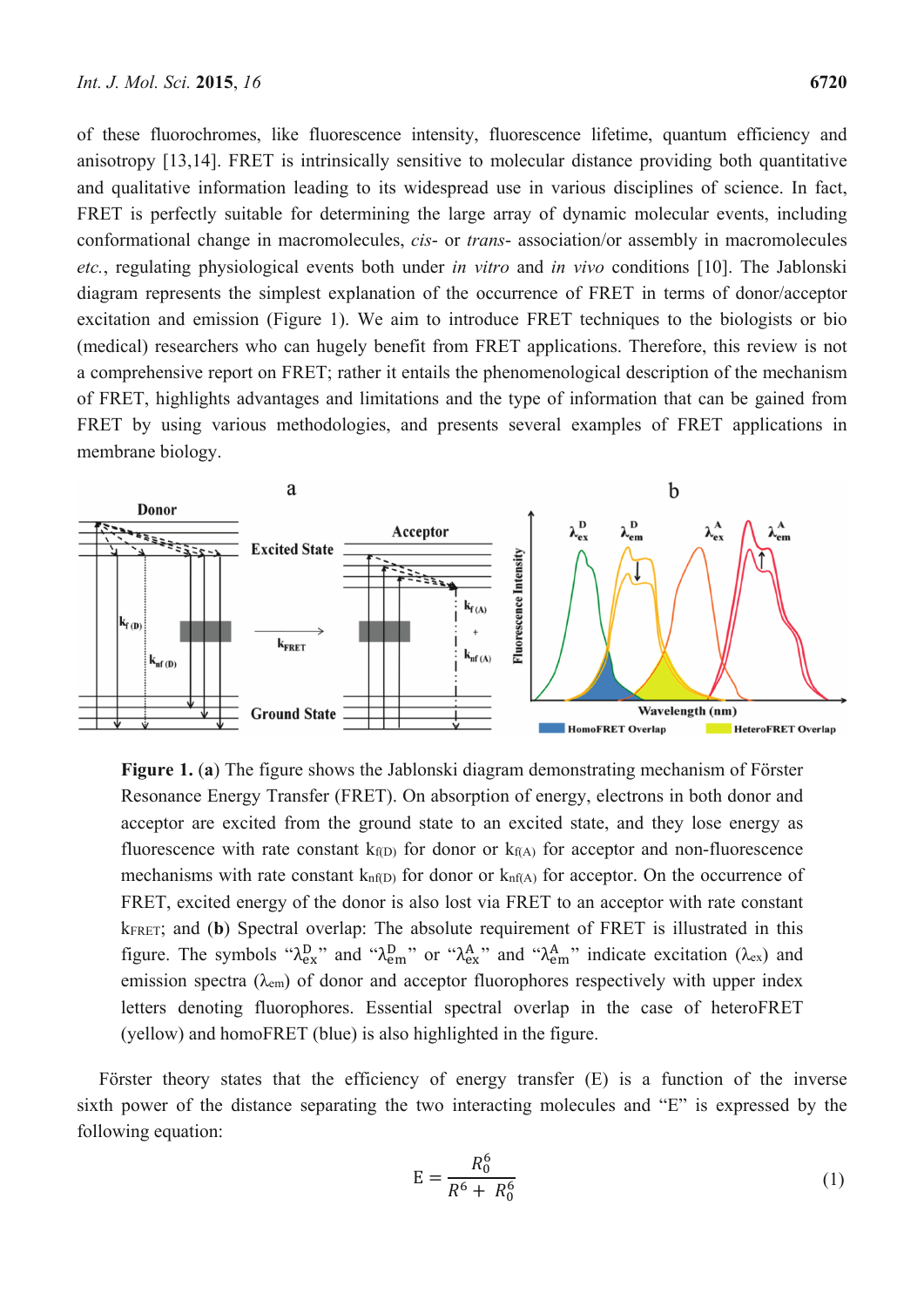In the equation above, "*R*" indicates the actual distance between donor and acceptor whereas "*R*0" represents the Förster distance, which is a characteristic distance at which the probability of energy transfer is 50%. Though, it is clear from Equation (1) that "E" is highly dependent on the magnitude of "*R*", there are also other factors (see Equation (2)) that influence "*R*0" and correspond to the spectroscopic features of fluorescent donor and/or acceptor and their spatial orientation which can significantly affect energy transfer.

$$
R_0 = 0.02108 \left[ \kappa^2 \times \Phi_D \times n^{-4} \times J \right]_6^{\frac{1}{6}} \text{nm}
$$
 (2)

$$
\kappa^2 = (\cos \theta_R - 3\cos \theta_D \cos \theta_A)^2 \tag{3}
$$

$$
J = \int_0^\infty F_D(\lambda) \varepsilon_A(\lambda) \lambda^4 d\lambda \tag{4}
$$

In the above equations, " $\kappa^{2}$ " is the orientation factor describing the relative orientation between the dipoles of the donor emission and the acceptor absorption, "*ΦD*" is the fluorescence quantum yield of the donor in the absence of the acceptor, "*n*" is the refractive index of the medium, and "*J*" is the extent of overlap between the donor emission and acceptor absorption spectra. In Equation (3),  $\theta_R$  is the angle between the "D" and "A" dipoles whereas  $\theta_D$  and  $\theta_A$  are the angles the "D" and "A" dipoles, respectively, subtend with the line connecting the donor-acceptor dipole origins (Figure 2b). In Equation (4), " $\lambda$ " is the wavelength and  $\epsilon_A(\lambda)$  and  $F_n(\lambda)$  are the molar absorption coefficient of the acceptor and the normalized fluorescence emission of the donor at wavelength "λ".

In practice, considering the use of fluorescent probes, the following set of conditions must be fulfilled in order to observe FRET: (I) The emission spectrum of the donor must overlap with the absorption spectrum of the acceptor. For a given FRET-pair, the larger the spectral overlap, the higher the Förster distance [15]; (II) The donor must have a high quantum yield; (III) The donor emission and acceptor absorption dipole moments must be oriented in favorable directions, which is numerically characterized by the orientation factor,  $\kappa^2$ , ranging from 0–4. To observe FRET,  $\kappa^2$  should not be too small. FRET efficiency is the highest when the two vectors are parallel  $(\kappa^2 = 4)$ , whereas, FRET efficiency decreases with the increase in the angle between the two vectors. In fact, FRET efficiency is zero when the two vectors are in perpendicular position even in a case when two fluorescent probes are within FRET distance  $(\kappa^2 = 0)$ . For most biological applications considering the use of organic fluorophores,  $\kappa^2$  is usually taken as 2/3, which is an isotropic dynamic averaging, assuming that both donor and acceptor fluorophores can acquire all possible random orientations during the donor's lifetime (Figure 2b) [16,17]. Furthermore,  $\kappa^2$  is also influenced by the nature of the microenvironment where donors and acceptors are suspended; (IV) Most importantly, the donor and acceptor must be close, but not too close to induce contact based quenching. Usually, the distance between 1 and 10 nm is reasonable (Figure 2a).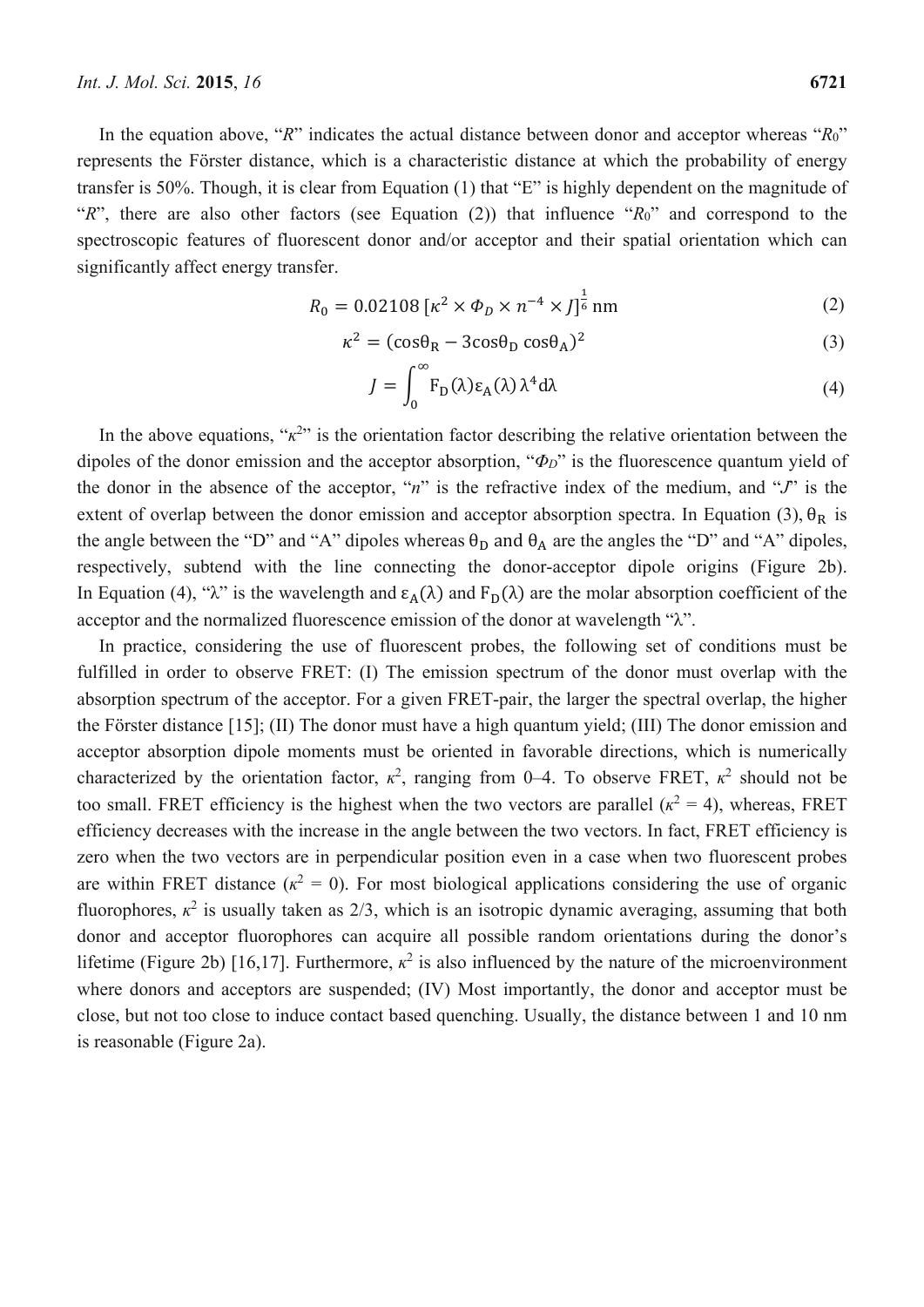

**Figure 2.** (**a**) A schematic representation of FRET between two molecules; (**b**) The orientation of emission dipole moment of donor and absorption dipole moment of acceptor is illustrated in this figure. "R" is the distance between the centers of donor and acceptor.  $\theta$  is the angle between the transition dipole moment of donor and the line joining the two dyes while for the acceptor this angle is indicated as  $\theta_A$ . The angle between the donor and acceptor dipole moments is  $\theta$ <sub>R</sub>. The possible virtual donor and acceptor fluorophore orientations are also presented in this figure, however, in reality the vectors are not exactly as depicted rather are random and can point in any direction of space; (**c**) Dependence of energy transfer on distance: A graph is presented here showing FRET efficiency (E) for three FRET-pairs with  $R_0$  values 3.9 nm (pyrene and coumarin), 5.6 nm (fluorescein isothiocyanate (FITC) and tetramethylrhodamine (TRITC)), and 7.4 nm (Alexa Fluor 546 (Alexa 546) and Alexa Fluor 647 (Alexa 647)) [18]. It is obvious that with the increase in *R*0, the sharp rise or fall of the graph at the end of the curves is reduced, allowing the feasibility to monitor changes in "E" at that range.

#### **3. FRET: An Index for Sub-10 Nanometer Distances**

The efficiency of FRET has a strong dependence on the Förster distance (*R*0) and on the physical distance separating the donor and acceptor species (*R*). *R*0 is a characteristic feature of each donor and acceptor FRET-pair and can be estimated based on Equation (2). It is generally in the range of 4–8 nm. *R*0 values for FRET-pairs can be found in the literature for both organic dyes [18] and fluorescent proteins [18,19]. It is obvious from the Figure 2c that a FRET-pair with a larger *R*0, e.g., *R*0 of Alexa 546-Alexa647 in comparison with pyrene-coumarin, accommodates a wider range of measurable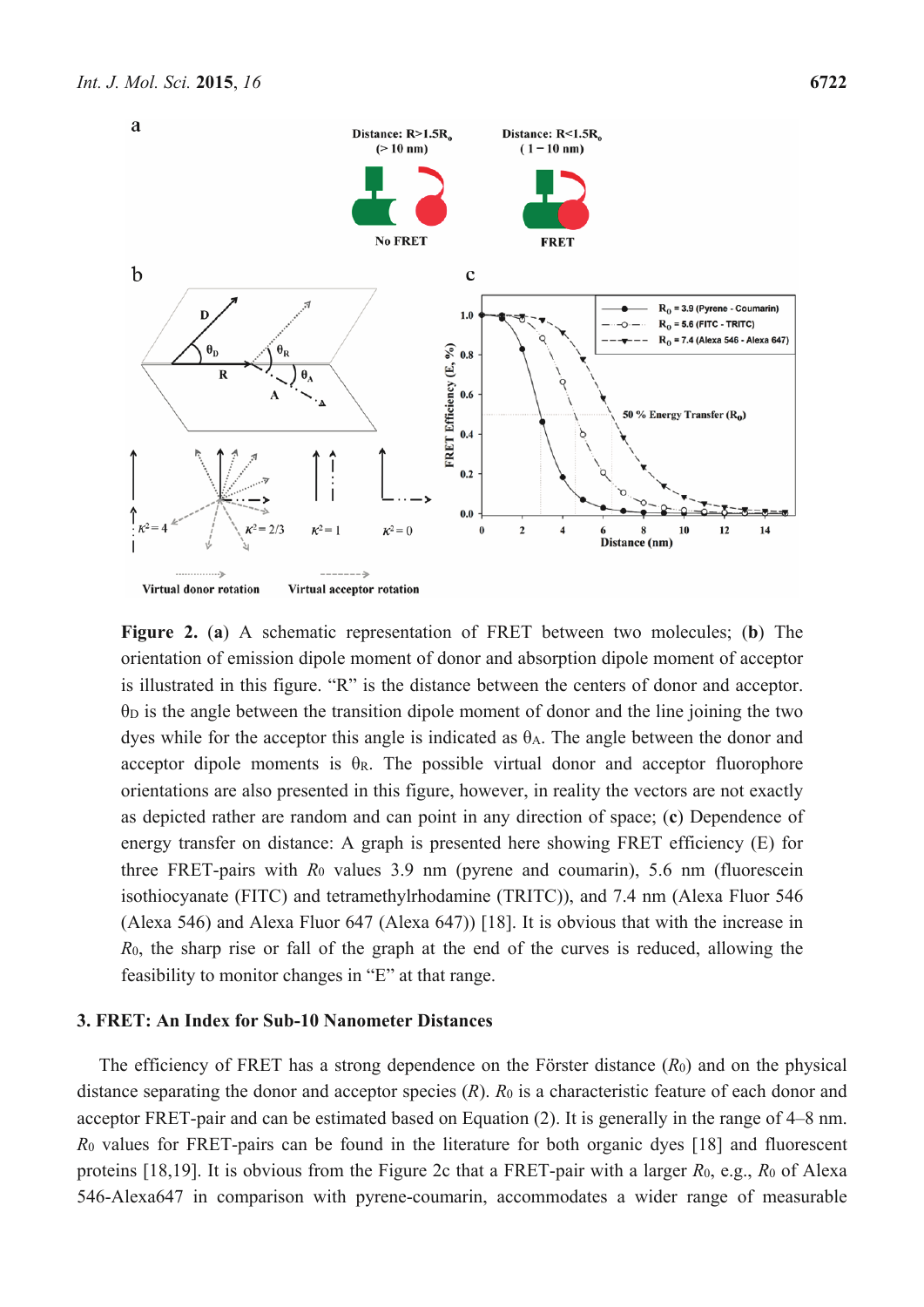distance for "E" thus providing possibilities to determine small-scale changes in distances more effectively. In fact, "E" shows saturation at a distance below 0.5  $R_0$  (E sharply attains 1) and above 2 *R*0 (E dwindles to 0 rapidly). Thus, distances in the range of ~0.5 *R*0–~2 *R*0 can usually be measured by FRET. Beyond these distance limits, we can only state that the distances are below 0.5 *R*0 or beyond 2 *R*0 [11]. The critical working distance of FRET also matches the dimension of many biological molecules, such as the size of proteins (a 30 kDa globular protein has a diameter of  $\sim$ 3 nm [19]), lipids and nucleotides, the distance between two interacting macromolecules or sites on multi-subunit proteins *etc.* FRET is therefore perfectly suitable for biological research resulting in the description of FRET as a "spectroscopic ruler" to probe intermolecular distances. The choice of a FRET-pair, however, depends on the type of biological questions and the available instrument for FRET studies. The spatial resolution of the conventional optical microscope is limited by diffraction to  $\sim$ 250 nm laterally, which is orders of magnitude larger than the average size of a protein molecule ranging within a few nanometers. This makes it difficult to predict whether the two molecules in the image obtained by traditional microscopes are in interaction or not. In such cases, exploitation of FRET increases the accuracy of co-localization of the molecules within the diffraction-limited spots. This provides a good contrast mechanism, and occurrence of FRET between two molecules is proof of potential molecular proximity.

# **4. Lighting up Molecules for FRET**

Essentially, a prerequisite for FRET is to be able to visualize molecules. Often, with some exceptions, biological molecules are not self-fluorescent. Therefore, tagging of target molecules with fluorescent markers is required. There are three popular approaches which can render the molecules of interest fluorescent: (1) An approach based on fluorescent affinity reagents prepared by conjugating fluorophores to affinity probes [20] (2) An approach based on fluorescent protein (FP) requiring fusion of DNA of target protein and fluorescent protein [21] and (3) An approach based on bioorthogonal chemistry for labeling proteins or an *in vivo* labeling approach in which a target protein is fused with a tag making it amenable for chemical labeling in living cells [22].

# *4.1. An Approach Based on Fluorescent Affinity Reagents*

Antibodies are the most widely used affinity reagents in biological research owing to their high affinity and exceptional specificity towards the target molecule. They are also easy to generate, virtually against any known molecules, with the well-established hybridoma technology [23]. Fluorophore conjugated antibodies are popular as a probe for FRET or cellular imaging traditionally. Derivatives of organic fluorophores having functional groups with reactivity toward relevant side-chain groups, such as amines and sulfhydryls, in a protein are easily available. The literature also abounds with numerous straightforward bioconjugation protocols making preparation of fluorescent antibodies a relatively simple task nowadays [20,24]. However, the most widely used methods for bioconjugation, involving amine targeting, is not site-specific and, rather, is random in nature due to the abundance of amines in proteins [20,24], a condition which is not completely ideal for FRET measurements. Additionally, despite the presence of a large number of commercial fluorophores with emission ranges extending from the UV to the infrared spectrum [25], their suitability for FRET investigations is not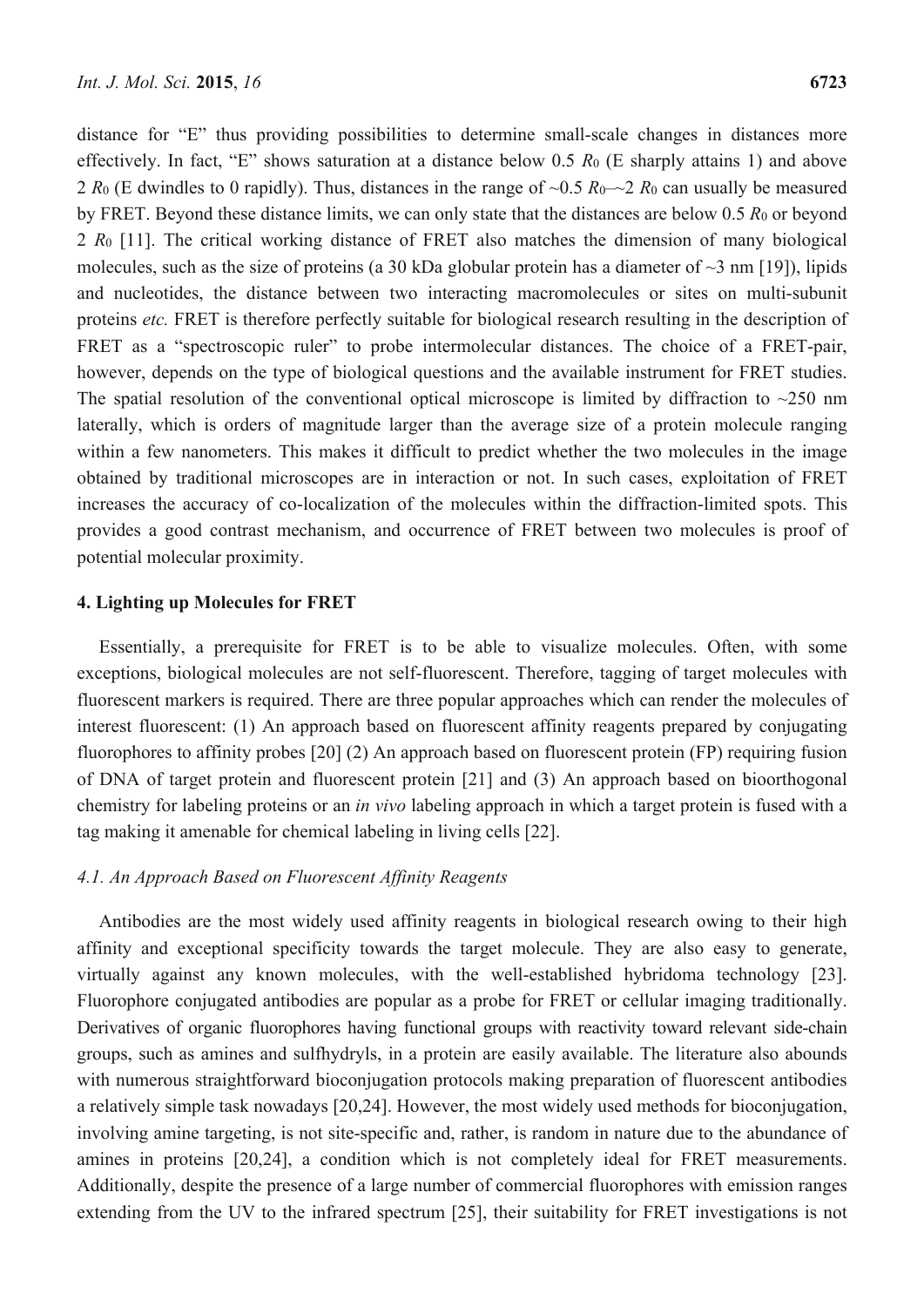easy to judge because of the difficulty in obtaining complete information about their photophysical features. Nonetheless, data about several fluorophore FRET-pairs in the literature are of great help in choosing the right fluorophores though it restricts us to only limited sets of few good FRET-pairs for studying membrane proteins [15,25,26]. Most of our FRET studies on membrane proteins were based on fluorophore-antibody conjugates. We have demonstrated earlier that fluorescent primary antibodies are preferred for FRET measurements. However, indirect labeling using secondary fluorescent antibodies can also be used to detect primary non-fluorescent antibodies. Although, such a scheme would lead to a decrease in the FRET efficiency between the probed proteins because of the greater separation of donors and acceptors as a result of the increase in the size of the antibody labeling complex. We also cannot rule out the possibility of detecting FRET between two proteins at distances greater than 10 nm. The use of polyclonal secondary antibodies can complicate the interpretation of FRET as well [15,27]. Antibodies with their large-size, molecular weight of  $\sim$ 150 kDa, and bivalent binding properties can also pose other problems. Since the latter circumstance can induce artificial clustering, there is a growing interest in alternative affinity reagents like aptamers—most often oligonucleotides [28], affibodies [23], synthetic engineered antibodies or phage-display antibodies [28,29] and single-domain antibodies (e.g., nanobodies engineered from heavy-chain camelid antibodies) [30] with target specificity equaling or exceeding that of conventional IgGs. Labeling of intracellular antigens with fluorescent antibodies also requires cell fixation and permeabilization. Fixation itself can alter the geometry and distribution pattern of molecules inside the cell [31] and can also damage or mask the antigenic structure leading to abrogation of antibody binding [32]. Overall, fluorescent affinity reagents have facilitated *in vitro* studies on protein structure and protein–protein interaction; however, it has not been successful in addressing questions about the real-time dynamics of molecules in living cell, which is important for studying weak or transient molecular interactions that might occur in natural cellular milieu.

## *4.2. An Approach Based on Fluorescent Proteins*

The possibility of recombinantly fusing the target molecule with a fluorescent tag augmented the interest in FRET applications and also made it possible to follow biological processes in time in different cellular compartments in a non-invasive manner. Among the most popular tags are green fluorescent proteins (GFPs) and its derivatives. Like organic fluorophores, now we have a palette of different colored FPs, spanning the entire visible spectrum, as a result of GFP engineering and newer discoveries from corals and several unrelated species including crustaceans and lancelets. The spectrum also includes the modern red fluorescent proteins (RFPs) with larger Stokes shift and with emission maxima exceeding 560 nm [33–36]. In fact, the library of FPs offers a huge collection of donor-acceptor pairs suitable for FRET experiments [35]. However, CFP (cyan) and YFP (yellow) is still the most widely used donor-acceptor pair [37]. Recently, a combination of Clover and mRuby2, emitting green and red fluorescence, respectively, was found to increase the dynamic range and detection sensitivity of FRET in comparison with CFP-YFP pair [38]. Post-2007, several new FP variants have emerged with better photophysics compared to GFPs and RFPs [35]; therefore, quantitative examination of FPs suitable for FRET measurements in live cell imaging is an avenue that is open for exploration. In contrast to the approach based on fluorescent affinity reagents, FPs offer the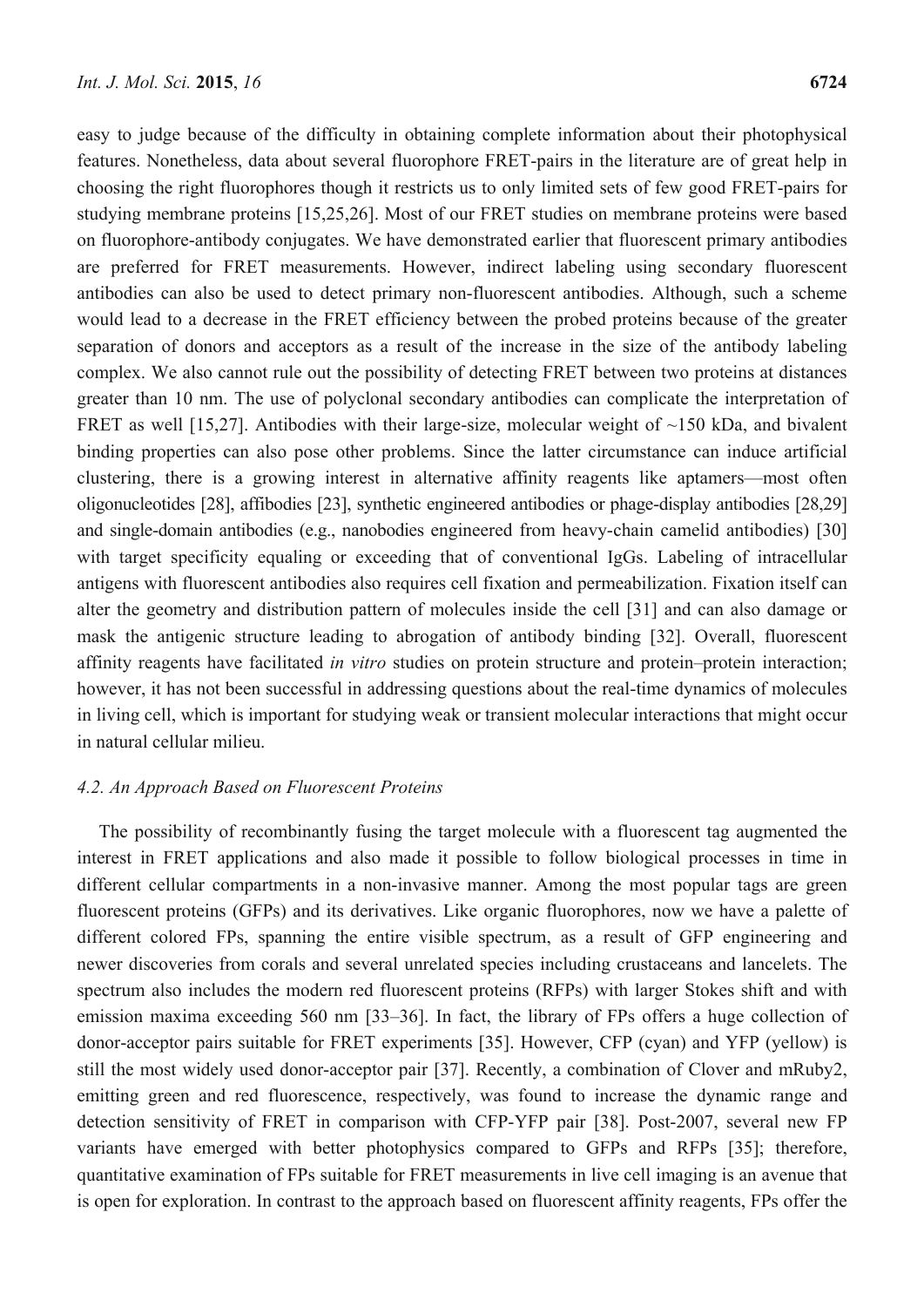possibility for site-specific conjugation to molecules and have revolutionized life science studies. However, FP fusion proteins are not free of problems. The significant molecular mass of FPs, e.g., 27 kDa (240 aa) for GFP, might alter expression, folding and distribution of the target protein and can impair protein function [39–41]. Most FPs show some tendency of self-association, especially when they are fused to other proteins; thus, they may induce artificial clustering. In fact, the self-association behavior of fluorescent proteins in physiological conditions might be completely different [40,42]. Therefore, the behavior of fusion proteins may not be the exact reflection of that of endogenous proteins and the requirement of ectopic expression further complicates it. FPs also show tremendous heterogeneity in maturation, sensitivity to pH, ionic strength, photobleaching kinetics [25,36,41] and possibly their behavior in various cell types [43]. The spectroscopic features of FPs, such as brightness and photostability, are relatively inferior to that of organic fluorophores [36,43]. Further, switching to another color requires either another plasmid vector having target protein fused to another FP or recloning, making exchange of colorsa difficult process.

#### *4.3. An Approach Based on Bioorthogonal Chemistry*

To address some of the issues with FPs, bioorthogonal chemistry based labeling approach was developed. The idea here is to express a tag that would allow site-specific labeling in the target protein with luxury for swapping of fluorophores with known photophysical features. Several new methods based on this concept have emerged recently which include expression of tags that could bind specific ligand, enzyme mediated ligation of tag with fluorophore substrate, and unnatural amino acid incorporation into proteins for specific chemical labeling. A detailed description of these methodologies is not the subject of this review but some excellent reviews have been published earlier [22,43,44]. From our perspective, we find SNAP and CLIP technology to be relatively more flexible for FRET measurements than the other bioorthogonal approaches, though, the combination of bioorthogonal approaches can work successfully. Both SNAP and CLIP proteins are derivatives of human DNA repair protein O6-alkylguanine-DNA alkyltransferase (hAGT) performing self-attachment but with preferential reactivity towards  $O_6$ -alkylylguanine or  $O_6$ -benzylguanine and  $O_2$ -benzylcytosine derivatives as substrates, respectively. Because of these orthogonal substrate specificities, SNAP- and CLIP-tagged fusion proteins can be simultaneously labeled with different molecular probes bearing fluorophores. SNAP- and CLIP-tagged proteins are similar in size  $(\sim 20 \text{ kDa})$  to FPs; however, they confer an important advantage with respect to the choice in organic fluorophore that can be used to label the tagged fusion proteins for various types of FRET experiments [45]. In comparison with FPs, biological research with SNAP- and CLIP-tagged proteins is still in its infancy; therefore, the possible effects of these tags on the expression, maturation, localization and function of the target proteins are uncertain. However, it is known that the life-span of hAGT is dramatically reduced and is targeted for ubiquitin degradation upon forming a complex with its substrate [46]; therefore, SNAP- and CLIP-tagged fused proteins may have reduced half-life in comparison with their endogenous counterparts. Nonetheless, in a recent study, it was demonstrated that SNAP-tagged fusion proteins retained the normal distribution features of wild type protein whereas several FPs induced artifacts due to clustering of the fused protein [40]. Endogenous hAGT is also known to react with SNAP substrates, though less efficiently, which would lead to off-target background noise. However,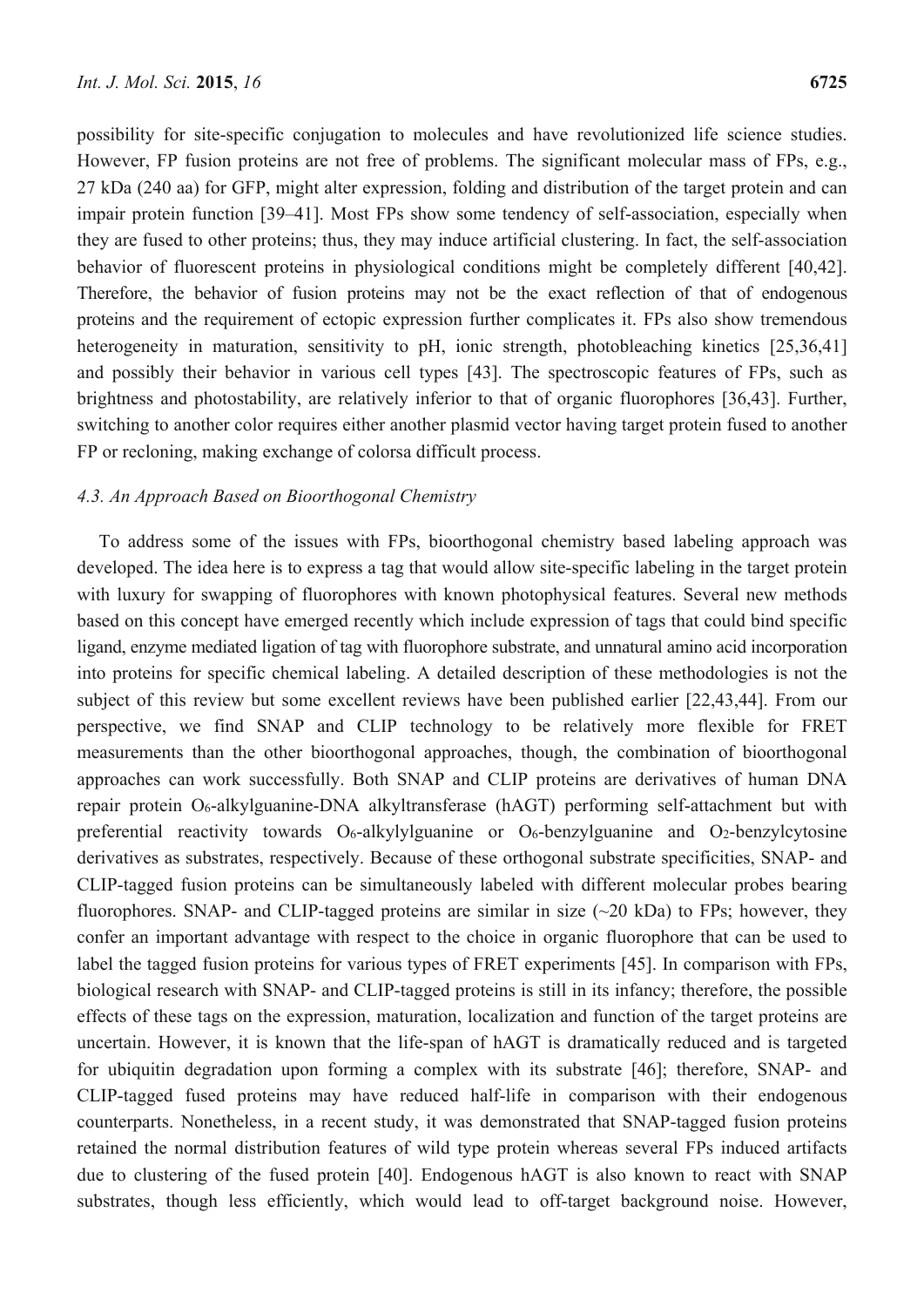endogenous hAGT is comparatively very low in most cell lines and can be avoided when hAGT deficient cell lines are used [45]. In contrast to FPs, maturation and fixation of SNAP- and CLIP-fused proteins do not seem to be an issue either because fluorophores with known photochemical features are used [25,36,47]. Importantly, these methods can be used in conjunction with tetracysteine (CCXBCC, where X and B can be any amino acid except cysteine), tetraserine (SSPGSS) or Halotag based approaches amongst others providing multiple efficient ways for multicolor labeling [22,25,43,44]. Thus, bioorthogonal labeling of SNAP- and CLIP-tagged proteins seems flexible, non-invasive and the most suitable strategy for FRET experiments. However, any FRET experiment should be cross-checked with an alternative strategy for confirmation of the findings.

#### **5. Is Your Instrument FRET Friendly?**

In principle, any instrument capable of recording fluorescence emission can be used for measuring FRET as long as suitable fluorophores are available and the corresponding filters and detectors are present in that system. The theoretical foundation of FRET was laid out on the basis of collision experiments of several metallic elements in the vapor phase using a spectroscope [4]. Therefore, early FRET experiments were mainly performed using spectrofluorometry [6,48,49] then it slowly progressed to flow cytometry [49–51] and various microscopies [21,49,52–54] or lately to laser scanning cytometry [55–57]. However, generally the choice of instruments for FRET measurements is driven by biological goals because each of these instruments can deliver specific types of answers. Of course, the most versatile of all the instruments is the microscope; therefore, many FRET approaches are devised exploiting the capabilities of microscopy to decipher the spectroscopic information of fluorophores. Thomas Jovin and colleagues proposed some new microscopic approaches and also prepared a catalog of FRET techniques in 2003 [58]. Likewise, critical evaluation of many of the widely used FRET methods in spectrofluorometry, flow cytometry and microscopy has also been performed in [59]. Therefore, our goal in this section is just to describe the merits and demerits associated with each of these widely used instruments for FRET. FRET crawled its way into biology through physics and chemistry. Therefore, it is no surprise that the fluorometer was the most commonly used instruments for measuring FRET in the early days, even today in many places, because of its easy accessibility. Donor quenching and acceptor sensitization based FRET experiments are primarily performed in spectrofluorometry. Fluorescence signals are collected from the cell suspension either in the cuvette or from the cells fixed on slides. Therefore, the acquired signals are an average from thousands of cells. These are good for statistical accuracy, but possible heterogeneity among cells in the sample is hidden. Measurements from fluorometer thus are blind-folded from the details of each cell and they provide population averages of parameters. Since samples are measured in solution, the presence of dead cells or cellular debris (which can often be far brighter), free fluorophores (especially with low-affinity fluorophore labels), and cellular autofluorescence can affect the measurement significantly [50,60]. The contribution of the aforementioned factors in the measurement accentuates the notion that performing FRET for lowly expressed proteins is almost impossible or unreliable due to distortion in signals with fluorometry that in many cases would require cell-by-cell correction for autofluorescence [27]. Because of the measurement procedure, sample should be prepared very carefully, for instance, proper washing should be performed and contribution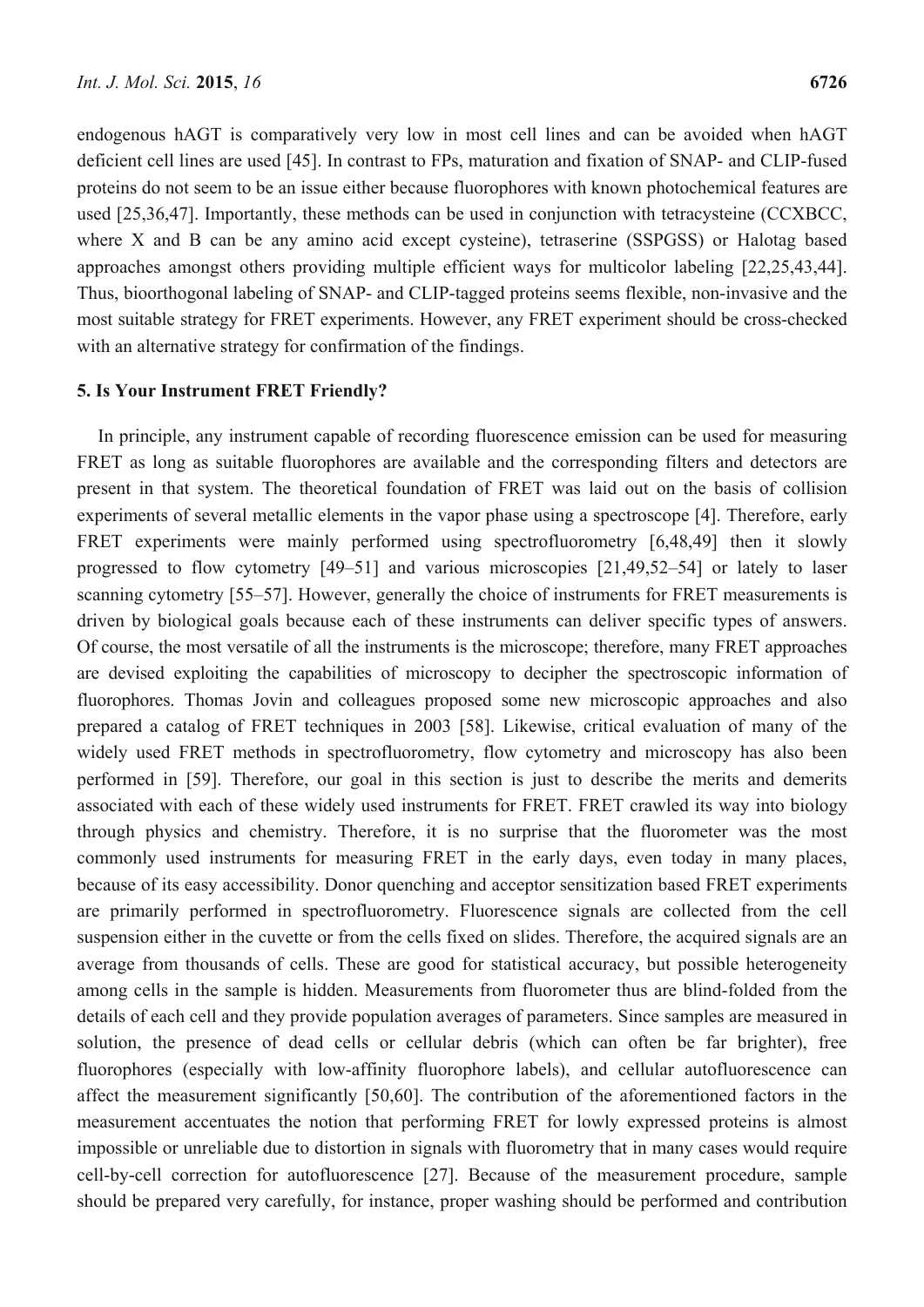of free fluorophores to the fluorescence intensity should be minimized. Microscopy and flow cytometry can overcome the above limitations of spectrofluorometry. However, relatively very few cells can be investigated in microscopy compromising its statistical reliability [50]. Microscopy is more suitable for real-time visualization of kinetic molecular events capturing microsecond or nanosecond cellular changes in living cells and providing crucial information regarding the functioning of biological molecules [61]. FRET is commonly used with wide-field microscope but has been successfully implemented in confocal, multi-/two-photon, fluorescence lifetime and fluorescence polarization microscopes, each with their own distinct advantages. For example, wide-field microscope collects the emission signals from both above and below the focal plane, reducing the quality of the image, whereas, confocal microscopes can reject these out-of-focus signals giving sharper images. In combination with fluorescence lifetime or anisotropy, the sensitivity of FRET approach is enhanced providing a spatial map and temporal information pixel-by-pixel in different contrast patterns [13,61,62]. Therefore, microscopy is more suitable for studying dynamic molecular events and heterogeneity in or within a cell [63,64]. Regardless of the benefits of microscopes for FRET measurements, the underlying disadvantage of all microscopes is that they require specific training on the proper usage of these microscopes and the ability to record high-quality fluorescence images in the absence of any artifacts. A flow cytometer on the other hand can measure thousands of cells within a minute. Therefore, the results are more robust and reliable than those from microscopes statistically; however, information can only be obtained on a cell-by-cell basis. Nonetheless, it allows categorization of a population of cells from the same sample and is capable of elucidating the differences in "E" in correlation with any other cellular parameters. Importantly, what flow cytometer can achieve is the possibility of sorting the cells based on cellular heterogeneities and energy transfer [65,66]. However, the disadvantage of using flow cytometer is the nature of measurement of cells. Cellular suspension is necessary which means detachment of cells from their substrate should be performed. Removal of cells from their natural environment either mechanically or by enzymatic treatment can result in changes in cellular parameters. Furthermore, flow cytometry fails to provide information regarding heterogeneities within the cell and about the time-course of cellular responses at single cell level, the attribute at which microscopy excels [60]. The superiority in statistics offered by flow-cytometric measurements thus compensate for the lack of subcellular information that can be obtained in microscopy [15,60]. High-throughput imaging technologies can combine the complementary features of both microscopy and flow cytometry. We have recently demonstrated the applicability of FRET with a laser scanning cytometer (LSC), LSC-FRET, yielding FRET efficiencies comparable to those obtained from a flow cytometer or a confocal microscope [55]. One major advantage of LSC is that spatial resolution and information about subcellular structures can be generated under native *in situ* conditions with decent statistics. LSC yields information on a pixel-by-pixel and cell-by-cell basis with the capability for temporal cellular response analysis in cells. Thus, LSC advances the features of flow cytometry with a small sacrifice in the number of cells that could be analyzed in the specific time-frame but with the incorporation of advantages of confocal microscopy. Likewise, a high-throughput FRET technique based on total internal reflection fluorescence microscopy (TIRFM) was also published a few years ago [67]. The inherent advantage of FRET-TIRFM is similar to that of LSC-FRET. However, it harbors few additional benefits specific to the use of evanescent wave for illumination of samples. Firstly, evanescent wave generates low autofluorescence because TIRFM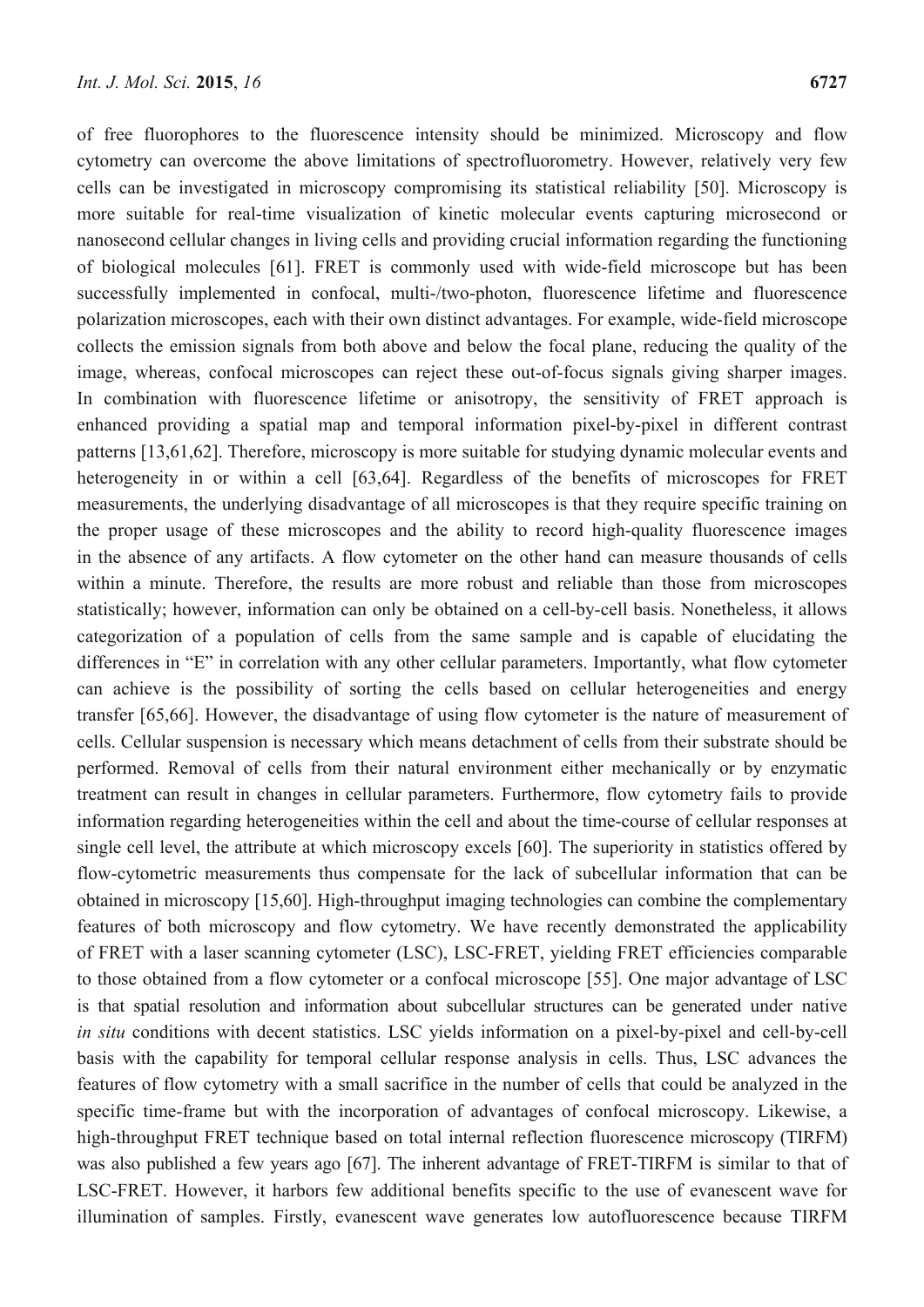excitation is limited to a thin layer  $(\sim 100 \text{ nm}, \text{mainly plasma membrane})$ . Secondly, in TIRFM fluorophores located closer to the plasma membrane are preferentially excited; therefore, FRET-TIRFM is efficient in removing non-membrane fluorescence. In fact, TIRFM is said to be far superior to confocal microscopes at detecting plasma membrane fluorescence [67]. Thus, it is optimal for high-throughput FRET related to membrane proteins.

In the paragraphs below, we will discuss several methods that are generally used in biological systems for measuring FRET and subsequently we will also elaborate on the various applications of FRET based techniques, especially on our contribution towards developing and applying FRET based methods for studying membrane proteins.

#### **6. Methods for Measuring FRET**

Fluorescence has many spectroscopic dimensions that can be sensitively monitored and fortunately, the manifestation of FRET is the alteration of these spectroscopic features. Therefore, a multitude of techniques can be employed to measure FRET. Several excellent reviews have been published earlier [11,13,58,68–71] where extensive theoretical details are underlined for quantitative analysis of FRET. Types of FRET and the effect of FRET on the spectroscopic features of fluorophores are schematized in Figure 3. The most notable FRET measurements are based on the following three approaches: (1) Fluorescence intensity based approach; (2) fluorescence lifetime based approach; and (3) fluorescence anisotropy based approach. We have played a seminal role in the development of a ratiometric flow-cytometric FRET (FCET); therefore, FCET will be discussed extensively here, whereas, other FRET methods will be presented through a few mathematical expressions for easy understanding.





**Figure 3.** *Cont.*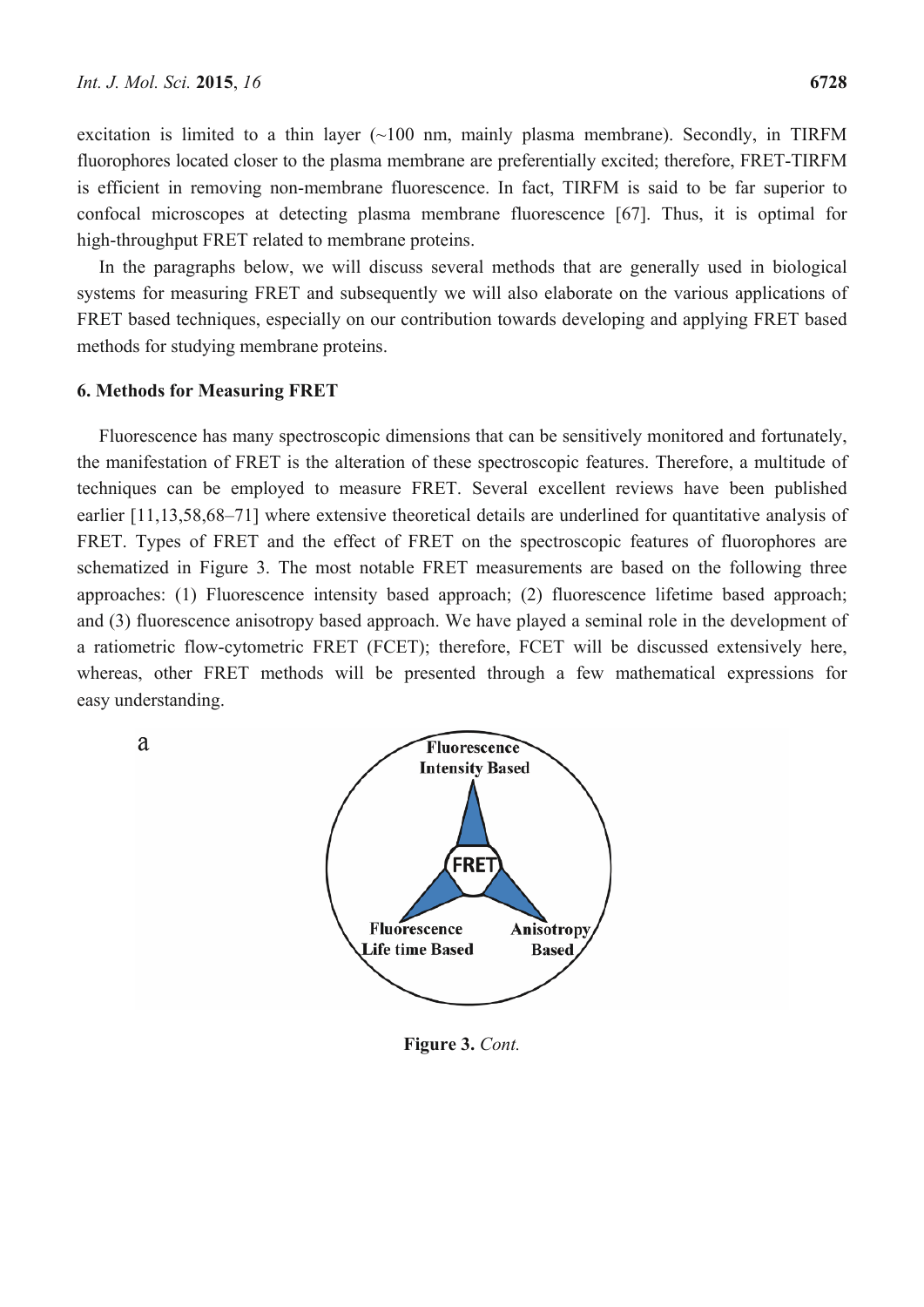

**Figure 3.** (**a**) Schematic representation of types of FRET measurements based on photophysical features; and (**b**) This figure illustrates the effect of heteroFRET and homoFRET on fluorescence intensity (**left** panels), fluorescence lifetime (**middle** panels) and fluorescence anisotropy (**right** panels). Here, "D" and "DA" quoted symbols, including the ones in the subscript, represent donor only and FRET samples. In heteroFRET, donors and acceptors are fluorophores with different spectroscopic features. In the upper graph in the left panel, the emission of donor and FRET samples on excitation by the donor excitation wavelength are depicted for simplicity. The green and red curves correspond to the donor and acceptor emission spectra, respectively, in the left panels. In the lower graph in the left panel, there is only a green curve since both the donor and the acceptor are spectroscopically identical. In the middle and right panels, only the time-dependent donor emission (middle) and anisotropy (right) are shown in the absence and presence of the acceptor. The only manifestation of homoFRET is the decrease in anisotropy and no change in fluorescence intensity or fluorescence lifetime of the donor fluorophore.

#### *6.1. Fluorescence Intensity Based Approach*

#### 6.1.1. Donor Quenching Method

This is the most straight-forward and the easiest method for quick measurement of FRET. It requires an inspection of donor fluorescence in singly (donor only) and doubly (donor-acceptor) labeled samples. The consequence of FRET is the decrease in the fluorescence intensity of the donor in the doubly labeled sample in comparison with the intensity of the donor from the donor only sample. However, this method is error-prone because any quenching observed in the donor fluorescence intensity is assumed to be due to the presence of acceptors. Since the donor intensity is measured in two different samples (donor-labeled and donor-acceptor double-labeled), any difference in the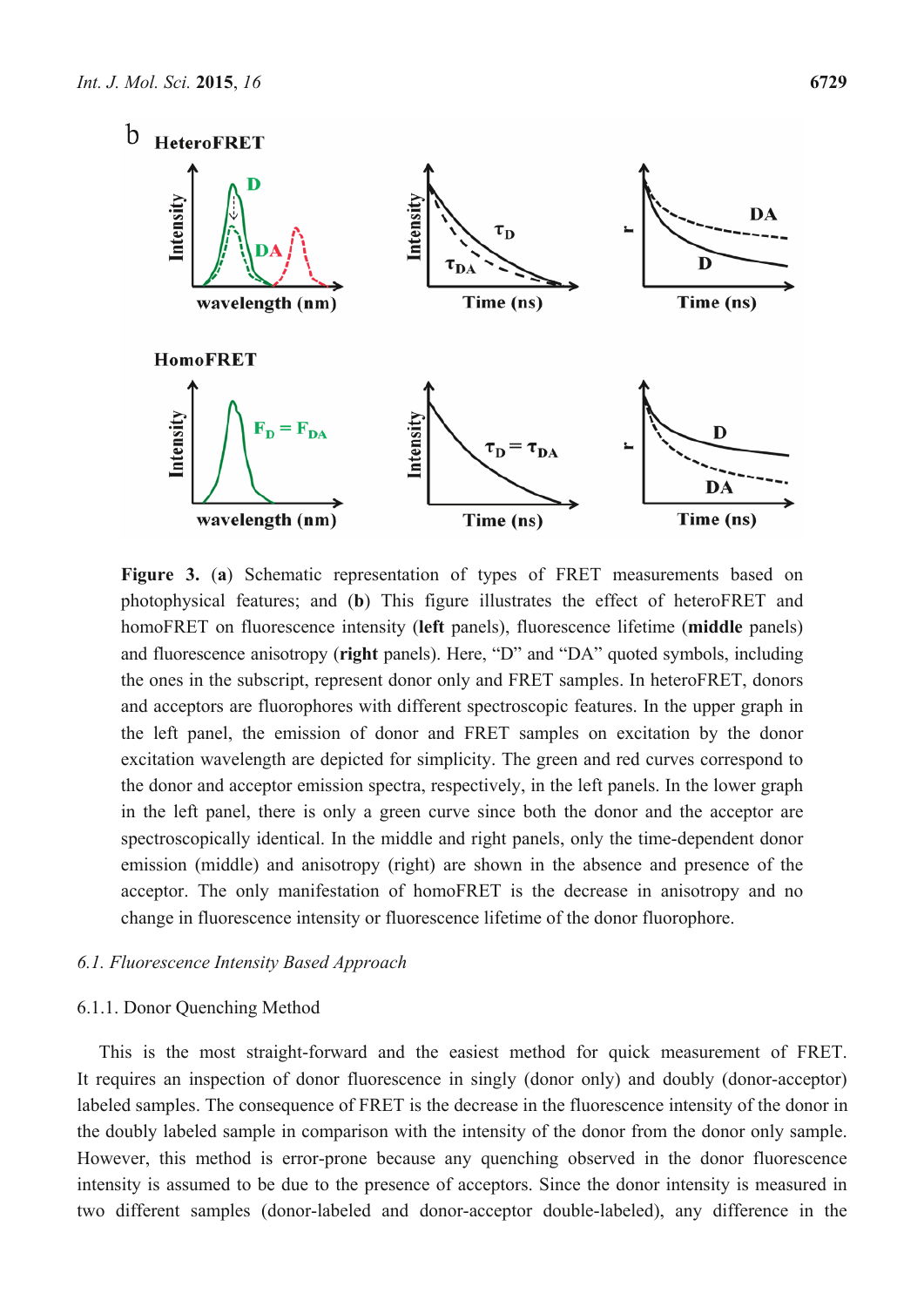expression level of the labeled antigens, alterations in antibody affinity and spectral cross-talk between the acceptor and donor fluorescence can lead to a difference between the donor intensity in the two samples. Obtaining the mean fluorescence intensity from a large population of cells minimizes the variation in fluorescence at the individual cell level. However, this also prevents donor quenching FRET from providing FRET information on a cell-by-cell basis, thus only mean FRET efficiency representative of a population of cells can be obtained. Therefore, this approach is mainly suitable for flow cytometry or spectrofluorometry based FRET studies [10,15,19]. Controls especially to identify competition in antibodies used for labeling the proteins should also be considered. One should make sure that the antibodies do not influence the binding of each other. If any, correction should also be performed for acceptor spill-over in the donor channel [15,19]. Intensities are measured by exciting the sample at the absorption peak of the donor and detecting fluorescence at the emission peak of the donor.

Assuming " $F_D$ " is the fluorescence intensity of the donor sample and " $F_{DA}$ " is the fluorescence intensity of the donor and acceptor labeled sample, energy transfer is calculated with the following equation:

$$
E = 1 - \frac{F_{DA}}{F_D} \tag{5}
$$

Both *F*<sub>D</sub> and *F*<sub>DA</sub> have to be background-corrected, *i.e.*, the fluorescence of unlabeled cells has to be subtracted.

#### 6.1.2. Acceptor Photobleaching Method

This is mainly a microscopy-based method. Importantly, FRET is estimated from information obtained after imaging a single sample. The general principle is to compare the fluorescence intensity of the donor before and after photodestruction of acceptor species. In the case of occurrence of FRET, there is an increase in the fluorescence intensity of the donor (donor dequenching) after bleaching of acceptors. Since high-intensity laser is used for bleaching of acceptors and acceptor molecule is irreversibly switched off, but remains physically connected to the donor even after bleaching, this approach has a few drawbacks. For example, generation of dark acceptors (non-fluorescent acceptor products, but capable of donor quenching), incomplete photobleaching of acceptor molecules and bleaching of donor species are still possible. Likewise, photobleaching of acceptors can also yield acceptor degradation products with an emission profile similar to that of donor molecules. Importantly, photodestruction of fluorophores means repeated measurements of the same sample is not possible precluding real time information on macromolecules [59,71] although identification of photoswitchable dyes [72] and fluorescent protein [73] has offered possibilities for dynamic measurements. Photosensitive acceptors and photostable donors are perfect for the acceptor photobleaching technique. Importantly, precaution should be taken to avoid movement of cells during photobleaching. The mathematical expression for the calculation of energy transfer  $(E)$  is analogous to Equation (5) except that  $F_{DA}$  is replaced with the fluorescence of donor before acceptor bleaching and  $F<sub>D</sub>$  is substituted by the fluorescence of the donor after photobleaching.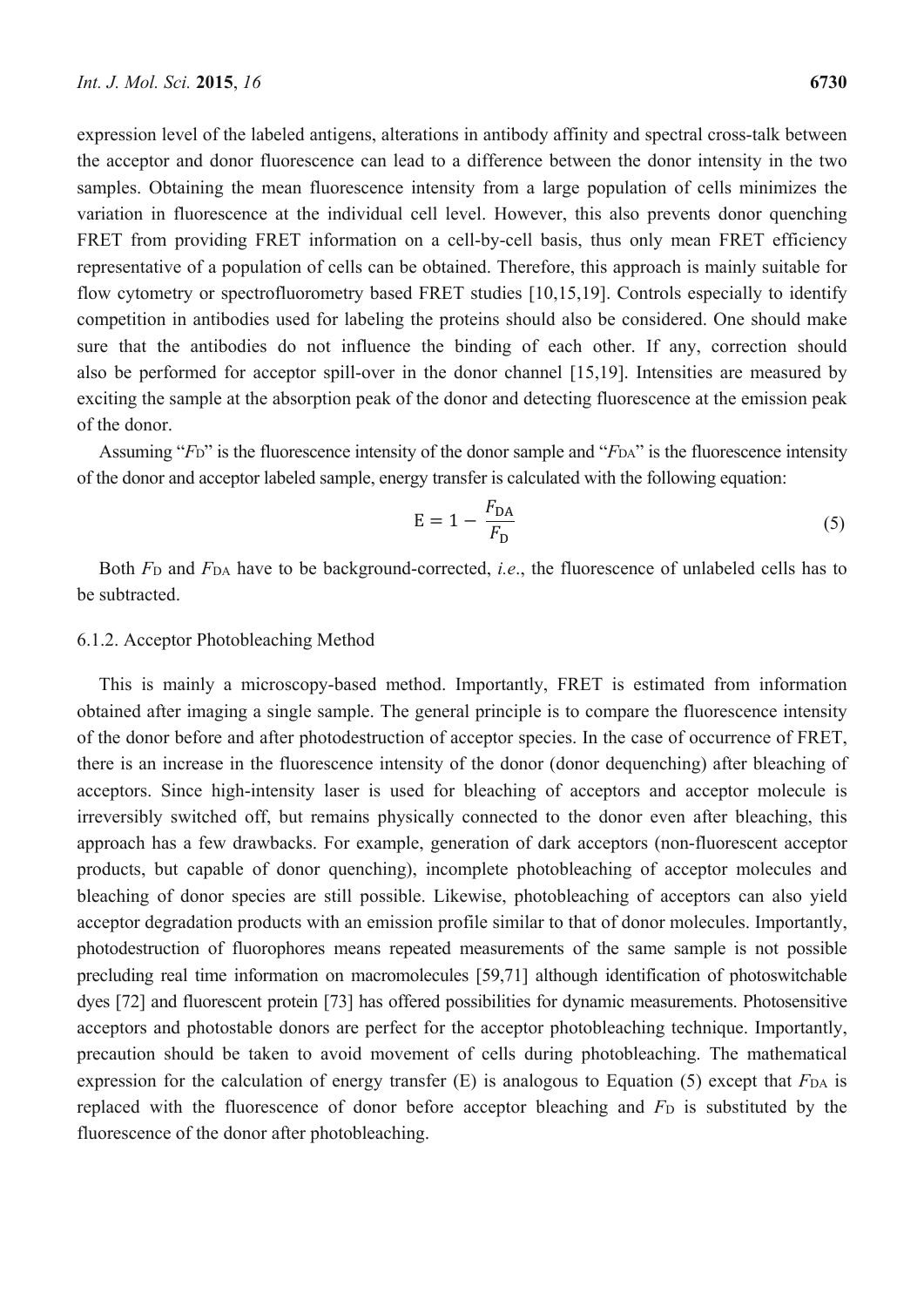#### 6.1.3. Sensitized Acceptor Excitation Method

FRET measurement based on quantification of sensitized emission of the acceptor is the most reliable among all intensity-based methods. Sensitized emission of acceptor is the amount of acceptor emission in the FRET channel due to resonance transfer of excitation energy from donor to acceptor [59]. Simultaneous measurement of individual fluorescence emissions from donor and acceptor from the same sample, in comparison with multi-samples, excludes problems related to variation, such as changes in donor density or fluorescence quantum yield [59,68]. Nonetheless, FRET estimations are more accurate and easier to perform in a case when donor and acceptor emissions are well separated. Otherwise, this method invites the introduction of several correction factors related to fluorophore cross-talk, *i.e*., the reciprocal excitation of donor and acceptors at the excitation wavelength of the other dye, and bleed-through of fluorescence emission of the donor and the acceptor to detection channel corresponding to the other dye. Independent control samples of donor and acceptor can help compensate the issues related to the above problems. Numerous methods have evolved with a goal of quantifying sensitized acceptor signal. Although quantitative approaches determining the FRET efficiency rigorously are preferred [53], semi-quantitative method providing uncalibrated FRET indices with dubious theoretical background also abound in the literature [59]. FRET indices are instrument dependent relative values designed according to the aims of studies. They are qualitative in nature, however, some of them seem to be more sensitive and consistent in cases where FRET efficiency based methods tend to suffer, for instance, when the ratio of donor to acceptor is lower than 1 [59]. With its simple mathematical framework, these approaches would seem rather attractive to biologists who are more concerned about learning the possibility of interactions between two macromolecules in a simple "yes" or "no" format or knowing the consequence of a biological response in the association of proteins in relative terms. Based on the literature, methods for measurement of sensitized emission can be categorized into three groups with the basic difference being the process of analyzing FRET signals: (1) Two-channel emission or excitation ratio measurement; (2) three-channel emission measurement; and (3) spectral analysis for FRET.

## Two-Channel Emission or Excitation Ratio Measurement

Two channel emission ratio measurement has been applied a lot both in microscopy [74,75] and flow cytometry [76,77] as sensors of protein–protein interactions. Basically, the practice is to illuminate the doubly (donor and acceptor) labeled sample with the donor excitation wavelength, then, collect the signals in both donor and FRET channels, *i.e*., in the wavelength range corresponding to the emission peak of the donor and acceptor, respectively. A FRET index defined as the ratio of fluorescence intensities in the FRET and donor channels are widely used owing to the fact that the ratio is fairly consistent [19,52,78]. An alternative two-channel excitation ratio measurement has also been described before, where measurements at the emission wavelength of acceptor were taken upon consecutive excitation of the FRET sample with donor (FRET channel) and acceptor (acceptor channel) wavelengths. In this case, a parameter proportional to the FRET efficiency is expressed as the ratio of fluorescence in the FRET channel to the fluorescence in the acceptor channel [78,79]. Primarily, the above methods are ignorant to multiple cross-talks and bleed-through features of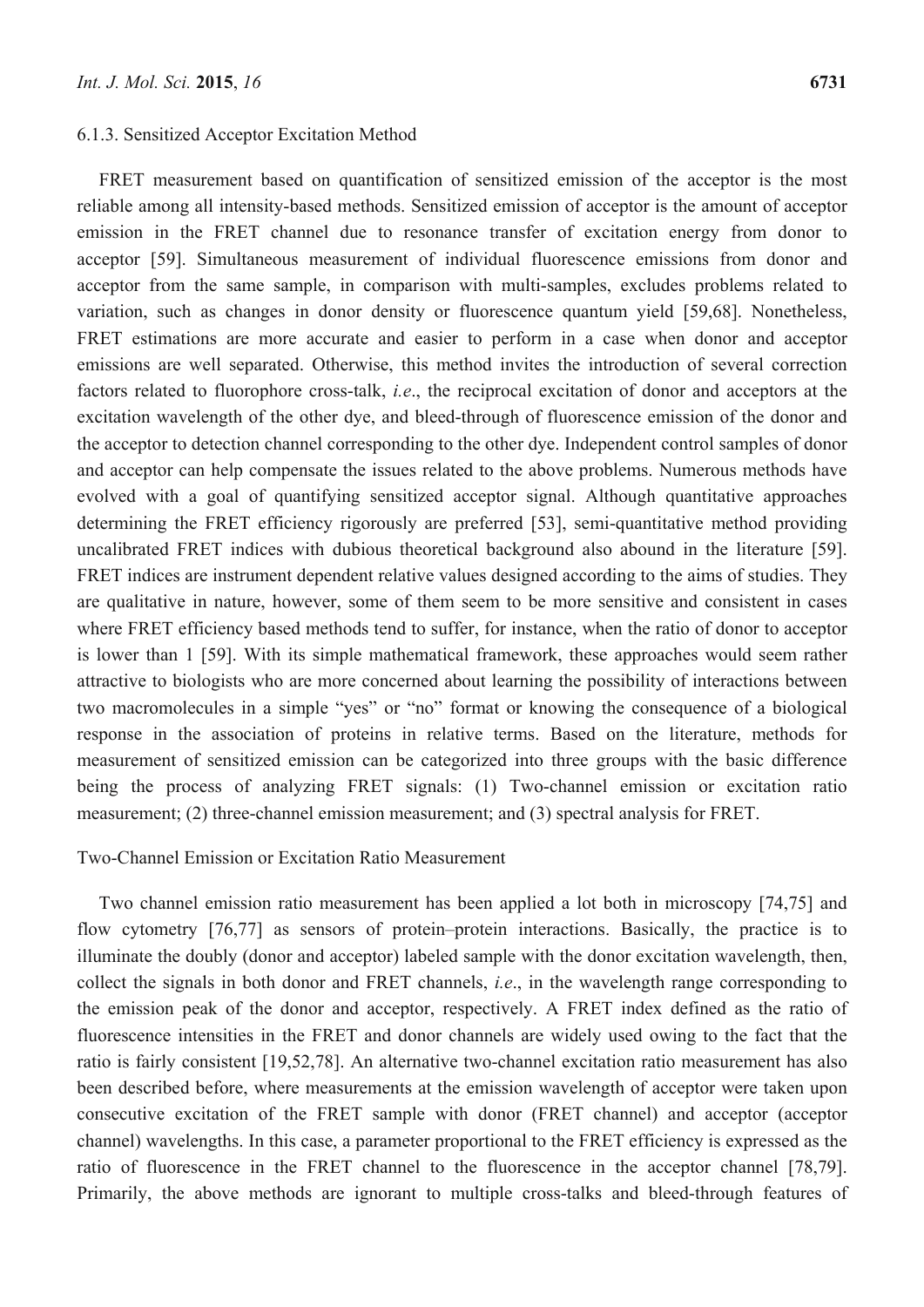fluorophores such as direct excitation of the acceptor at the donor absorption wavelength. However, these methods are very useful as long as the ratio of the concentrations of donors and acceptors is constant such as in intramolecular FRET studies [52,54] involving FRET-sensors.

## Three-Channel Emission Measurement

Three-channel emission measurement requires collection of three independent signals from the same sample. These signals differ either in the wavelength of excitation or in a spectral range of detectors for recordings. In fact, this method is similar to the two-channel measurement with an additional third channel making rigorous deductions of non-FRET signals possible. Numerous studies have been published representing such a set-up with varying level of stringency with regards to cross-talk or bleed-through corrections [59]. For three-channel measurement, assessment of FRET has been demonstrated both in terms of FRET indices [52,53,80,81] and FRET efficiencies [15,54,68,69,82,83]. Measurements require collection of signals for donor alone, acceptor alone and doubly (donor-andacceptor) labeled samples under the same circumstances. Below, we will describe three of the most popular FRET index based three-channel measurements with FRET terminologies used by the respective authors:

(a) Corrected FRET  $(F^c)$  method: This method was introduced by Youvan *et al.*, for epifluorescence microscope [80]. They simply generated a FRET image corrected for fluorescence from background and bleed-through. However, the contribution of reciprocal cross-talk excitation in donor and acceptor channels, which were minimal in their case, was not considered during the calculation. Similarly, the method does not perform normalization for concentration of donors and acceptors. Therefore, it inherently suffers from the issues related to variability in fluorophore concentration. In fact, even at the same FRET efficiency, the FRET signal is different for samples in which various concentrations of donors and acceptors are used. Thus, it is suitable under conditions when the donor to acceptor concentration is constant or known beforehand. The corrected FRET was expressed in the following form:

$$
F^{c} = F_{f} - [(F_{d}/D_{d}) \times D_{f}] - [(F_{a}/A_{a}) \times A_{f}] \tag{6}
$$

In Equation (6), *F*, *D* and *A* represent FRET, Donor and Acceptor channels, respectively, whereas subscripts "f", "d" and "a" represent FRET, donor and acceptor samples, respectively. The spectral bleed-through for donor  $(F_d/D_d)$  and acceptor  $(F_d/A_a)$  are calculated from donor only and acceptor only samples, respectively. It is also assumed that the images were background subtracted in the above equation.

(b) FRET net (FRETN) method: Gordon *et al*. presented a FRETN method to overcome the underlying problem with the  $F<sup>c</sup>$  method.  $F<sup>c</sup>$  is linearly proportional to the concentration of fluorophores; therefore, they proposed that Equation (6) should be additionally normalized by the product of donor and acceptor signals [54]. This new method, however, overcompensates by dividing the  $F<sup>c</sup>$  value with both donor and acceptor intensities. Therefore, FRET values flatten out at higher donor and acceptor intensities whereas it is fairly sensitive at low donor and acceptor intensities. Thus, this method generates FRET values with high standard error (80%) affected by concentrations of donors and acceptors [84].

$$
\text{FRETN} = F^c / G \times D_f \times A_f \tag{7}
$$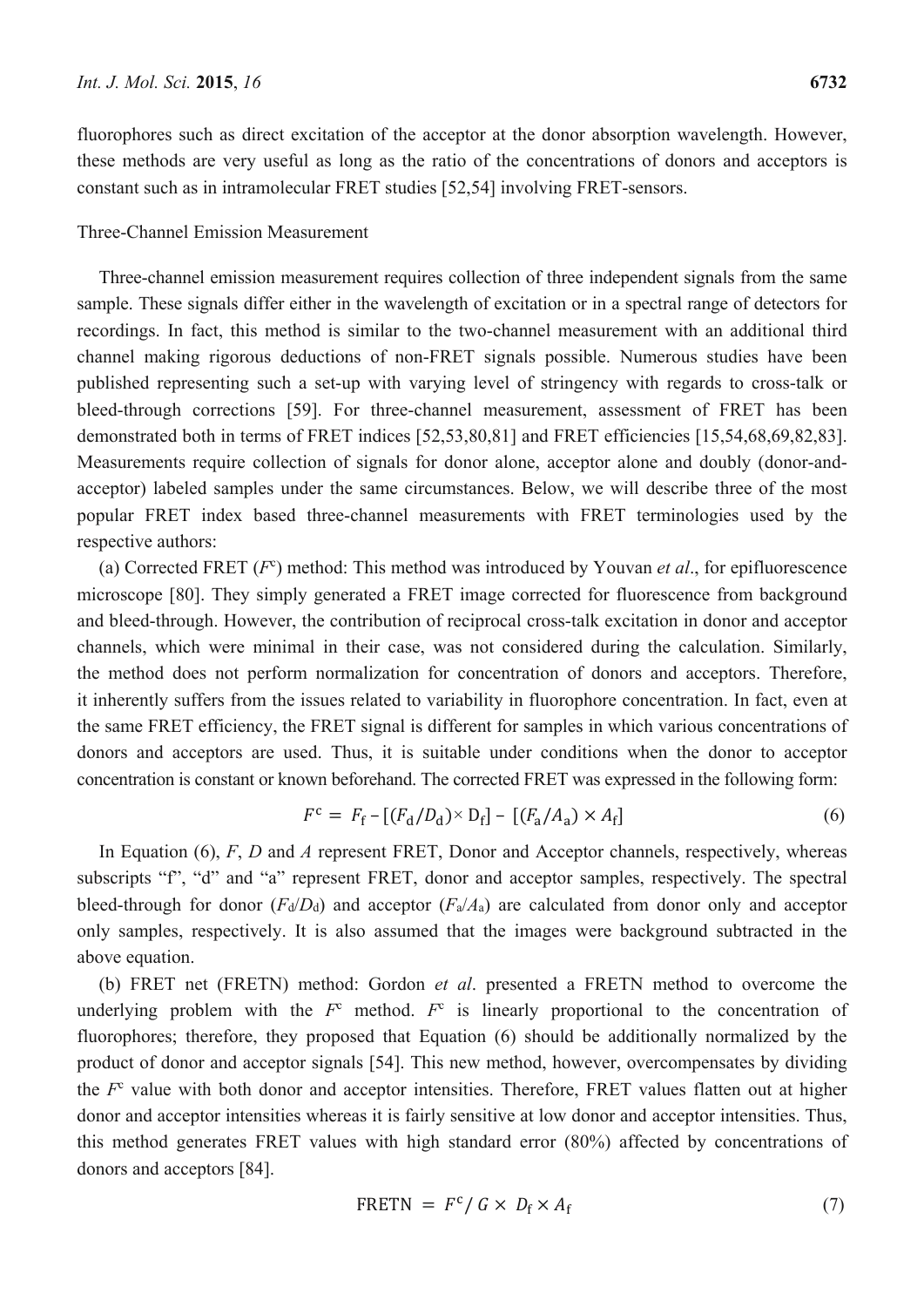The notations in Equation (7) are similar to that of Equation (6). A constant "*G*" is a parameter which relates the loss of donor signal to the increase in acceptor signal as a result of FRET (please refer to Equations (15) and (16) for "*G*" which is equivalent to "α" in the section below).

(c) Normalized FRET (NFRET) method: In order to reduce the inconsistency of the FRETN method, Xia et al introduced the normalization procedure for  $F<sup>c</sup>$  with the product of the square root of donor and acceptor signals [84]. This renders FRET independent of local concentration of fluorophore. However, N<sub>FRET</sub> is still not linear with changes in E values and fractional occupancy; therefore, it is not adequate for stoichiometric measurements of binding interactions [85].

$$
N_{FRET} = F^c / \sqrt{D_f \times A_f}
$$
 (8)

Several other methods have also been published where the basis of normalization of FRET value is with acceptor concentration [81,86].

Experimental results obtained using FRET indices from different instruments are not comparable because FRET indices depend on system parameters such as excitation intensities and detection efficiencies of the instrument [21]. Therefore, it is more relevant to express FRET through an instrument-independent, but quantitative parameter such as FRET efficiency. Assuming that the FRET-pair is red-shifted, which minimizes autofluorescence [27], and the contribution of background is negligible, FRET efficiency can be easily computed by solving a set of three linear equations corresponding to the signals from a FRET sample. They are expressed as a function of unquenched donor (*I*<sub>D</sub>), the FRET efficiency (*E*) and intensity from the acceptor in the absence of FRET (I<sub>A</sub>). To maintain consistency, we are using similar terminologies as in our previous papers [15,68,69,82]. The following equations are based on FCET [15,68], although, we also implemented it in microscopy [69,70]. First, we would like to introduce the correction factors, which need singly labeled samples of donor and acceptor, so that it becomes easy to follow the equations. Correction factors result from spill-over and cross-excitation between donor and acceptor fluorophores, thus, are necessary for eliminating non-FRET signals. In a general case, four different "*S*" factors are used, namely *S*1, *S*2, *S*3 and *S*4.

*S*1 and *S*3 characterize the spill-over of donor intensity to the FRET (*I*2) and acceptor (*I*3) channels, respectively, and are determined using donor only labeled sample.

$$
S_1 = \frac{I_2}{I_1}, \qquad S_3 = \frac{I_3}{I_1} \tag{9}
$$

*S*2 and *S*4 characterize the spill-over of acceptor intensity to the FRET (*I*2) and donor (*I*1) channels, respectively, and are determined using acceptor only labeled sample.

$$
S_2 = \frac{l_2}{l_3}, \qquad S_4 = \frac{l_1}{l_3} \tag{10}
$$

where  $I_1$ ,  $I_2$  and  $I_3$  correspond to intensities measured in the donor, FRET and acceptor channels, respectively. The excitation ( $\lambda_{ex}$ ) and emission ( $\lambda_{em}$ ) wavelength for each of the intensities is defined in the parenthesis of Equations (11)–(13). For instance, the abbreviation in the symbol ( $\lambda_{\text{ex},D}$ ;  $\lambda_{\text{em},D}$ ) means excitation at the wavelength corresponding to the donor absorption band, and emission detected at the wavelength corresponding to the donor emission wavelength range. The uppercase letters "D" or "A" in the symbols represent donor and acceptor, respectively.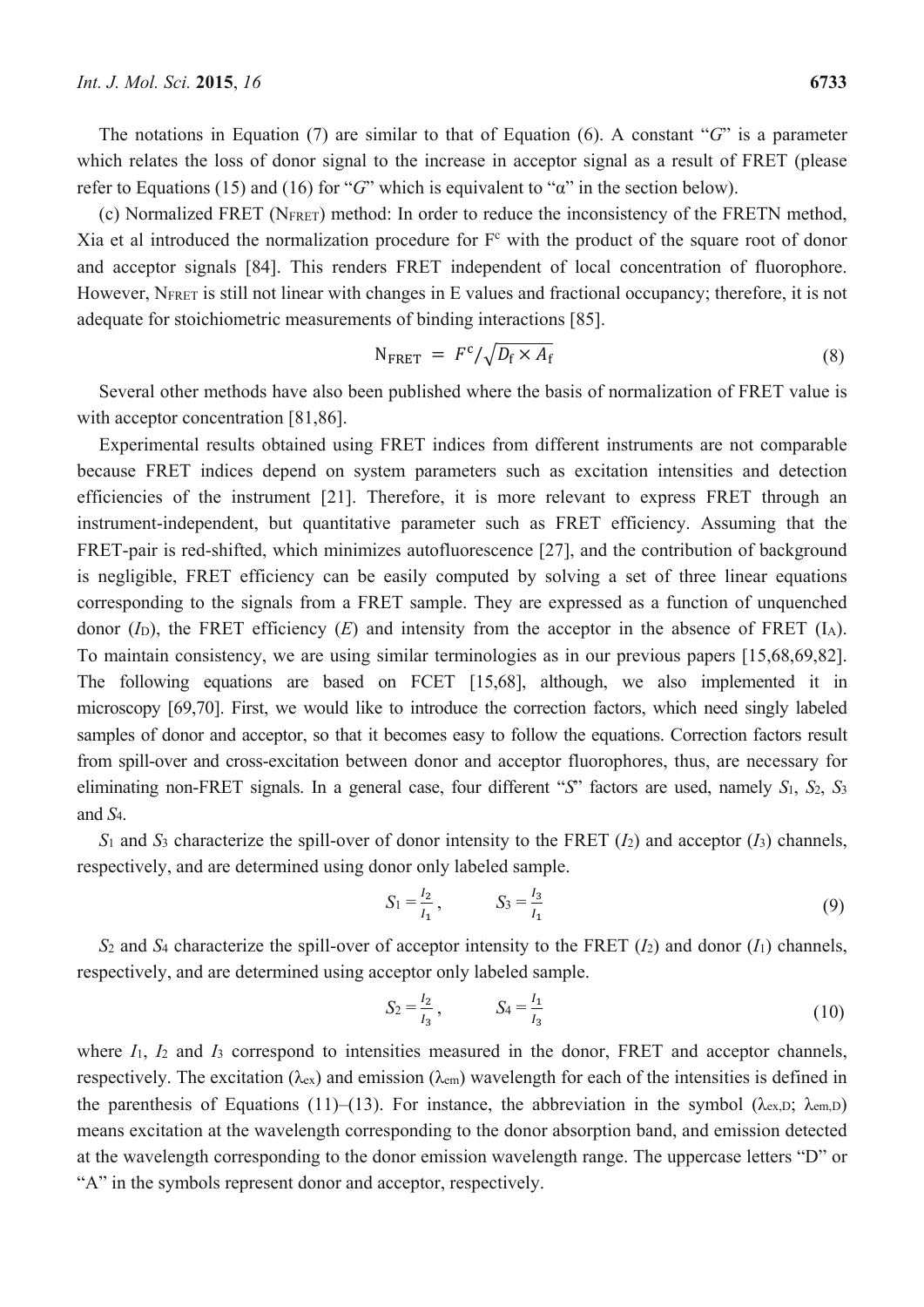$$
I_1(\lambda_{\text{ex},D}; \lambda_{\text{em},D}) = I_D(1 - E) + I_A \times S_4 + I_D \times E \times \alpha \times \frac{S_4}{S_2}
$$
(11)

$$
I_2(\lambda_{\text{ex,D}}; \lambda_{\text{em,A}}) = I_D(1 - E) \times S_1 + I_A \times S_2 + I_D \times E \times \alpha
$$
 (12)

$$
I_3(\lambda_{\text{ex},A}; \lambda_{\text{em},A}) = I_D(1 - E) \times S_3 + I_A + I_D \times E \times \alpha \times \frac{1}{S_2} \times \frac{\epsilon_{\lambda_A}^D \epsilon_{\lambda_D}^A}{\epsilon_{\lambda_D}^D \epsilon_{\lambda_A}^A}
$$
(13)

Here, " $\epsilon$ " stands for molar absorption coefficient of "D" and "A" molecules shown by the upper indices at donor ( $\lambda_{\text{ex},D}$ ) or acceptor wavelengths ( $\lambda_{\text{ex},A}$ ). Often, *S*<sub>3</sub>, *S*<sub>4</sub> and the molar absorption ratio,  $\int_{-D}^{\epsilon_{\lambda_A}^D \epsilon_{\lambda_D}^A}$  $\frac{L_{\rm A} L_{\rm D}}{E_{\rm A} L_{\rm B} A}$ , are negligible, as with the Cy3-Cy5 FRET-pair when measured on a FACSCalibur (BD Bioscience, San Jose, CA, USA). Thus, solving Equations (11)–(13) would yield "E" in the following form (see references [15,68] for the derivation):

$$
E = \frac{I_2 - I_1 S_1 - I_3 S_2}{\alpha I_1 + I_2 - I_1 S_1 - I_3 S_2}
$$
(14)

 $\mathbf{D}$ 

It is also clear from the above set of equations that calculating "E" in ratiometric FRET requires determining a factor "α", which has been widely used as "G" in microscopy, to correct for the differences in the quantum yield of the donor and acceptor and in the detection efficiencies of the donor in the donor channel and the acceptor in the FRET channel. "α" relates the loss of donor fluorescence to the sensitized emission of the acceptor.

Classically, " $\alpha$ " is expressed as in the equation below:

$$
\alpha = \frac{Q_A \eta_A}{Q_D \eta_D} \tag{15}
$$

where " $Q_D$ " and " $Q_A$ " are the fluorescence quantum yields of the donor and acceptor fluorophores, respectively, and "η<sub>D</sub>" and "η<sub>A</sub>" are the detection efficiencies of the donor in the donor channel and the acceptor in the FRET channel, respectively. Since both the quantum yield and the detection efficiencies are difficult to determine or calculate, numerous ways of calculating "α" factor have been reported previously though not without the challenges owing to the underlying variables. The interested readers are referred to the cited references for learning various approaches of determining "α" factor in microscopy [21,55,69,70,83,85] and flow cytometry [15,55,65,87]. One of the simplest approaches for calculating "α" is based on labeling two separate samples. One of the samples is labeled with a donor-tagged antibody and the other with an acceptor-tagged antibody. In such a case, "α" can be calculated according to the following equation:

$$
\alpha = \frac{I_{2,A}}{I_{1,D}} \times \frac{B_{\rm D}}{B_{\rm A}} \times \frac{L_{\rm D}}{L_{\rm A}} \times \frac{\epsilon_{\lambda_{\rm D}}^{\rm D}}{\epsilon_{\lambda_{\rm D}}^{\rm A}}
$$
(16)

where  $I_{2,A}$  and  $I_{1,D}$  are the intensity of the acceptor-labeled sample measured in the FRET channel and the intensity of the donor-labeled sample measured in the donor channel, respectively. Likewise, "*B*D" and "*B*A" are the mean number of epitopes labeled by the donor-conjugated and acceptor-conjugated antibodies, respectively, and "*L*<sub>D</sub>" and "*L*<sub>A</sub>" denote the labeling ratios (*i.e.*, number of fluorophores/ antibody) of the donor-conjugated and acceptor-conjugated antibodies, respectively. For the sake of simplicity, it is advisable to label the same epitope with the donor- and acceptor-conjugated antibodies,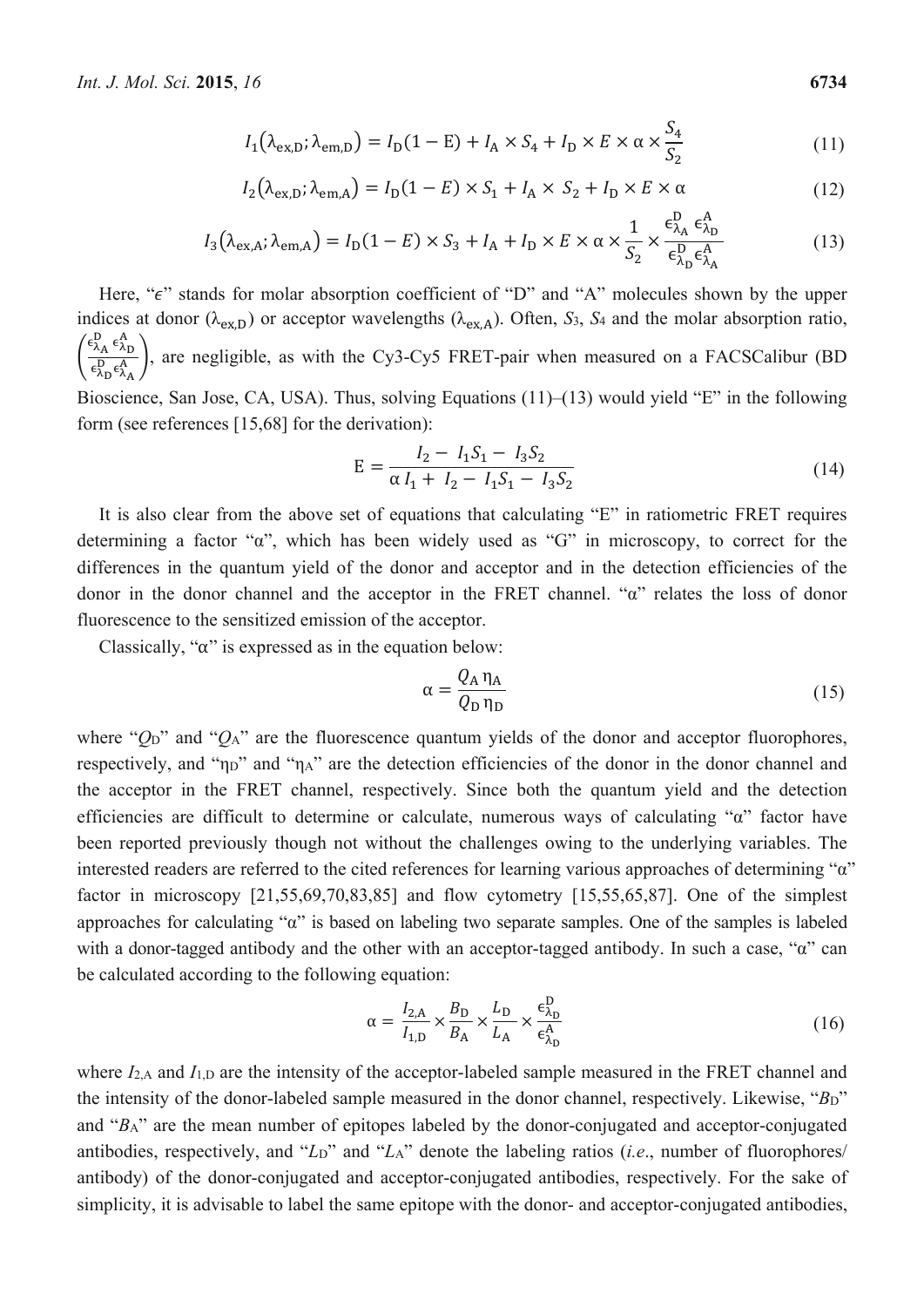so that  $B_D = B_A$ . Unfortunately, the method described above requires measuring a large number of cells, so that the mean intensities  $(I_{2,A}$  and  $I_{1,D}$ ) are reliably determined, which is difficult to achieve in microscopy. Alternatively, "α" can be calculated by labeling the same membrane protein with two non-competing antibodies binding to distinct epitopes but far enough to avoid any occurrence of FRET. One of the antibodies should be donor-tagged, while the other should be acceptor-conjugated. This approach ensures that the  $B_D/B_A$  ratio is equal to 1 since the intensities  $I_{2,A}$  and  $I_{1,D}$  are measured on the same cells. Thus, " $\alpha$ " can be easily calculated from Equation (16) with  $B_D/B_A = 1$ . If the requirement for no FRET cannot be met, the energy transfer taking place between the donor- and acceptor-labeled antibodies has to be taken into consideration [55,88].

Despite the use of such a systematic method for calculating "E", satisfactory results are still difficult to obtain for proteins with low expression levels. Thus, in cases when the signal to noise ratio is very low, accurate FRET calculations require cell-by-cell correction for autofluorescence and selection of a FRET-pair with long emission wavelength. This improvement reduces the dispersion of FRET histograms and thereby improves the sensitivity of FRET analysis [15,27,69]. Likewise, we have also recently introduced an efficient method applicable in such cases called Maximum Likelihood Estimation (MLE) of FRET efficiency. The method is based on the assumption that photon detection by detectors follows Poissonian statistics [63]. We developed a computational tool applying the Poisson function to I<sub>2</sub> intensity expressed as a function of I<sub>1</sub> and I<sub>3</sub> after solving Equations (11)–(13). The method thus predicts the joint probability of photon numbers received by the donor, FRET and acceptor channels. The presented algorithm assigns a single FRET efficiency based on the likelihood of all three measured intensities to each pixel. Therefore, outlier pixels with low probabilities for the determined FRET efficiency can be easily excluded from the analysis thus improving the accuracy of the calculation significantly. The only drawback is that MLE of FRET requires a dataset of at least 100 pixels, corresponding to region of 1  $\mu$ m  $\times$  1  $\mu$ m assuming a pixel size of 100 nm, for accurate determination of FRET efficiency; therefore, pixel-by-pixel documentation of "E" in an image is not possible. However, heterogeneity in spatial subsets due to biological variance can be explored when regions of interest are selected for analysis in the cell. With physiological settings, known to have low photon numbers due to weak expression of proteins and with abundant outer pixels of both biological and instrumental origins, we noted that MLE of FRET efficiency exceeds the performance of both pixel-by-pixel and total intensity based FRET approaches. The traditional method of calculating "E" suffers from distortion generated by detector noise, thus uncertainties prevail while calculating "E" for weakly expressed proteins. In fact, the FRET histogram would be wide and asymmetrical with large variance making "E" meaningless. Readers interested in the theoretical and mathematical background on this method can review our recently published paper [63]. The method was developed for confocal microscope; however, we do not see any reason why it cannot be adapted to flow cytometry as long as photon counting detectors are used.

#### Spectral Analysis for FRET

The idea of spectral analysis for FRET was borrowed from remote sensing and satellite imaging techniques [89]. The approach is to record a set of images in a series of wavelength bands, also referred to as lambda  $(\lambda)$  stacks. It is assumed that each fluorophore has its own specific spectral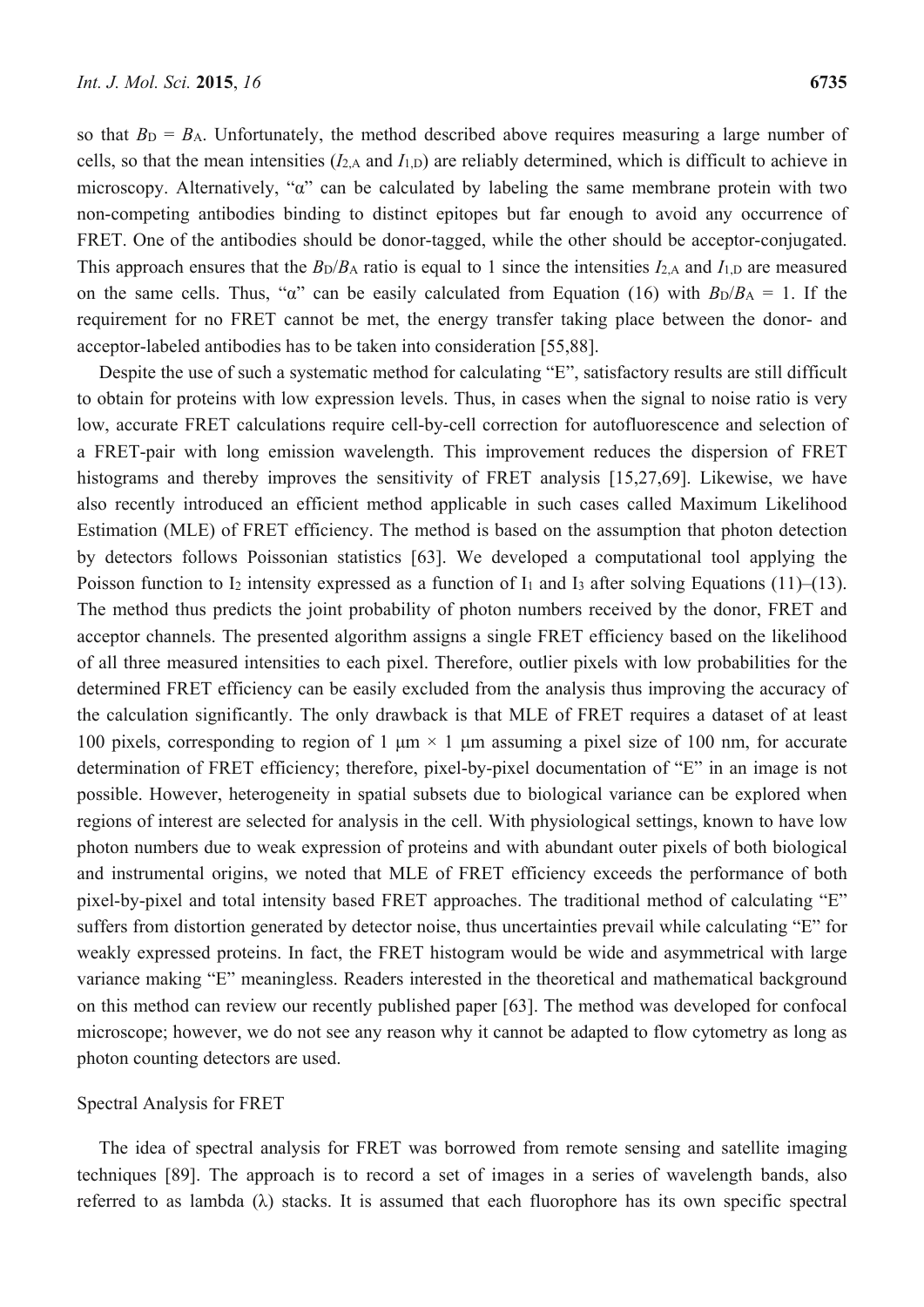signature, which can be identified within the  $\lambda$  stack. With these signature reference spectra of the fluorophores and autofluorescence, the contribution of each fluorophore and autofluorescence in a mixed spectrum, as in a FRET sample, can be easily identified, even with a high degree of spectral and spatial overlap, using linear unmixing algorithms [90–95]. Taking advantage of this feature, several FRET approaches have been described; in fact, in many of the cases spectral imaging was just used as an addendum to the traditional FRET approaches to increase accuracy [90,92,93]. However, separating acceptor bleed-through from FRET signal is very difficult to obtain with linear unmixing because of their identical emission spectrum. This approach is primarily suitable for two-photon microscopy where judicious selection of excitation wavelength could be achieved easily thus circumventing acceptor cross-excitation [96]. Typically, the emission spectra of the donor and acceptor contain all the information regarding the concentration of fluorophores and the FRET efficiency [97]. Despite the possibility in increased sensitivity offered by spectral FRET measurement, the whole approach is complicated and requires special hardware for recording "λ" stacks. Additionally, the idea to distribute emission spectra in a series of spectral intervals to multiple detector channels also demands modification in instrumental settings (e.g., laser power, line averaging or pixel dwell time) for each of these channels potentially making each of the acquired images noisy [94]. Spectral FRET analysis is primarily used in microscopy; however, it is also feasible in spectrofluorometry [92,95] and spectral flow cytometry.

#### 6.1.4. Donor Photobleaching Method

Monitoring the photobleaching kinetics of donor in the presence or absence of acceptor also offers a simple approach to determine FRET. Photobleaching occurs from the excited state of a fluorophore. The stability of donors increases due to decrease in the availability of the excited state donor molecules when nearby acceptors are present due to FRET. Consequently, energy transfer decreases the rate of photobleaching and increases the bleaching time constant of the donor [57,82,98]. In contrast to the acceptor photobleaching technique, this approach requires a photolabile donor and photostable acceptor allowing determination of FRET efficiency [58,68,99]. This method also offers the advantage of being insensitive to expression density of proteins under investigation (since the kinetics of bleaching are measured which is assumed not to be influenced by the expression levels unless the expression level alters FRET), however, other environmental factors, like oxygenation, fluorophore concentration, temperature, *etc.,* can still influence donor photobleaching. The measurements are not self-controlled; therefore, mixing singly and doubly labeled cells and measuring them on the same slide sequentially or simultaneously for the bleaching kinetics would reduce errors due to the above factors. Since pixel-by-pixel bleaching time can differ due to molecular environment or other factors, it is considered to be more effective with wide-field microscopy instead of confocal laser scanning microscopy [68,100]. Donor photobleaching can be correlated to the FRET efficiency using the equation below:

$$
E = 1 - \frac{T_D}{T_{DA}}\tag{17}
$$

In Equation (17), *T*<sub>D</sub> and *T*<sub>DA</sub> stands for the photobleaching time constant of donor in the absence and presence of acceptor, respectively. For calculating time constants, a sequence of images of donor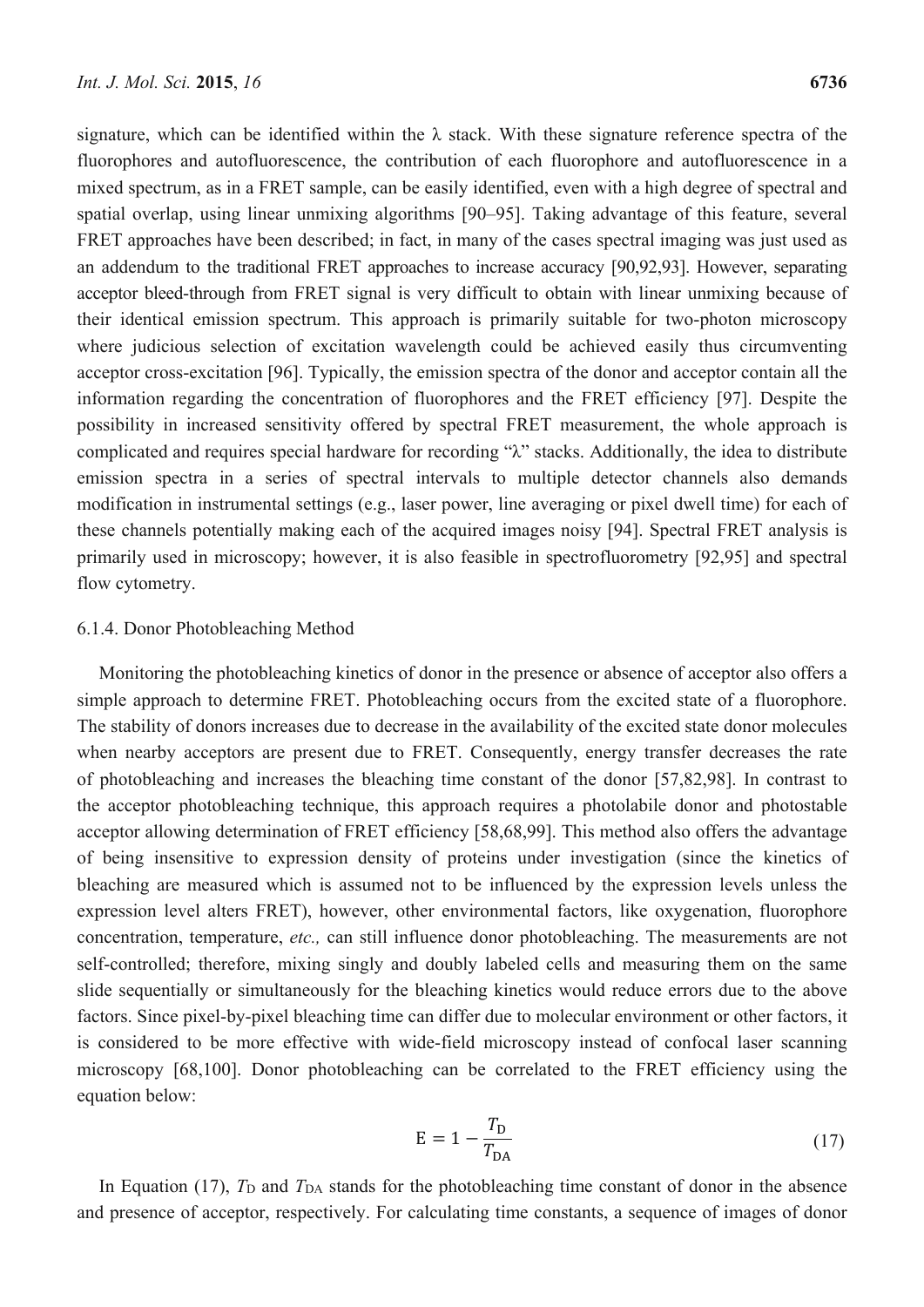from the corresponding samples are taken with donor-specific optical filter sets while bleaching the donor until it reaches the level of background. Since images are recorded at different times, the image stacks store the time-dependent fluorescence of the donor, or bleaching curve, which is fitted by the following exponential function resulting in the desired photobleaching constants [49,68,69,82].

$$
I_{t} = I_{0}e^{-\frac{t}{T}} + bg \tag{18}
$$

where *I*<sub>t</sub> is the time dependent donor fluorescence intensity, *I*<sub>0</sub> is the donor intensity before bleaching, *t* is time, *T* is the bleaching time constant and *bg* is the background. In some cases, a single exponential function is not sufficient to achieve reasonable fits. In these cases a double exponential fit may be carried out [57].

## *6.2. Fluorescence Lifetime Based Approach*

Fluorescence lifetime  $(\tau)$  characterizes the time spent by fluorescent species at the excited state before exiting to the ground state by radiative and non**-**radiative mechanisms. Therefore, it is inversely proportional to the sum of all the kinetic processes: rate constant of fluorescence emission  $(k_f)$ , rate constant of FRET ( $k_{\text{FRFT}}$ ), if present, and rate constant of all other non-fluorescent mechanisms ( $k_{\text{nf}}$ ), responsible for relaxation of the excited fluorophore.

$$
\tau_{\rm D} = \frac{1}{k_{\rm f} + k_{\rm nf}}, \tau_{\rm DA} = \frac{1}{k_{\rm f} + k_{\rm FRET} + k_{\rm nf}} \tag{19}
$$

where τ<sub>D</sub> and τ<sub>DA</sub> are the fluorescence lifetime of the donor in the absence and presence of the acceptor (*i.e*., FRET), respectively.

A convenient way to measure fluorescent lifetime is to determine fluorescence emission decay which follows first-order kinetics for a simple fluorophore [101]. Fluorescence lifetime is mathematically defined as the time taken by a population of excited molecules to decay by a factor of *e* (or to 37% of the initial population) [62,102]. Each fluorophore has its own characteristic fluorescence decay pattern like unique spectral fingerprints. FRET introduces a new de-excitation pathway and consequently accelerates the relaxation process. Therefore, with the increase in the rate of FRET, the donor lifetime decreases because of proximity to acceptors [82]. Understandably, fluorescence lifetime provides a direct measure to determine FRET. For an excited fluorophore, the rate of return to the ground state depends on their number in the excited state times a rate constant, therefore, "E" can be expressed from fluorescence lifetimes as below:

$$
\frac{d[D^*]}{dt} = -[k_f + k_{nf}][D^*] = -\frac{1}{\tau_D}[D^*]
$$
\n(20)

$$
\frac{\mathrm{d}[D_{\text{FRET}}^*]}{\mathrm{dt}} = -[\mathbf{k}_\text{f} + \mathbf{k}_{\text{FRET}} + \mathbf{k}_{\text{nf}}][D_{\text{FRET}}^*] = -\frac{1}{\tau_{\text{DA}}} [D_{\text{FRET}}^*]
$$
(21)

$$
E = \frac{k_{FRET}}{k_{FRET} + k_f + k_{nf}} = \frac{k_{FRET} + k_f + k_{nf} - (k_f + k_{nf})}{k_{FRET} + k_f + k_{nf}} = 1 - \frac{\tau_{DA}}{\tau_D}
$$
(22)

Equations (20) and (21) correspond to the first-order decay kinetics of donor only and FRET samples. In the above equations,  $[D^*]$  and  $[D^*_{FRET}]$  represent concentration of donors at excited state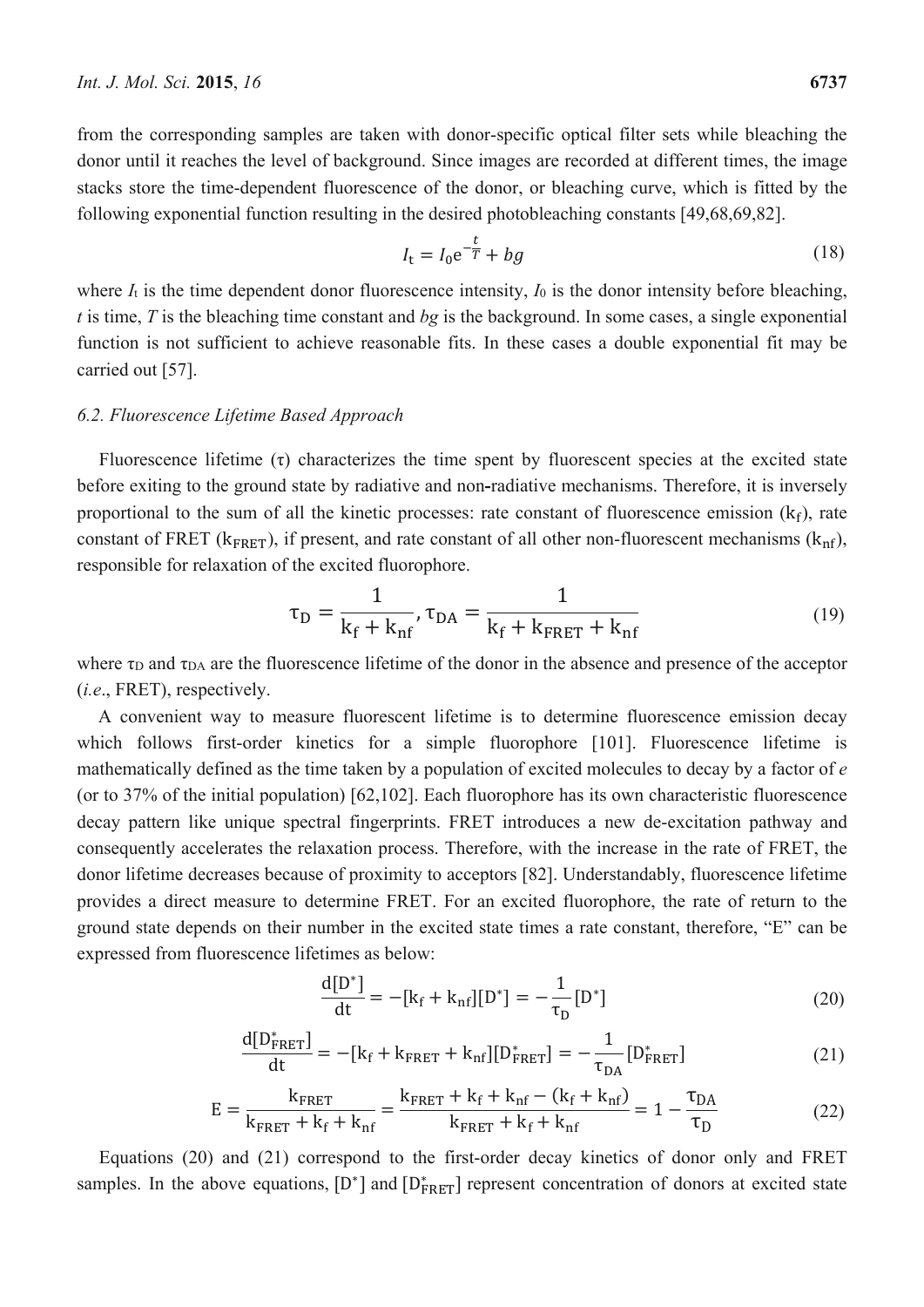for donor and FRET samples, respectively, at time "t". The rate constants  $(k_f, k_{nf}$  and  $k_{FRET}$ ) are described in Equation (19).

Fluorescence lifetime based FRET (FL-FRET) can be carried out in a microscope, a spectrofluorometer or a flow cytometer. An important feature of FL-FRET is its ability to predict the fraction of acceptor-bound donor based on the fluorescence decay curve [19,94]. Fluorescence lifetime is also independent of fluorophore concentrations, emission of acceptors and instrumental factors. Therefore, FL-FRET does not suffer from the major issues seen in intensity analysis based FRET methods like spectral spillover, differences in local concentrations of fluorophores, variation in excitation intensity and exposure duration [35,62,101]. This means that the whole FRET experiment is simplified, requiring less experimental controls and normalization procedures. Therefore, it is highly valuable under conditions where the above experimental parameters are hard to control or determine. Fluorescence lifetime is determined by energetically unstable state of a fluorophore; therefore, it is sensitive to perturbations related to temperature, polarity, refractive index of medium and various quenching effects [35,102]. The exploitation of FL-FRET in microscopy also makes it possible to map the spatial and temporal lifetime dynamics of the molecule with increased accuracy. However, FL-FRET requires long acquisition times in microscopy. Additionally, most biologically relevant fluorophores exhibit lifetimes of nanoseconds. Therefore, fluorescence lifetime measurements also demand sophisticated and expensive instrumentation [103].

## *6.3. Fluorescence Anisotropy Based Approach*

Fluorophores are randomly oriented in space and time even in the case of fluorescently labeled plasma membrane protein. Imagining that polarized light excites a stationary fluorophore, the consequent fluorescence emission is also polarized in the same plane. Exposure to a polarized light typically leads to excitation of only a fraction of the total population of fluorophores. This is because fluorophores are free to enjoy any random orientations and only those fluorophores are excited whose absorption transition dipole is aligned suitably or nearly parallel to the polarization plane of the excitation source, a process called photoselection. Furthermore, during the excited state, fluorophores can demonstrate reorientation before they lose energy through both radiative and non-radiative mechanisms including FRET. Consequently, the emitted light is depolarized in comparison with the polarized excitation source [11]. Fluorescence anisotropy (r) defines how much fluorescence emission is polarized after polarized excitation. If a fluorophore is illuminated with a vertically polarized light, then, both vertical (*I*v) and horizontal (*I*h) emissions should be collected. Processes leading to depolarization of emission are then characterized by these two intensities based on anisotropy calculated according to Equation (23).

$$
r = \frac{I_v - I_h}{I_v + 2I_h} \tag{23}
$$

Anisotropy is sensitive to the size and shape of the molecule, rigidity or fluidity of the molecular environment, rotational motion and molecular association events [13]. Larger fluorophores will have slower mobility whereas smaller sized fluorophores will tumble and rotate faster. Therefore, larger species will have high anisotropy while small species will have low anisotropy values. However, it is not only the rotation of fluorophores that can alter anisotropy. Typically, FRET also alters the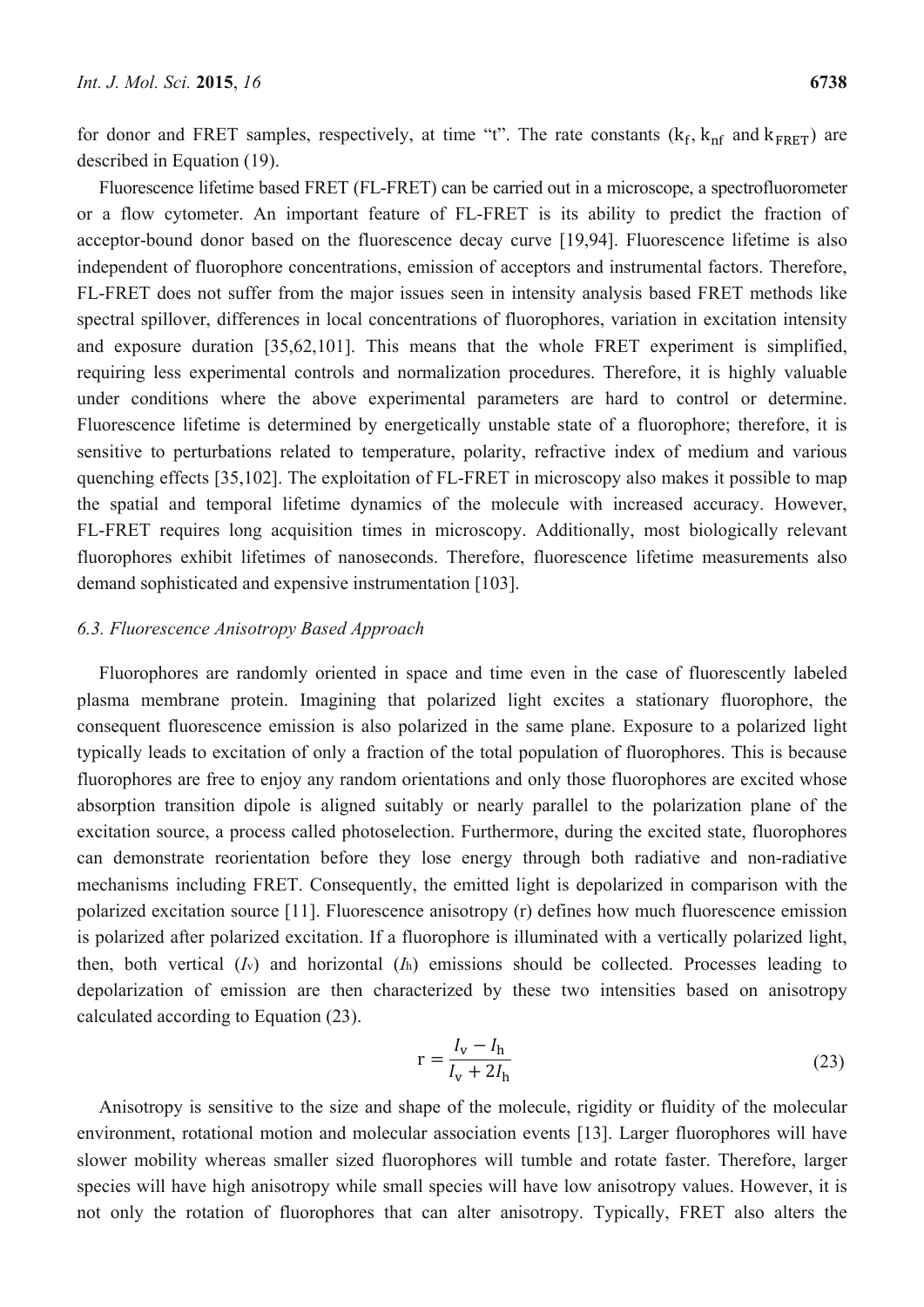anisotropy of the fluorophore (Figure 3) [11,13]. HeteroFRET shortens the donor's lifetime; therefore, the donor has less time to rotate during the excited state lifetime before emitting a photon. Consequently, donor emission is hyperpolarized (relative to the case when no heteroFRET takes place) resulting in an increase of anisotropy. HomoFRET does not affect lifetime but rather leads to the transfer of energy between like molecules. Each homoFRET step depolarizes the excited population since the acceptors excited by homoFRET are not parallel to the donor. Since the donor and the acceptor are spectroscopically identical, *i.e.*, their fluorescence is indiscriminable, the eventual emission is less polarized with a resultant decrease in anisotropy. Importantly, ensemble fluorescence intensity and lifetime of donor are reduced in heteroFRET but remain unchanged in homoFRET. The extent of depolarization of the fluorophore emission in homoFRET depends on the oligomerization state of the proteins. The larger the number of molecules in a cluster, the lower the anisotropy of the overall fluorescence emission is [13,14]. This feature makes homoFRET a useful tool in the quantitative analysis of large protein clusters [14,104]. However, polarization artifacts induced by sample and instrumental factors easily influence this method. Optical lenses with high numerical aperture (>1) are also found to cause significant depolarization of the emission light. The apparent anisotropy decreases with the increase in numerical aperture of the objective lens. Therefore, objectives with lower numerical aperture are more accurate for anisotropy measurements although with loss in resolution and sensitivity [105]. Anisotropy measurements require highly expressed proteins because the emission signals from the fluorophores are significantly reduced due to the polarizer and also as a result of splitting of the emission signals into vertical and horizontal components [62,106]. Additionally, anisotropy is not very sensitive to the FRET efficiency. It is only suitable for providing information on the presence or absence of FRET, but cannot be used to measure small changes in FRET [62,94]. Nonetheless, both microscopic and flow-cytometric applications of anisotropy can be found in the literature [13,104].

## **7. Applications of FRET in Membrane Biology**

The exponential growth in studies applying FRET is explicitly tied to the acceptance of the technique by the biologists. FRET has influenced and impacted different domains of science whether it is molecular biology, cell biology or genetics. It is impossible to document each of these developments here; therefore, we are going to focus on the studies related to membrane biology which has been the subject of our investigation for three decades now. Lectin receptors were the first molecules to be studied *in situ* in the plasma membrane of a cell using FRET in 1976 [107], a couple of years after the proposition of the Singer-Nicholson fluid mosaic model, in 1972 [108]. Coincidentally, the discovery of monoclonal hybridoma technology also occurred at the same time, in 1975 [109]; however, the first study did not involve antibodies as an affinity reagent. Alongside the general acceptance of the cluster of differentiation (CD) classification of monoclonal antibodies starting in 1982 [110], the use of antibodies as probes for FRET has become dominant. The incentive for us to carry out research on cell surface receptors was the conviction that the plasma membrane was the interface for the cell to communicate with its extracellular environment and thus was subjected to dynamic changes, yet its molecules were not randomly distributed, but constantly reorganized as function required. Initial studies were also greatly helped by the availability of monoclonal antibodies against surface receptors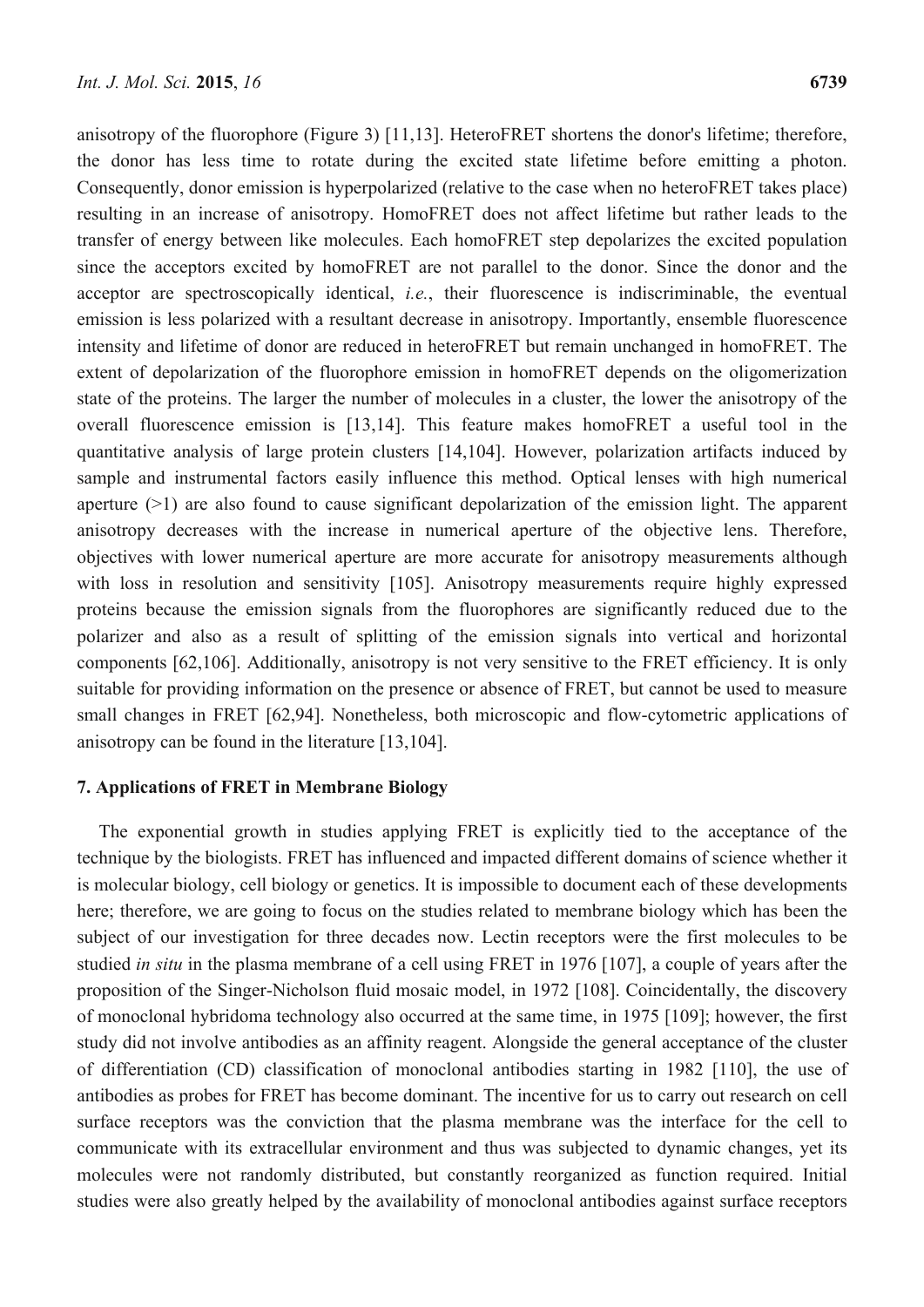of leukocytes. Subsequently, we were able to show that distribution of proteins on the cell surface was non-random and dynamically changing [111]. Some of these findings on membrane molecules of lymphocytes and cancer cells will be re-iterated below to show the utility of FRET in biological systems, and to highlight the related or potential biological functions.

#### *7.1. Organization of Antigen Presenting Molecules in the Plasma Membrane of B Cells*

Conventionally, it was believed that only peptides were antigenic. However, the perception has changed over the last two decades with a broad range of smaller molecules being found capable of activating T cells. With the antigens also came the diversity in antigen presenting molecules: Major histocompatibility complex I and II (MHC I and MHC II) present peptides, Cluster of Differentiation 1 (CD1) a, b, c, and d present lipid-based antigens, MHC related protein 1 (MR1) presents vitamin metabolites and butyrophilin presents phosphorylated antigen to T cells [112]. In the early 1980s, only peptide antigen presentation was assumed to induce adaptive immune response. Therefore, our initial research was focused on MHC proteins in order to reveal whether they exhibited specific topological features in the plasma membrane of cells. Previous studies demonstrated that antibodies against MHC I would co-cap MHC II molecules on the surface of B lymphocytes. It was an indirect indication of the proximity of MHC I and MHC II molecules [10,113]. Therefore, we decided to apply the more direct approach of FRET to investigate the association between MHC I and MHC II in B lymphoid cells [114,115]. For this purpose, a panel of monoclonal antibodies, conjugated with either FITC (donor) or TRITC (acceptor), and specific for MHC molecules were used. Cells were labeled simultaneously with fluoresceinated and rhodaminated antibodies, then, measurements were performed in a flow cytometer and FRET efficiency was calculated on a cell-by-cell basis (please refer to the section of Three-Channel Emission Measurement). Mean values of FRET efficiency distribution histograms for measured cells were used to ascertain the proximity relationship of MHC molecules. Results suggested that MHC I and MHC II proteins were physically associated already before co-capping. In addition, our FCET studies also revealed that MHC I and MHC II proteins can form homoclusters in the plasma membrane of resting cells [114,115]. Interestingly, MHC II isotypes, HLA-DP, HLA-DQ and HLA-DR, favored inter-isotype association instead of intra-isotype association [114], although intra-isotype association can also be found in B cell lines [114,116]. In a similar FCET approach, but using Alexa 546- and Alexa 647-conjugated antibodies as donors and acceptors, respectively—which is a better FRET-pair than FITC and TRITC—we also documented recently that CD1d, a lipid antigen-presenting molecule, is a part of the membrane domains that contain MHC I and MHC II. MHC I heavy chain and CD1d heavy chain is very similar in structure. Generally, both of these proteins require  $\beta_2$ -microglobulin ( $\beta_2$ m) to be bound non-covalently to acquire a functional state. FRET studies and quantitative determination of MHC I, CD1d and β2m protein numbers indicated that unlike MHC I, most of the CD1d proteins were free from β2m in the plasma membrane of C1R-CD1d cells, a B lymphoid cell line stably expressing CD1d [116]. The functional manifestation of β2m free CD1d is obscure, however, β2m free CD1d heavy chain has been found to activate T cells in mice [117]. We also noted a decrease in MHC II and increase in MHC I and β2m expression on the surface as a result of CD1d expression in this cell line [116]. It should be emphasized that the molecular association of MHC and CD1d proteins in the plasma membrane can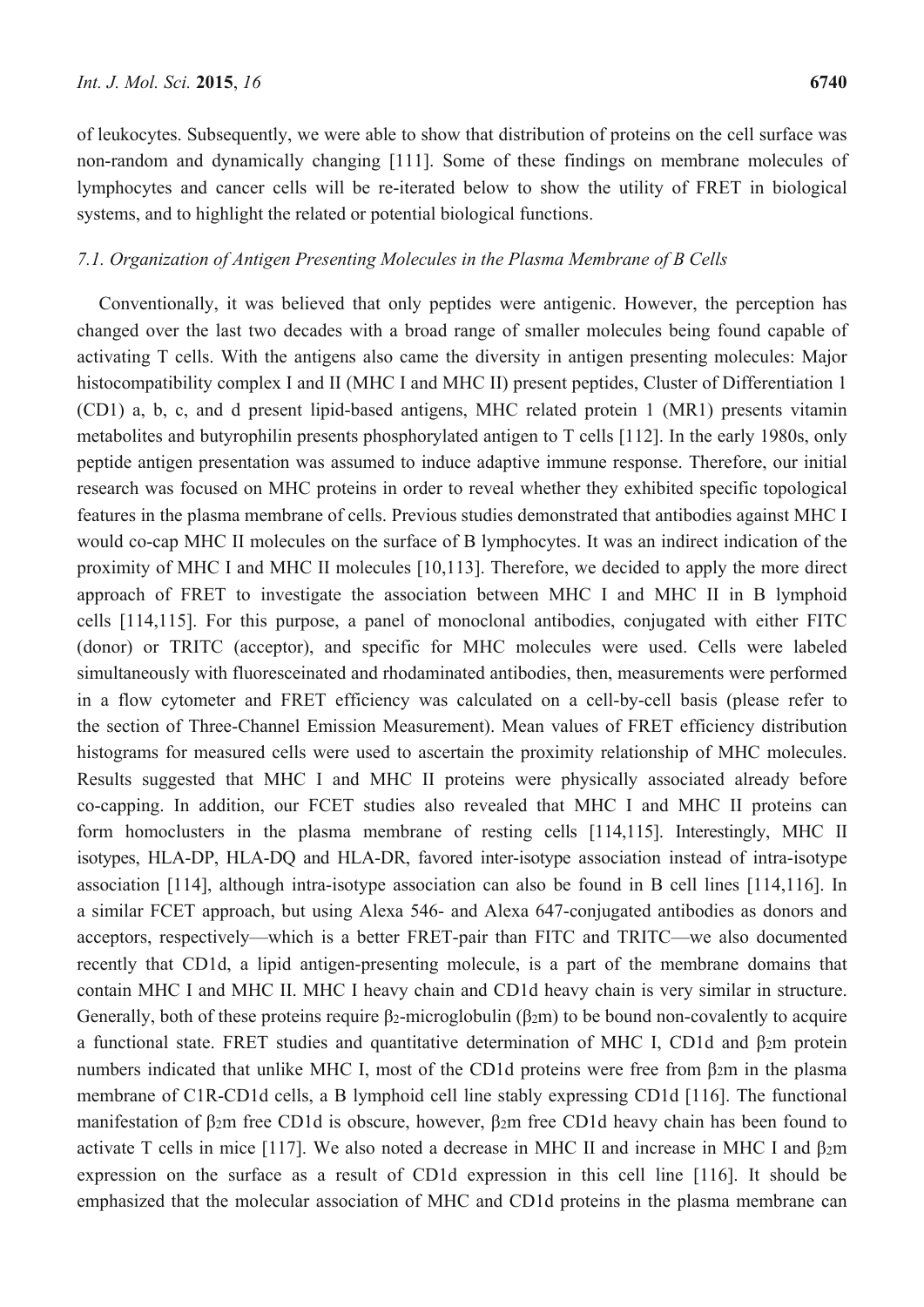influence their biological functions. In this regard, MHC I association with CD1d on the cell surface has been found to diminish the ability of CD1d expressing antigen presenting cells to activate CD1d specific T cells [118] and MHC II surface expression has been observed to enhance CD1d-mediated antigen presentation [119] in previous studies. Further using FCET approach, we have shown that tetraspanin proteins (CD53, CD81 and CD82) were in close proximity of MHC I and MHC II in B cells [115], and subsequently other studies documented the important roles of tetraspanin in antigen presentation [120]. Immunoprecipitation experiments have also revealed the association of CD9 and CD82 with CD1a and CD1d in immature dendritic cells [121] and B cells [122]. Therefore, interaction with tetraspanin molecules seems to be a general feature of antigen presenting molecules. However, the roles of these tetraspanin proteins might differ between the antigen presenting cells owing to their differential impact on surface expression of antigen presenting molecules. For instance, using siRNA mediated gene silencing approach Hoorn *et al*. [123], demonstrated that silencing of CD9, CD63 or CD81 increased MHC II surface expression whereas no effect was observed when CD82 was silenced. The mechanisms responsible for such effects are unclear, nonetheless, it was presumed that the binding of CD63 possibly would delay the release of MHC II from the multivesicular bodies within the cell [123]. Tetraspanin proteins seem to organize into tetraspanin enriched domains in the plasma membrane mediating and recruiting several surface molecules including antigen presenting molecules, leukocyte receptors, integrins and signaling proteins. These proteins thereby are found to influence cellular functions such as intracellular signaling, antigen presentation, and migratory events [120]. Using FCET, we found that MHC I, CD1d and MHC II had different propensities for GM1 ganglioside-rich regions, also called lipid rafts. MHC II (or CD1d) showed high FRET efficiency with GM1 gangliosides, whereas, MHC I exhibited only a small FRET efficiency. This finding shows that MHC II and CD1d favor the proximity of GM<sub>1</sub> gangliosides whereas MHC I is primarily located in non-GM1 regions [116]. Rafts and tetraspanin domains display several similar attributes; however, differences also seem to exist between them but remain ambiguous. In this regard, FRET studies aiming to define the dynamical organization of these domains relative to MHC I, MHC II and CD1 species before and during antigen presentation can provide valuable information.

## *7.2. Cytokine Receptors and MHC Proteins in T Cells*

Application of flow-cytometric FRET to T cell surface also revealed the aforementioned interactions between MHC I and MHC II proteins [124,125] suggesting association of the two groups of MHC as a general feature in the plasma membrane of cells. Interestingly, co-immunoprecipitation studies had previously revealed molecular complexes of CD1a with CD1b, CD1c or MHC I heavy chain in normal thymus cells [126,127]. Based on these findings, it can be postulated that all CD1 isoforms, if expressed, can partially co-exist in similar regions of the plasma membrane inhabited by MHC proteins although it seems that cells may rearrange protein organization under pathological conditions [128]. T cells express diverse set of interleukin receptors responsible for their life and death [129]. Therefore, we extended our FCET studies to demonstrate the proximity of interleukin receptors, IL2R and IL15R, with each other and with MHC proteins in the plasma membrane of T cells [124,130]. IL2 and IL15 receptors comprise three distinct subunits: a unique and cytokine-specific α-chain and the β and γ chains that are shared by both IL2R and IL15R. Due to common β and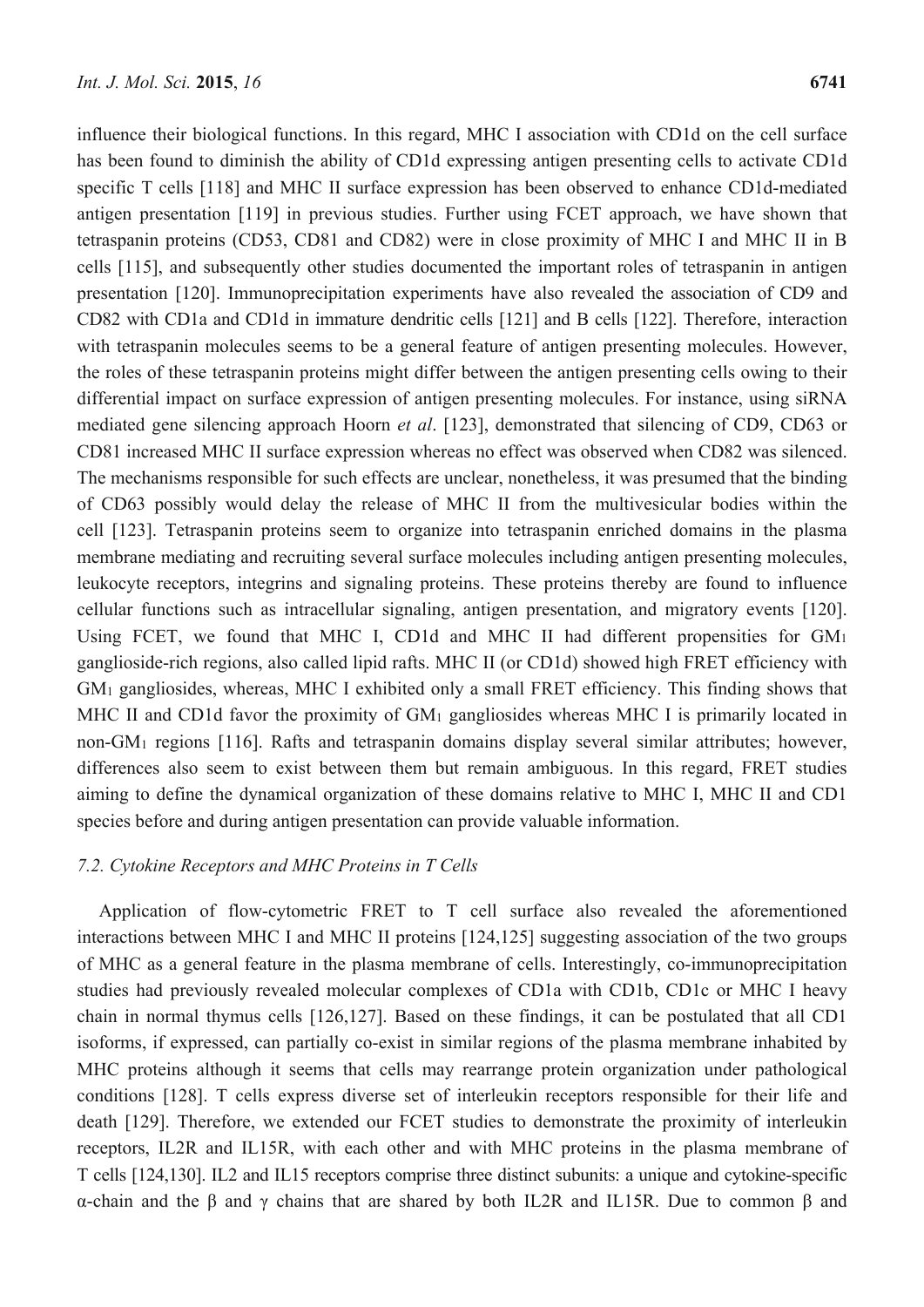γ chains, IL2R and IL15R can induce similar biological functions; however, they can also initiate distinct signaling mechanisms. The hetero-trimeric complex of  $\alpha$ ,  $\beta$  and  $\gamma$  subunits is the high-affinity state for these receptors to bind to their respective ligands IL2 and IL15 [129]. The much debated topic was the assembly of  $\alpha$ ,  $\beta$  and  $\gamma$  subunits for IL2R and IL15R in T cells. In the case of IL2R, it was assumed that  $\alpha$  and  $\beta$  subunits existed separately in the absence of ligand (IL2) and pairing occurred only after the binding of  $\alpha$  subunit with IL2. To determine the mechanisms of the assembly of hetero-trimeric complex of IL2R and IL15R, we applied FCET to map the proximity of  $\alpha$ ,  $\beta$  and  $\gamma$ subunits to each other on Kit 225 K6 human T-lymphoma cells using FITC- and Cy3-conjugated monoclonal antibodies. Experiments on these cytokine receptors revealed positive FRET efficiency between all the three subunits of IL2 and IL15 receptors even in the absence of ligand. These results suggested that at least a fraction of these receptors could exist in a hetero-trimeric high-affinity state in resting human T-lymphoma cells. The addition of cytokines (IL2 and IL15) led to a change in FRET efficiency reflecting the change in the association of receptor subunits. In general, cytokines (IL2 and IL15) led to a tightening of the hetero-trimeric complex formed by the respective receptors. Homo-association and hetero-association was also seen for IL2Rα and IL15Rα both in the absence and presence of IL2 or IL15. Therefore, we proposed a hetero-tetrameric model of IL2/IL15 receptor complex comprising IL2Rα, IL15Rα, and the common β and γ chains. The surrounding environment thus dictates the molecular assembly for high-affinity receptor complex formation for IL2R or IL15R where specific cytokines favor respective high-affinity receptor trimeric complex while the unused α-chain (either IL2Rα or IL15Rα) is nudged from the site of cytokine–receptor interaction [130,131]. Considering the role of interleukin receptors in T cell homeostasis, the molecular organization of IL2R and IL15R in the plasma membrane might be of therapeutic relevance. IL2 and IL5 receptors were found to be upregulated in Crohn's disease. The increased self-association of IL2Rα receptors but their decreased association with  $\gamma$  chains was revealed by FCET [132]. This indirectly suggests that both IL2Rα and IL15Rα receptor-based trans-presentation—a mechanism in which a surface interleukin receptor ( $\alpha$  chain) can present the bound cytokine to nearby cells during cell–cell interaction [129]—could be the dominating cellular function in Crohn's disease. Evidence of an excessive trans-presentation by IL15Rα during Wegener's disease, an inflammatory disease similar to Crohn's disease, supports the above notion [133]. Likewise, association of IL5Rα (or IL2Rα) with MHC I was consistently observed with FCET studies and this molecular association increased during Crohn's disease. This is additional evidence regarding the potential secondary cellular function of MHC I beside antigen presentation. However, further studies will be required to prove such functions of MHC I.

## *7.3. Dynamic Reorganization of Membrane Proteins in T Cells during Immune Synapse Formation*

Antigen recognition by T cells is fundamental in initiating adaptive immune response. For this process, it is necessary that antigen presenting cells (APCs) and T cells come closer to each other and form a functional immunological synapse. The hallmark of synapse formation is the interaction of T cell receptors (TCRs) with the cognate peptide-MHC complex and the simultaneous reorganization of co-stimulatory molecules, adhesion proteins and membranes in both cells [134]. The spatial and temporal details of molecular events occurring at the central region of the synapse have been a subject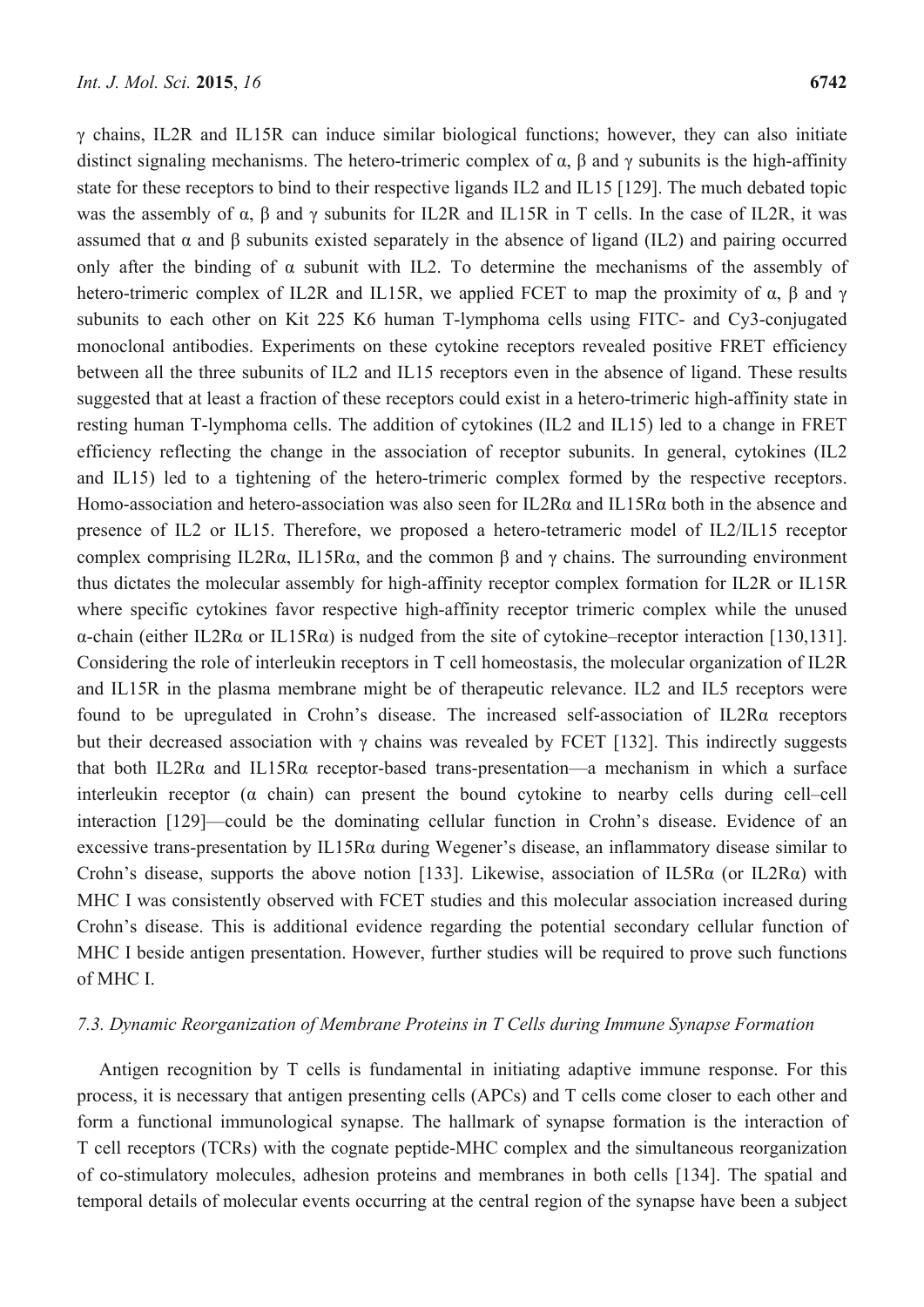of significant interest for several years now. FRET has been instrumental in defining these changes for transmembrane molecules and membrane-associated molecules in T cells before and during antigen recognition phase. The earliest demonstration of CD4 and CD3 reorganization in the plasma membrane of CD4 helper T cells was achieved by FCET. The study was not yet based on formation of an immunological synapse between APC and T cells; it was an antibody cross-linking study involving CD3, CD4 and CD45 proteins. Combinations of FITC and TRITC conjugated monoclonal antibodies against CD3, CD4 and CD45 were used as FRET-pairs. Increase in FRET efficiency between CD3/TCR and CD4, but no FRET between CD3/TCR and CD45 was observed when CD4 T cells were activated with anti-CD3 antibodies. This suggests that the immediate response of T cells on antigen recognition possibly would be the redistribution of proteins, with CD3/TCR coming closer to CD4 while CD3/TCR being persistently distant from CD45 [135]. Later, the same group documented that the movement of CD4 towards CD3/TCR was dependent on the interaction of  $p56<sup>lck</sup>$  with the cytoplasmic domain of CD4, especially at positions 420 and 422 [136]. A few years later, Bacso *et al*. [137] demonstrated a possibility of measuring intercellular FRET between APCs and T cells undergoing immune synapse formation making a clever use of donor photobleaching FRET. Exploiting FITC and TRITC combination as a FRET-pair, they showed that in the cytotoxic T cell synapse, FRET occurred between CD8 (T cell) and MHC I (B cell) but not between adhesion molecules LFA1 (T cell) and ICAM1 (B cell). However, they observed a spatial heterogeneity in energy transfer between CD8 and MHC I (0%–30%) at contact regions between conjugates suggesting multiple points with varying degree of interactions. Since they did not observe any FRET between ICAM1 and LFA1, it was presumed that the labels on these adhesion molecules were located farther away than FRET distance (beyond 10 nm) [137].

Today, the synaptic region is defined as a central circle dominated by CD8 or CD4, CD3/TCR, CD28 and LAT proteins (known as central supramolecular activation complex, cSMAC), surrounded by an LFA1 and CD2 rich peripheral supramolecular activation complex (pSMAC), which is further surrounded by the distal SMAC region (dSMAC), containing mostly CD45, CD43 and CD44 molecules [134]. With microscopic FRET based on GFP variants fused to CD3ζ and CD4, Zal *et al*. [52], documented that agonist and antagonist molecules differentially influenced association of TCR/CD3ζ with CD4 in the synaptic region. An increase in FRET efficiency between CD3ζ-CFP and CD4-YFP was observed as a result of MHC II presenting an agonist peptide, whereas, the same was not observed for antagonist peptide despite recruitment of both CD4 and TCR/CD3ζ to the membrane contact regions of APC and T cell. Instead, the antagonist had a negative impact on the close-range interaction between CD3ζ and CD4 formed because of agonist treatment [52]. They later on showed that the recruitment of co-receptor, CD8β-YFP, to the synapse is the result of non-cognate interaction between CD8 and MHC I, as it relied on MHC density, and was independent of antigen unlike TCR movement to the synapse. They observed that non-stimulatory antigen presented simultaneously with an antigenic peptide stimulated association of CD8β-YFP with TCR/CD3-CFP, especially between their cytoplasmic domains during recognition of cognate peptide-MHC proteins [138]. We also found a molecular level interaction between TCR and CD8α using microscopic acceptor photobleaching FRET. In this method, an observation of increased donor fluorescence after photobleaching the acceptors is an indication of molecular proximity. We found that synapses between the cells were not formed in the absence of CD8, corroborating the significance of CD8 in the stabilization of TCR-MHC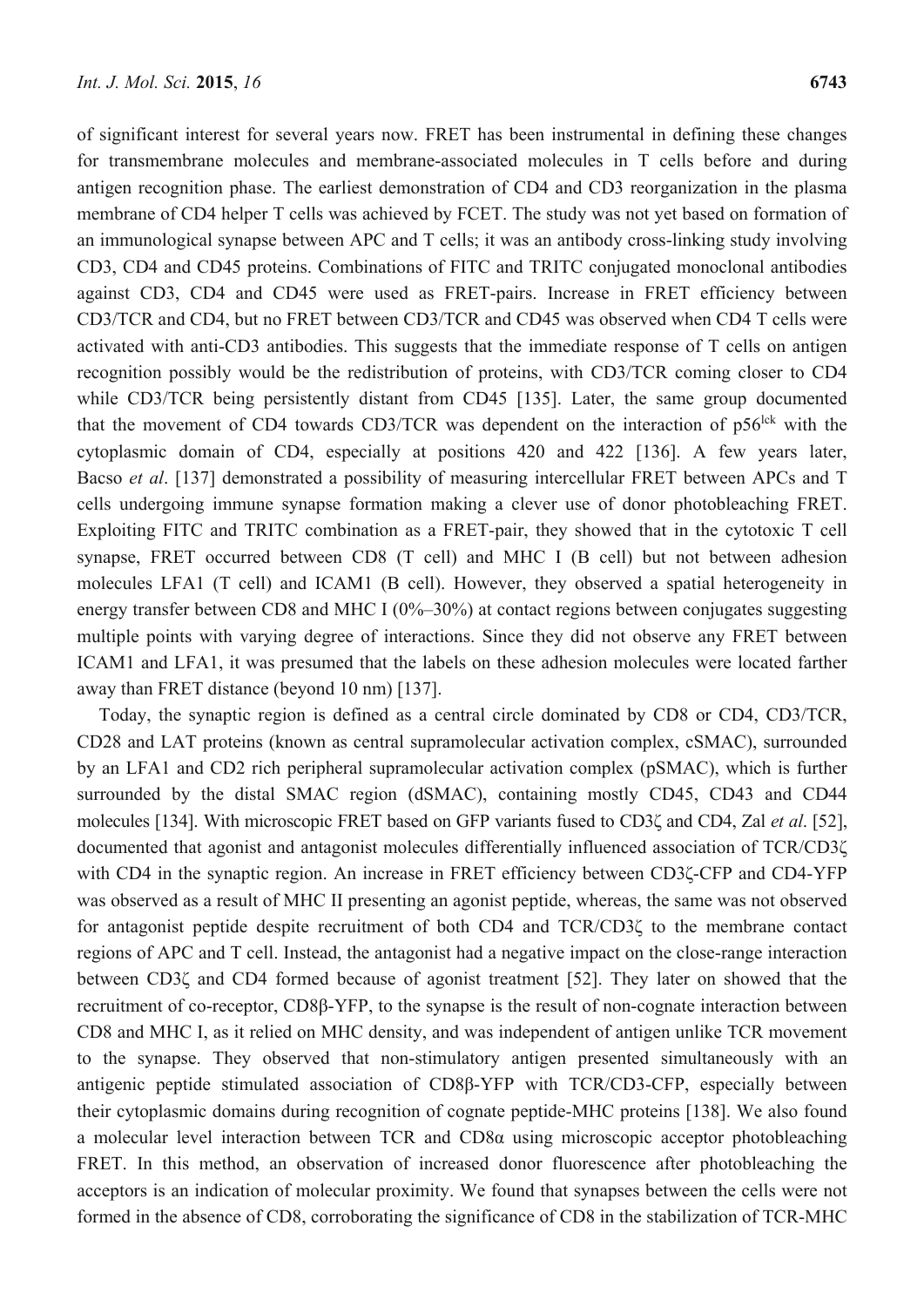I interactions. Further, the interaction between TCR and CD3, and CD8 and CD3 was clearly observed but no FRET resulted between TCR and CD45, TCR and CD28, and, CD3 and CD45 within the synaptic region, the observation that is in line with the aforementioned study [139].

We also studied the topological features of CD45 isoforms, a protein tyrosine phosphatase, in the plasma membrane of T cells. Eight different isoforms of CD45 are found in T cells, but only five of them are significantly expressed in T cells. With FCET, we were able to characterize the organization of three of these isoforms, CD45R0, CD45RBC, and CD45RABC, in the plasma membrane of T cells. Homoassociation FRET measurement of cells labeled with 50:50 mixtures of Cy3 and Cy5 conjugated Fab's antibody fragments against CD45 isoforms revealed significant FRET efficiency only for the CD45R0 isoform. Therefore, CD45R0 but not CD45RBC or CD45RABC was found to exist as homodimers on the cell surface. Comparatively, CD45R0 also preferentially formed heterodimers with CD4 and CD8 proteins. Interestingly, this observation paralleled the results that CD4-associated p56<sup>lck</sup> tyrosine kinase activity and cellular protein were elevated with a concomitant increase in TCR signaling events in CD45R0 sublines in comparison with CD45RBC expressing sublines. Therefore, a postulation was made on this basis regarding the homodimerization of CD45R0 on the cell surface and the consequentially increased pool of active CD4-associated  $p56<sup>lck</sup>$  tyrosine kinase [140].

## *7.4. Elucidating the Membrane Features of ErbB/HER Kinases*

Members of epidermal growth factor (EGF) receptor family, *i.e.*, ErbB proteins, belong to transmembrane receptor tyrosine kinases (RTKs) which are implicated in diverse cellular functions, including proliferation, differentiation and migration. The ErbB family consists of four proteins: ErbB1 (HER1 or EGFR, epidermal growth factor receptor), ErbB2 (HER2), ErbB3 (HER3), and ErbB4 (HER4). The aberrant functioning of ErbB kinases is known to cause cancers of the breast, lung, brain, cervix, ovary, colon *etc.* [82,141]. In general, these proteins exist in various combinations in the plasma membrane. Reorganization and formation of kinase active homo- and hetero-oligomers are known to occur between family members upon ligand binding. Several polypeptide growth factors which are overproduced in tumors can bind to these ErbB proteins, except for ErbB2, leading to induction of intracellular signaling via phosphorylation of cytoplasmic tyrosine residues. Surprisingly heteroassociation of ErbB3, which is kinase deficient, with ErbB2, which has no physiological ligands, has been found to constitute the most potent mitogenic pairing among all ErbB combinations [9,141]. Due to the high expression of these proteins, availability of many model cancer cell lines, and the great therapeutic importance of ErbB proteins, these proteins have been among the most widely studied RTKs. In fact, these proteins present yet another convincing example to show that cellular fate is reflected by the distribution patterns of the molecular species in the membrane. Studies on ErbB proteins using various FRET approaches revealed that all ErbB kinases have formed homo- and hetero-assemblies in the plasma membrane [9,13,82,142]. We wanted to understand the degree of clustering of ErbB1 and ErbB2 receptors in cancer cell lines; therefore, we performed anisotropy-based homoFRET measurements in a flow cytometer. We formulated a theoretical model based on the dependence of fluorescence anisotropy on the fraction of monomers and the number of proteins in a single cluster. The theoretical curves from the model exhibited different anisotropy curves (and values) for different degrees of molecular clustering. Fitting this model to the anisotropy data obtained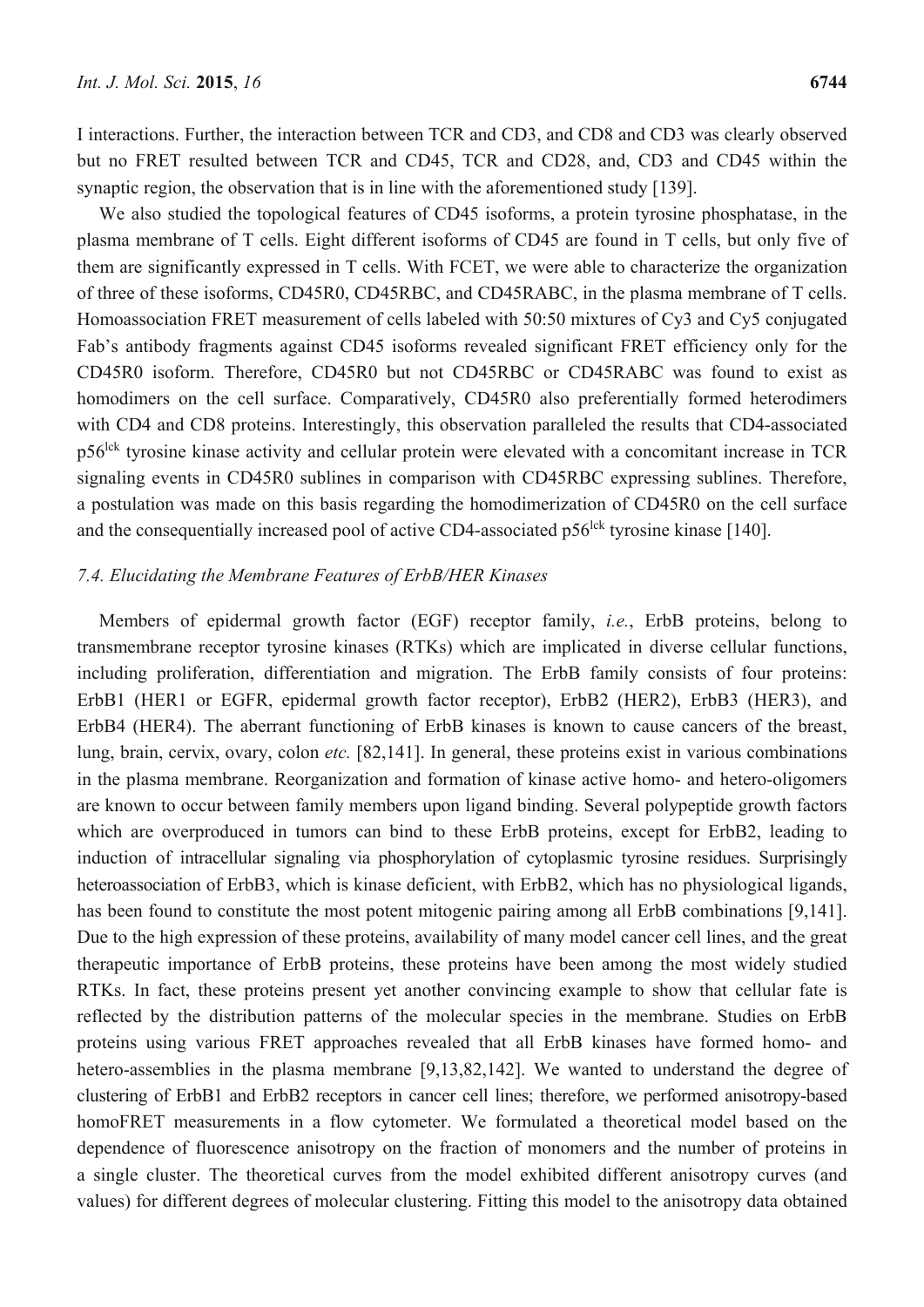from cells using anti-ErbB1 or anti-ErbB2 antibodies, we found that the majority of ErbB1 was monomeric in nature, whereas ErbB2 distributed as large homoclusters (~100 proteins) in the plasma membrane in the quiescent state. Stimulation with EGF—a ligand for ErbB1, or pertuzumab—an antibody that blocks ErbB2 dimerization, or heregulin—an ErbB3 or ErbB4 specific ligand caused the redistribution of ErbB1 and ErbB2. EGF and heregulin treatment decreased the homoclusters of ErbB2 whereas ErbB1 clusters showed increase in homoclustering upon EGF treatment [104]. We also noticed a negative correlation between ErbB2 homoassociation and ErbB2 tyrosine phosphorylation [104] or local ErbB3 concentration [143]. Therefore, we were interested in learning how the above treatments would affect the heteroassociation between ErbB1 and ErbB2. To gain insights into this feature, we applied a variant of the acceptor photobleaching method that we termed FRET-sensitized acceptor photobleaching (FSAB) technique to quantitate the ratio of ErbB1 and ErbB2 in their heteroclusters. In FSAB, acceptors within FRET distance of donors are excited at a higher rate than free acceptors owed to the additional excitation by FRET if excitation is carried out in the donor absorption range. Consequently, donor-bound acceptors are photobleached preferentially at a higher rate, and as a result, FRET efficiency drops to zero when all the acceptor molecules in FRET distance are bleached. The remaining acceptor signal is from those acceptors that were not in FRET distance from donors. Therefore, FRET-sensitized acceptor bleaching kinetics can be used for estimating the fraction of acceptors in the vicinity of donors. FSAB revealed that only about 10% of ErbB2 is in heteroclusters with ErbB1 in quiescent cells, and with EGF treatment, the amount of ErbB2 associated with ErbB1 is doubled [64]. This observation links the decrease in homoclustering of ErbB2 and underlies the increased formation of heteroassociation between ErbB1 with ErbB2 as a result of EGF treatment [104]. Overall, many of our FRET studies suggest that the large homoclusters of ErbB2 act as a reservoir, which is used by ErbB1 and ErbB3 to form active heteroclusters upon ligand stimulation. We have also found that ErbB1 and ErbB2 associate with cell adhesion molecules, especially with integrin-β1. Two-sided FRET [144] measurements that can reveal pairwise interactions among three chosen molecules indicated a degree of complementarity between ErbB homoassociation and its association with integrins, and delineated a correlation between this complementarity and resistance to humanized antibody therapy. Furthermore, FRET analysis of frozen sections from clinical glioblastoma samples has revealed a correlation between such heteroassociation and tumor grade and prognosis, pointing to the possible application of FRET in predictive diagnostics [145].

# **8. Conclusions**

FRET is definitely attractive because of its ability to report molecular behavior at a resolution far below the optical diffraction limit. Ironically, the requirement of FRET to have spectral overlap between the FRET-pair is also the source of artifacts. In general, higher spectral overlap yielding a better FRET signal necessitates more extensive corrections for non-FRET signals [68]. Therefore, separating FRET from non-FRET signal is a major challenge. Correcting for non-FRET signals can especially be a problem with fluorescent proteins which generally show broad excitation and emission spectra [37]. FL-FRET is insensitive to fluorophore concentration and spectral overlap, and thus, can be a reasonable alternative. In particular, knowing the photophysics of fluorophores or FPs and the caveats of the used FRET methodology helps to properly interpret the results of FRET experiments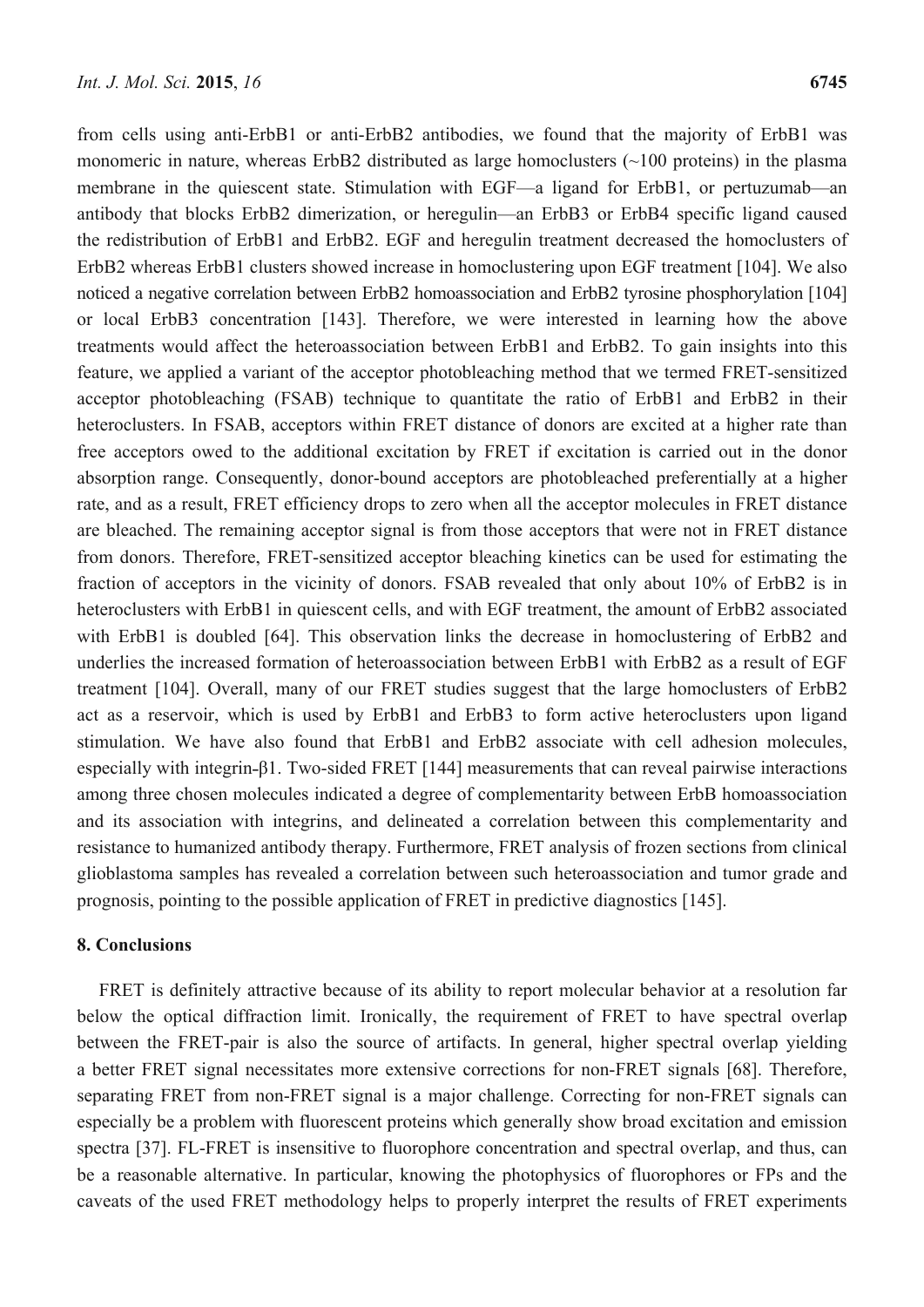and to come-up with the correct workarounds. Many FRET studies use ectopic expression of proteins. In such cases, it is advised to match the expression level of the proteins with the physiological expression levels and to evaluate the effect of fusion tags on protein localization and function to avoid any random molecular interactions. Examining the dependence of "E" on acceptor density or donor-acceptor ratio can also help in deciding whether the observed molecules associate randomly or non-randomly [15]. However, one has to keep in mind that not observing FRET does not necessarily indicate the absence of molecular association in all cases. Absence of FRET could be a result of steric hindrance for neighboring molecules or protein domains or the competition between the used FRET-pair antibodies or incomplete labeling [11,15]. The extreme sensitivity of FRET in the sub-10 nm distances is considered the advantage of FRET, however, it is also its drawback owing to the sharp dependence of energy transfer above or below *R*0 making long distance measurements, >10 nm, difficult [60]. To remedy this situation, various strategies have been demonstrated recently for carrying out FRET above 10 nm including the use of multiple acceptors [146] or nanomaterials as acceptors [147]. Dependence of FRET on " $\kappa^{2}$ " and uncertainty in " $\kappa^{2}$ " further complicates the calculation of FRET. Fluorophores attached via linker to the probe are free to rotate randomly (dynamic regime) and thus can reduce uncertainty of " $\kappa^{2}$ ", but not completely [15,60]. Especially for FPs, " $\kappa^{2}$ " of 2/3 may not hold true because FPs have longer rotational correlation-time, and therefore, are virtually static (static regime) in comparison with organic fluorophores during an excited state. It was shown that assuming a dynamic regime for FP rotation would overestimate the separation between FP FRET-pair significantly (by 10% near 0.5 and by 30% near 0.75 energy transfer efficiencies) when compared with the static regime for FP [148]. Hence, FRET is good at relative but not absolute distance measurements [60]. Additionally, the initial formalism of FRET (Equation (1)) was developed for a fixed system with one-donor and one-acceptor; therefore, it cannot predict "E" accurately in a biological case where several donors and acceptors interact simultaneously. In fact, it has been shown that FRET efficiency would increase when multiple acceptors are available for each donor by increasing the probability of each donor to transfer energy to any of the nearby acceptors [149,150]. One should also be careful while drawing conclusions from FRET efficiency because it is not always translatable to distance, particularly in the case of heterogeneous multi-protein systems. In general, most studies use FRET methods that provide FRET efficiency values as a result of ensemble measurement either of molecular events occurring in each pixel as in microscopy or per cell in flow cytometry. However, single-molecule FRET (smFRET) that requires monitoring of individual molecules for FRET changes can also be performed. A key advantage of smFRET is the possibility to avoid ensemble averaging in samples enabling detection of static heterogeneity, *i.e.*, differences in molecules having various degrees of interactions, or dynamic heterogeneity, *i.e.*, time-dependent changes in molecular associations [151]. Nonetheless, smFRET is not always required and the qualitative ensemble FRET experiments can still serve a wide range of life science studies. Assuming that all the factors except distance can be controlled via experimental conditions, then qualitative information can easily be obtained from the measured apparent FRET efficiency. With the growing list of extensively characterized fluorophores and development of easy to use analytical tools for FRET, we believe that any user with sufficient knowledge in the operation of microscopes or flow cytometer should be able to facilely measure FRET. Overall, FRET can be rewarding if known and applied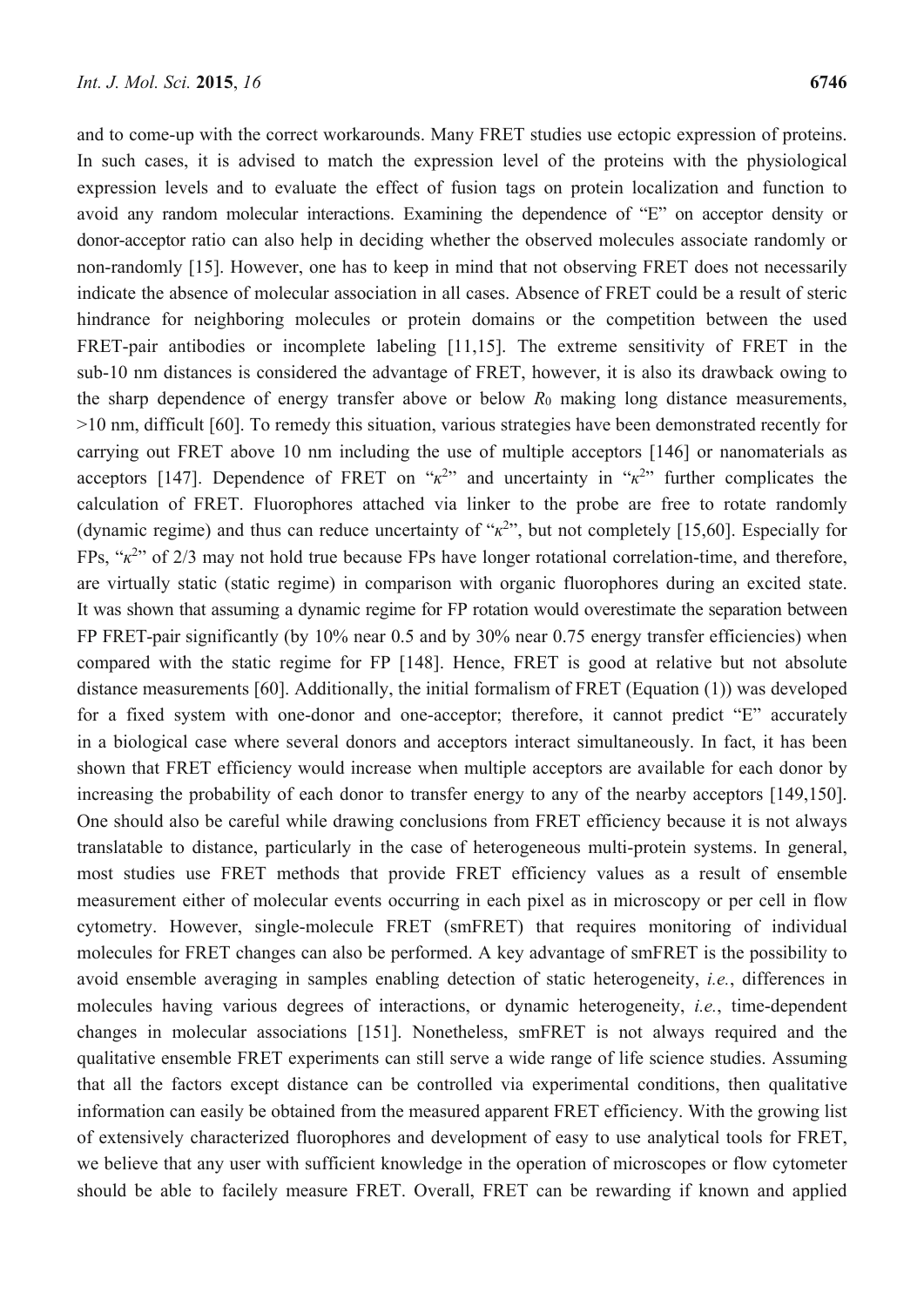correctly; however, it can also be a fretting experience if the underlying pitfalls and principles of FRET methods are not well understood leading to all sorts of confusion.

# **Acknowledgments**

We are thankful to the financial support from the Hungarian Scientific Research Fund (NK 101337, K103906); the European Commission grants (LSHC-CT-2005-018914)-ATTACK, MCRTN-CT-2006- 036946-2 (IMMUNANOMAP), the New Hungary Development Plan co-financed by the European Social Fund and the European Regional Development Fund (TAMOP-4.2.2.A-11/1/KONV-2012-0025, TAMOP-4.2.2-08/1-2008-0019, TAMOP-4.2.1/B-09/1/KONV-2010-007) and the Baross Gabor Program (REG-EA-09-1-2009-0010).

# **Author Contributions**

Dilip Shrestha and János Szöllősi conceived the structure of the manuscript; Dilip Shrestha wrote the manuscript; Dilip Shrestha, Attila Jenei, Péter Nagy, György Vereb and János Szöllősi read, edited and approved the manuscript.

# **Conflicts of Interest**

The authors declare no conflict of interest.

# **References**

- 1. Cooper, G.M.; Hausman, R.E. The molecular composition of cells. In *The Cell: A Molecular Approach*, 4th ed.; ASM Press: Washington, DC, USA, 2007; pp. 43–72.
- 2. Cebecauer, M.; Spitaler, M.; Serge, A.; Magee, A.I. Signalling complexes and clusters: Functional advantages and methodological hurdles. *J. Cell Sci.* **2010**, *123*, 309–320.
- 3. Miermont, A.; Waharte, F.; Hu, S.; McClean, M.N.; Bottani, S.; Leon, S.; Hersen, P. Severe osmotic compression triggers a slowdown of intracellular signaling, which can be explained by molecular crowding. *Proc. Natl. Acad. Sci. USA* **2013**, *110*, 5725–5730.
- 4. Masters, B. Paths to Förster resonance energy transfer (FRET) theory. *Eur. Phys. J. H* **2014**, *39*, 87–139.
- 5. Förster, T. Zwischenmolekulare energiewanderung und fluoreszenz. *Ann. Phys.* **1948**, *437*, 55–75.
- 6. Stryer, L.; Haugland, R.P. Energy transfer: A spectroscopic ruler. *Proc. Natl. Acad. Sci. USA*  **1967**, *58*, 719–726.
- 7. Latt, S.A.; Cheung, H.T.; Blout, E.R. Energy transfer: A System with relatively fixed donor-acceptor separation. *J. Am. Chem. Soc.* **1965**, *87*, 995–1003.
- 8. Stryer, L. Fluorescence energy transfer as a spectroscopic ruler. *Annu. Rev. Biochem.* **1978**, *47*, 819–846.
- 9. Nagy, P.; Vereb, G.; Post, J.N.; Friedländer, E.; Szöllösi, J. Novel single cell fluorescence approaches in the investigation of signaling at the cellular level. In *Biophysical Aspects of Transmembrane Signaling*; Damjanovich, S., Ed.; Springer-Verlag: Heidelberg, Germany, 2005; pp. 33–70.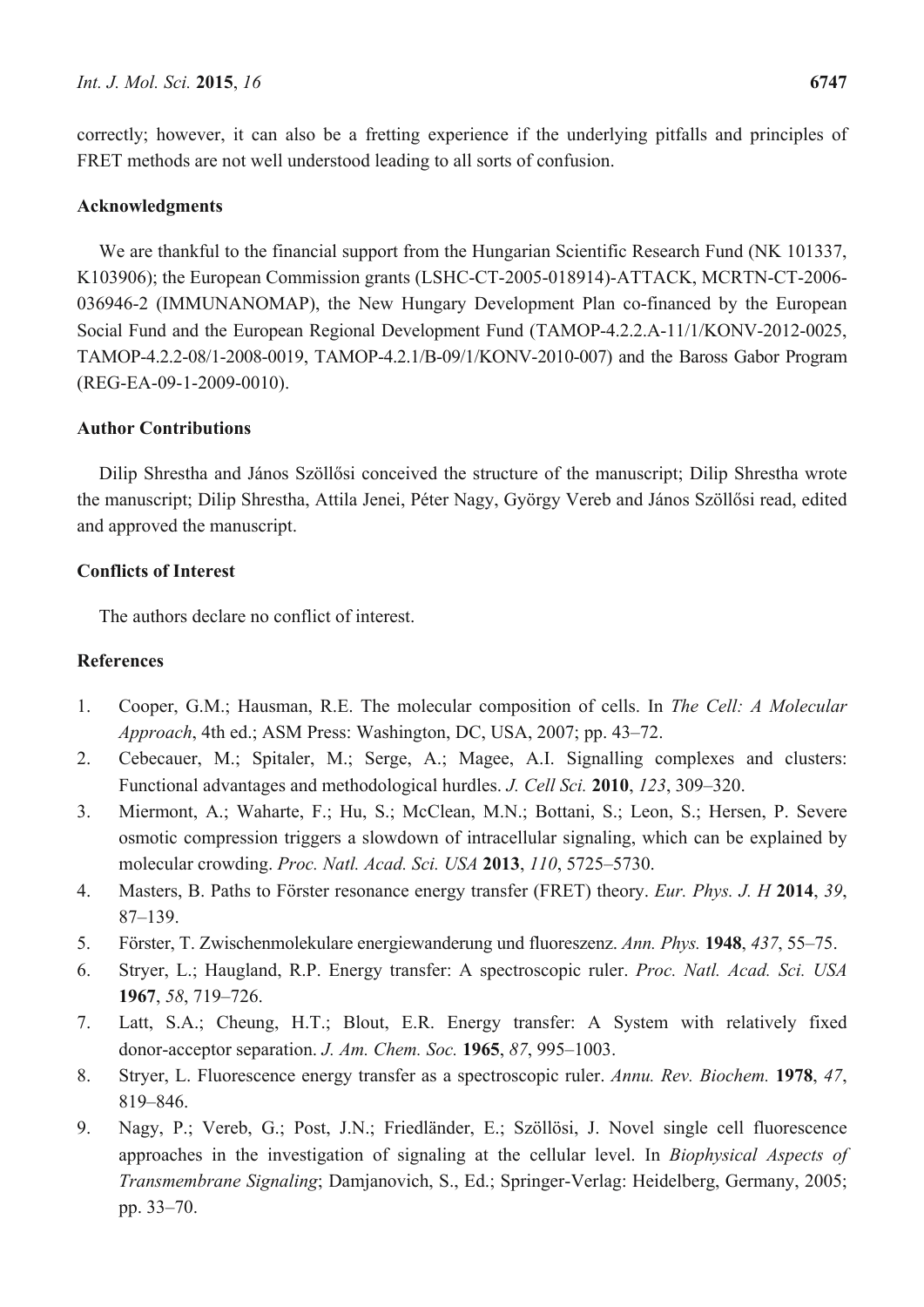- 10. Szollosi, J.; Damjanovich, S.; Matyus, L. Application of fluorescence resonance energy transfer in the clinical laboratory: Routine and research. *Cytometry* **1998**, *34*, 159–179.
- 11. Lakowicz, J. *Principles of Fluorescence Spectroscopy*, 3rd ed.; Springer Science & Business Media: New York, NY, USA, 2006.
- 12. Wieb van der Meer, B. Förster theory. In *FRET—Förster Resonance Energy Transfer:From Theory to Applications*; Medintz, I., Hildebrant, N., Eds.; Wiley-VCH: Wienheim, Germany, 2014; pp. 23–62.
- 13. Lidke, D.S.; Nagy, P.; Barisas, B.G.; Heintzmann, R.; Post, J.N.; Lidke, K.A.; Clayton, A.H.; Arndt-Jovin, D.J.; Jovin, T.M. Imaging molecular interactions in cells by dynamic and static fluorescence anisotropy (rFLIM and emFRET). *Biochem. Soc. Trans.* **2003**, *31*, 1020–1027.
- 14. Chan, F.T.; Kaminski, C.F.; Kaminski Schierle, G.S. HomoFRET Fluorescence Anisotropy Imaging as a tool to study molecular self-assembly in live cells. *Chemphyschem* **2011**, *12*, 500–509.
- 15. Vereb, G.; Nagy, P.; Szöllösi, J. Flow cytometric FRET analysis of protein interaction. In *Flow Cytometry Protocols*, 3rd ed.; Hawley, T.S., Hawley, R.G., Eds.; Humana Press, Springer Science & Business Media: New York, NY, USA, 2011; pp. 371–392.
- 16. Dale, R.E.; Eisinger, J.; Blumberg, W.E. The orientational freedom of molecular probes. The orientation factor in intramolecular energy transfer. *Biophys. J.* **1979**, *26*, 161–193.
- 17. Van der Meer, B.W. κ-Squared: From nuisance to new sense. *J. Biotechnol.* **2002**, *82*, 181–196.
- 18. Byrne, A.G.; Byrne, M.M.; Coker, G., III; Gemmill, K.B.; Spillmann, C.; Medintz, I.; Sloan, S.L.; Wieb van der Meer, B. Data. In *FRET—Förster Resonance Energy Transfer: From Theory to Applications*; Medintz, I., Hildebrant, N., Eds.; Wiley-VCH: Wienheim, Germany, 2014; pp. 657–755.
- 19. Muller, S.M.; Galliardt, H.; Schneider, J.; Barisas, B.G.; Seidel, T. Quantification of Förster resonance energy transfer by monitoring sensitized emission in living plant cells. *Front. Plant. Sci.*  **2013**, *4*, doi:10.3389/fpls.2013.00413.
- 20. Shrestha, D.; Bagosi, A.; Szollosi, J.; Jenei, A. Comparative study of the three different fluorophore antibody conjugation strategies. *Anal. Bioanal. Chem.* **2012**, *404*, 1449–1463.
- 21. Zal, T.; Gascoigne, N.R. Photobleaching-corrected FRET efficiency imaging of live cells. *Biophys. J.* **2004**, *86*, 3923–3939.
- 22. Sletten, E.M.; Bertozzi, C.R. Bioorthogonal chemistry: Fishing for selectivity in a sea of functionality. *Angew. Chem. Int. Ed. Engl.* **2009**, *48*, 6974–6998.
- 23. Lofblom, J.; Feldwisch, J.; Tolmachev, V.; Carlsson, J.; Stahl, S.; Frejd, F.Y. Affibody molecules: Engineered proteins for therapeutic, diagnostic and biotechnological applications. *FEBS Lett.* **2010**, *584*, 2670–2680.
- 24. Hermanson, G.T. *Bioconjugate Techniques*; Academic Press: San Diego, CA, USA, 2013.
- 25. Sapsford, K.E.; Berti, L.; Medintz, I.L. Materials for fluorescence resonance energy transfer analysis: Beyond traditional donor-acceptor combinations. *Angew. Chem. Int. Ed. Engl.* **2006**, *45*, 4562–4589.
- 26. Horvath, G.; Petras, M.; Szentesi, G.; Fabian, A.; Park, J.W.; Vereb, G.; Szollosi, J. Selecting the right fluorophores and flow cytometer for fluorescence resonance energy transfer measurements. *Cytom. A* **2005**, *65*, 148–157.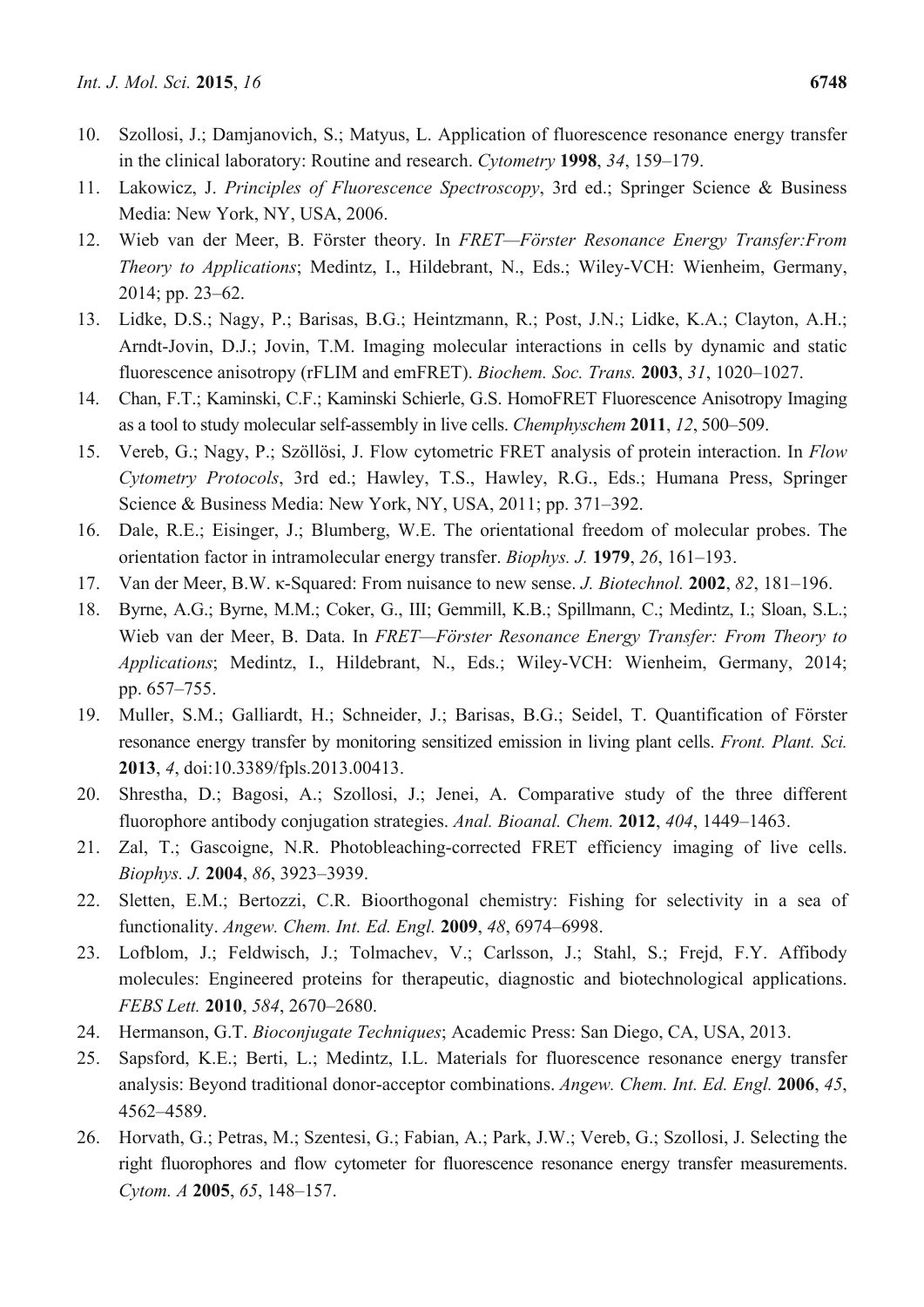- 27. Sebestyen, Z.; Nagy, P.; Horvath, G.; Vamosi, G.; Debets, R.; Gratama, J.W.; Alexander, D.R.; Szollosi, J. Long wavelength fluorophores and cell-by-cell correction for autofluorescence significantly improves the accuracy of flow cytometric energy transfer measurements on a dual-laser benchtop flow cytometer. *Cytometry* **2002**, *48*, 124–135.
- 28. Ruigrok, V.J.; Levisson, M.; Eppink, M.H.; Smidt, H.; van der Oost, J. Alternative affinity tools: More attractive than antibodies? *Biochem. J.* **2011**, *436*, 1–13.
- 29. Miersch, S.; Sidhu, S.S. Synthetic antibodies: Concepts, potential and practical considerations. *Methods* **2012**, *57*, 486–498.
- 30. Muyldermans, S. Nanobodies: Natural single-domain antibodies. *Annu. Rev. Biochem.* **2013**, *82*, 775–797.
- 31. Schnell, U.; Dijk, F.; Sjollema, K.A.; Giepmans, B.N. Immunolabeling artifacts and the need for live-cell imaging. *Nat. Methods* **2012**, *9*, 152–158.
- 32. Werner, M.; Chott, A.; Fabiano, A.; Battifora, H. Effect of formalin tissue fixation and processing on immunohistochemistry. *Am. J. Surg. Pathol.* **2000**, *24*, 1016–1019.
- 33. Wu, B.; Piatkevich, K.D.; Lionnet, T.; Singer, R.H.; Verkhusha, V.V. Modern fluorescent proteins and imaging technologies to study gene expression, nuclear localization, and dynamics. *Curr. Opin. Cell. Biol.* **2011**, *23*, 310–317.
- 34. Zimmer, M. Introduction to fluorescent proteins. In *The Fluorescent Protein Revolution*; Periasamy, A., Ed.; CRC Press, Taylor & Francis Group: Boca Raton, FL, USA, 2014; pp. 3–24.
- 35. Day, R.N. Fluorescent proteins for FRET: Monitoring protein interactions in living cells. In *The Fluorescent Protein Revolution*; Periasamy, A., Ed.; CRC Press, Taylor & Francis Group: Boca Raton, FL, USA,, 2014; pp. 245–278.
- 36. Dedecker, P.; de Schryver, F.C.; Hofkens, J. Fluorescent proteins: Shine on, you crazy diamond. *J. Am. Chem. Soc.* **2013**, *135*, 2387–2402.
- 37. Piston, D.W.; Kremers, G.J. Fluorescent protein FRET: The good, the bad and the ugly. *Trends Biochem. Sci.* **2007**, *32*, 407–414.
- 38. Lam, A.J.; St-Pierre, F.; Gong, Y.; Marshall, J.D.; Cranfill, P.J.; Baird, M.A.; McKeown, M.R.; Wiedenmann, J.; Davidson, M.W.; Schnitzer, M.J.; *et al*. Improving FRET dynamic range with bright green and red fluorescent proteins. *Nat. Methods* **2012**, *9*, 1005–1012.
- 39. Marsh, D.R.; Holmes, K.D.; Dekaban, G.A.; Weaver, L.C. Distribution of an NMDA receptor:GFP fusion protein in sensory neurons is altered by a *C*-terminal construct. *J. Neurochem.*  **2001**, *77*, 23–33.
- 40. Landgraf, D.; Okumus, B.; Chien, P.; Baker, T.A.; Paulsson, J. Segregation of molecules at cell division reveals native protein localization. *Nat. Methods* **2012**, *9*, U480–U498.
- 41. Ettinger, A.; Wittmann, T. Fluorescence live cell imaging. *Methods Cell. Biol.* **2013**, *123*, 77–94.
- 42. Costantini, L.M.; Fossati, M.; Francolini, M.; Snapp, E.L. Assessing the tendency of fluorescent proteins to oligomerize under physiologic conditions. *Traffic* **2012**, *13*, 643–649.
- 43. Crivat, G.; Taraska, J.W. Imaging proteins inside cells with fluorescent tags. *Trends Biotechnol.*  **2012**, *30*, 8–16.
- 44. Chen, I.; Ting, A.Y. Site-specific labeling of proteins with small molecules in live cells. *Curr. Opin. Biotechnol.* **2005**, *16*, 35–40.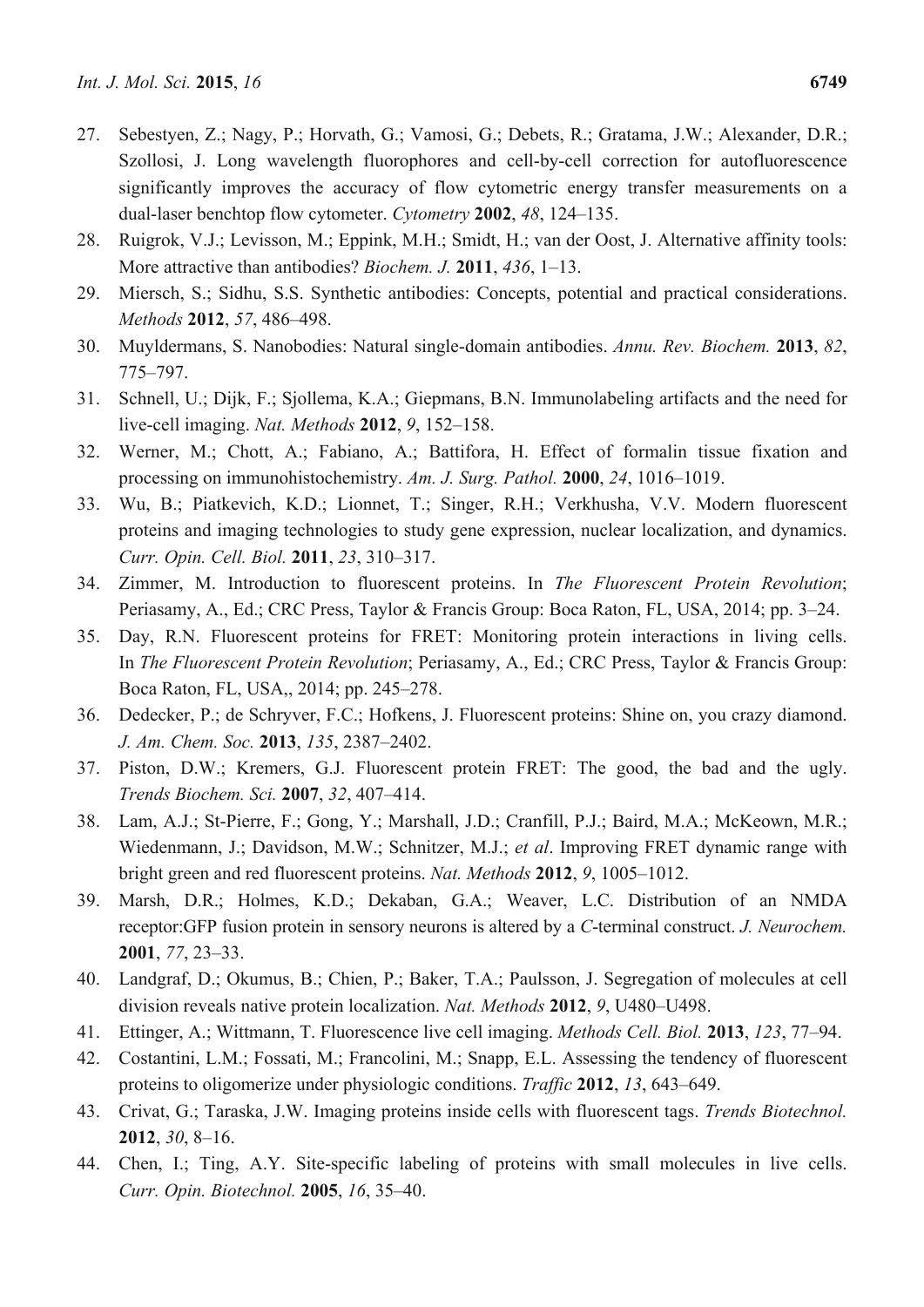- 45. Gautier, A.; Juillerat, A.; Heinis, C.; Correa, I.R., Jr.; Kindermann, M.; Beaufils, F.; Johnsson, K. An engineered protein tag for multiprotein labeling in living cells. *Chem. Biol.* **2008**, *15*, 128–136.
- 46. Xu-Welliver, M.; Pegg, A.E. Degradation of the alkylated form of the DNA repair protein, O6 -alkylguanine-DNA alkyltransferase. *Carcinogenesis* **2002**, *23*, 823–830.
- 47. Poulsen, C.P.; Vereb, G.; Geshi, N.; Schulz, A. Inhibition of cytoplasmic streaming by cytochalasin D is superior to paraformaldehyde Fixation for measuring FRET between fluorescent protein-tagged golgi components. *Cytom. Part A* **2013**, *83*, 830–838.
- 48. Epe, B.; Woolley, P.; Steinhauser, K.G.; Littlechild, J. Distance measurement by energy transfer: The 3' end of 16S RNA and proteins S4 and S17 of the ribosome of *Escherichia coli*. *Eur. J. Biochem.* **1982**, *129*, 211–219.
- 49. Jovin, T.; Arndt-Jovin, D. FRET microscopy: Digital imaging of fluorescence resonance energy transfer. Application in cell biology. *Cell. Struct. Funct. Microspectrofluorometry* **1989**, *30*, 99–117.
- 50. Szollosi, J.; Tron, L.; Damjanovich, S.; Helliwell, S.H.; Arndt-Jovin, D.; Jovin, T.M. Fluorescence energy transfer measurements on cell surfaces: A critical comparison of steady-state fluorimetric and flow cytometric methods. *Cytometry* **1984**, *5*, 210–216.
- 51. Chan, S.S.; Arndt-Jovin, D.J.; Jovin, T.M. Proximity of lectin receptors on the cell surface measured by fluorescence energy transfer in a flow system. *J. Histochem. Cytochem.* **1979**, *27*, 56–64.
- 52. Zal, T.; Zal, M.A.; Gascoigne, N.R. Inhibition of T cell receptor-coreceptor interactions by antagonist ligands visualized by live FRET imaging of the T-Hybridoma immunological synapse. *Immunity* **2002**, *16*, 521–534.
- 53. Zeug, A.; Woehler, A.; Neher, E.; Ponimaskin, E.G. Quantitative intensity-based FRET approaches—A comparative snapshot. *Biophys. J.* **2012**, *103*, 1821–1827.
- 54. Gordon, G.W.; Berry, G.; Liang, X.H.; Levine, B.; Herman, B. Quantitative fluorescence resonance energy transfer measurements using fluorescence microscopy. *Biophys. J.* **1998**, *74*, 2702–2713.
- 55. Szaloki, N.; Doan-Xuan, Q.M.; Szollosi, J.; Toth, K.; Vamosi, G.; Bacso, Z. High throughput FRET analysis of protein–protein interactions by slide-based imaging laser scanning cytometry. *Cytom. A* **2013**, *83*, 818–829.
- 56. Mittag, A.; Lenz, D.; Bocsi, J.; Sack, U.; Gerstner, A.O.; Tarnok, A. Sequential photobleaching of fluorochromes for polychromatic slide-based cytometry. *Cytom. A* **2006**, *69*, 139–141.
- 57. Szabo, G., Jr.; Pine, P.S.; Weaver, J.L.; Kasari, M.; Aszalos, A. Epitope mapping by photobleaching fluorescence resonance energy transfer measurements using a laser scanning microscope system. *Biophys. J.* **1992**, *61*, 661–670.
- 58. Jares-Erijman, E.A.; Jovin, T.M. FRET imaging. *Nat. Biotechnol.* **2003**, *21*, 1387–1395.
- 59. Berney, C.; Danuser, G. FRET or no FRET: A quantitative comparison. *Biophys. J.* **2003**, *84*, 3992–4010.
- 60. Szöllösi, J.; Damjanovich, S.; Nagy, P.; Vereb, G.; Mátyus, L. Principles of resonance energy transfer. *Curr. Protoc. Cytom.* **2006**, doi:10.1002/0471142956.cy0112s38.
- 61. Zal, T.; Gascoigne, N.R. Using live FRET imaging to reveal early protein–protein interactions during T cell activation. *Curr. Opin. Immunol.* **2004**, *16*, 674–683.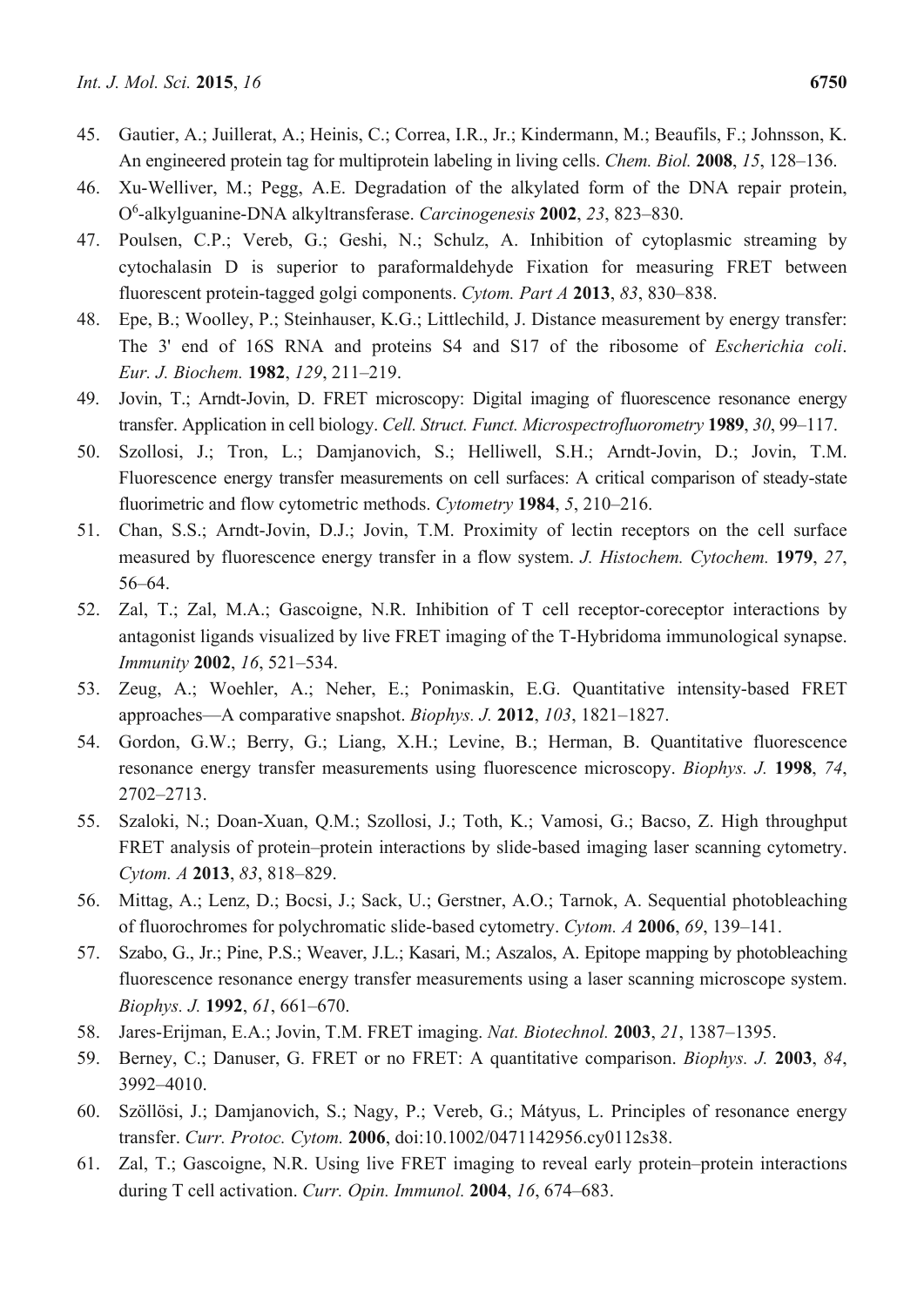- 62. Ishikawa-Ankerhold, H.C.; Ankerhold, R.; Drummen, G.P. Advanced fluorescence microscopy techniques—FRAP, FLIP, FLAP, FRET and FLIM. *Molecules* **2012**, *17*, 4047–4132.
- 63. Nagy, P.; Szabo, A.; Varadi, T.; Kovacs, T.; Batta, G.; Szollosi, J. Maximum likelihood estimation of FRET efficiency and its implications for distortions in pixelwise calculation of FRET in microscopy. *Cytom. A* **2014**, *85*, 942–952.
- 64. Szabo, A.; Szollosi, J.; Nagy, P. Coclustering of ErbB1 and ErbB2 revealed by FRET-sensitized acceptor bleaching. *Biophys. J.* **2010**, *99*, 105–114.
- 65. Nagy, P.; Bene, L.; Hyun, W.C.; Vereb, G.; Braun, M.; Antz, C.; Paysan, J.; Damjanovich, S.; Park, J.W.; Szollsi, J. Novel calibration method for flow cytometric fluorescence resonance energy transfer measurements between visible fluorescent proteins. *Cytom. A* **2005**, *67*, 86–96.
- 66. Van Wageningen, S.; Pennings, A.H.; van der Reijden, B.A.; Boezeman, J.B.; de Lange, F.; Jansen, J.H. Isolation of FRET-positive cells using single 408-nm laser flow cytometry. *Cytom. A* **2006**, *69*, 291–298.
- 67. Paar, C.; Paster, W.; Stockinger, H.; Schutz, G.J.; Sonnleitner, M.; Sonnleitner, A. High throughput FRET screening of the plasma membrane based on TIRFM. *Cytom. A* **2008**, *73*, 442–450.
- 68. Nagy, P.; Vereb, G.; Damjanovich, S.; Mátyus, L.; Szöllösi, J. Measuring FRET in flow cytometry and microscopy. *Curr. Protoc. Cytom.* **2006**, doi:10.1002/0471142956.cy1208s38.
- 69. Nagy, P.; Vamosi, G.; Bodnar, A.; Lockett, S.J.; Szollosi, J. Intensity-based energy transfer measurements in digital imaging microscopy. *Eur. Biophys. J.* **1998**, *27*, 377–389.
- 70. Roszik, J.; Lisboa, D.; Szollosi, J.; Vereb, G. Evaluation of intensity-based ratiometric FRET in image cytometry-approaches and a software solution. *Cytom. A* **2009**, *75*, 761–767.
- 71. Roszik, J.; Szollosi, J.; Vereb, G. AccPbFRET: An ImageJ plugin for semi-automatic, fully corrected analysis of acceptor photobleaching FRET images. *BMC Bioinform.* **2008**, *9*, doi:10.1186/1471-2105-9-346.
- 72. Giordano, L.; Jovin, T.M.; Irie, M.; Jares-Erijman, E.A. Diheteroarylethenes as thermally stable photoswitchable acceptors in photochromic fluorescence resonance energy transfer (pcFRET). *J. Am. Chem. Soc.* **2002**, *124*, 7481–7489.
- 73. Subach, F.V.; Zhang, L.; Gadella, T.W.; Gurskaya, N.G.; Lukyanov, K.A.; Verkhusha, V.V. Red fluorescent protein with reversibly photoswitchable absorbance for photochromic FRET. *Chem. Biol.* **2010**, *17*, 745–755.
- 74. Vanderklish, P.W.; Krushel, L.A.; Holst, B.H.; Gally, J.A.; Crossin, K.L.; Edelman, G.M. Marking synaptic activity in dendritic spines with a calpain substrate exhibiting fluorescence resonance energy transfer. *Proc. Natl. Acad. Sci USA* **2000**, *97*, 2253–2258.
- 75. Miyawaki, A.; Llopis, J.; Heim, R.; McCaffery, J.M.; Adams, J.A.; Ikura, M.; Tsien, R.Y. Fluorescent indicators for Ca2+ based on green fluorescent proteins and calmodulin. *Nature* **1997**, *388*, 882–887.
- 76. Nguyen, A.W.; Daugherty, P.S. Evolutionary optimization of fluorescent proteins for intracellular FRET. *Nat. Biotechnol.* **2005**, *23*, 355–360.
- 77. Larbret, F.; Dubois, N.; Brau, F.; Guillemot, E.; Mahiddine, K.; Tartare-Deckert, S.; Verhasselt, V.; Deckert, M. Technical advance: Actin CytoFRET, a novel FRET flow cytometry method for detection of actin dynamics in resting and activated T cell. *J. Leukoc. Biol.* **2013**, *94*, 531–539.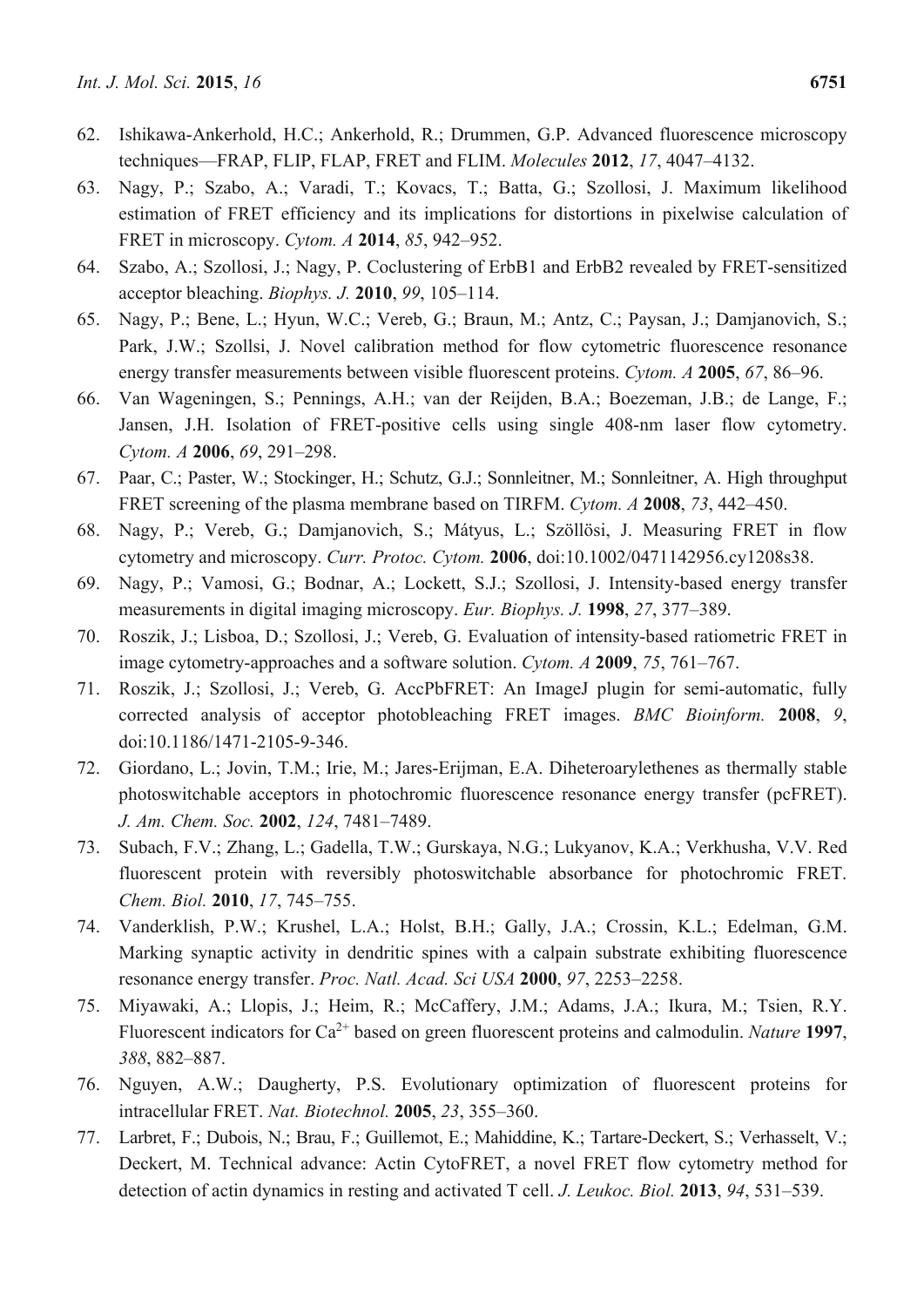- 78. Jalink, K.; van Rheenen, J. FilterFRET: Quantitative imaging of sensitized emission. In *FRET and FLIM Techniques*; Gadella, T., Ed.; Elsevier: Amsterdam, The Netherlands, 2009; Volume 33, pp. 289–349.
- 79. Adams, S.R.; Harootunian, A.T.; Buechler, Y.J.; Taylor, S.S.; Tsien, R.Y. Fluorescence ratio imaging of cyclic AMP in single cells. *Nature* **1991**, *349*, 694–697.
- 80. Youvan, D.C.; Silva, C.M.; Bylina, E.J.; Coleman, W.J.; Dilworth, M.R.; Yang, M.M. Calibration of fluorescence resonance energy transfer in microscopy using genetically engineered GFP derivatives on nickel chelating beads. *Biotechnology* **1997**, *3*, 1–18.
- 81. Erickson, M.G.; Alseikhan, B.A.; Peterson, B.Z.; Yue, D.T. Preassociation of calmodulin with voltage-gated Ca2+ channels revealed by FRET in single living cells. *Neuron* **2001**, *31*, 973–985.
- 82. Szollosi, J.; Nagy, P.; Sebestyen, Z.; Damjanovicha, S.; Park, J.W.; Matyus, L. Applications of fluorescence resonance energy transfer for mapping biological membranes. *J. Biotechnol.* **2002**, *82*, 251–266.
- 83. Chen, H.; Puhl, H.L., 3rd; Koushik, S.V.; Vogel, S.S.; Ikeda, S.R. Measurement of FRET efficiency and ratio of donor to acceptor concentration in living cells. *Biophys. J.* **2006**, *91*, L39–L41.
- 84. Xia, Z.; Liu, Y. Reliable and global measurement of fluorescence resonance energy transfer using fluorescence microscopes. *Biophys. J.* **2001**, *81*, 2395–2402.
- 85. Hoppe, A.; Christensen, K.; Swanson, J.A. Fluorescence resonance energy transfer-based stoichiometry in living cells. *Biophys. J.* **2002**, *83*, 3652–3664.
- 86. Jiang, X.; Sorkin, A. Coordinated traffic of Grb2 and Ras during epidermal growth factor receptor endocytosis visualized in living cells. *Mol. Biol. Cell.* **2002**, *13*, 1522–1535.
- 87. Bene, L.; Ungvari, T.; Fedor, R.; Sasi Szabo, L.; Damjanovich, L. Intensity correlation-based calibration of FRET. *Biophys. J.* **2013**, *105*, 2024–2035.
- 88. Vamosi, G.; Baudendistel, N.; von der Lieth, C.W.; Szaloki, N.; Mocsar, G.; Muller, G.; Brazda, P.; Waldeck, W.; Damjanovich, S.; Langowski, J.; *et al*. Conformation of the c-Fos/c-Jun complex *in vivo*: A combined FRET, FCCS, and MD-modeling study. *Biophys. J.* **2008**, *94*, 2859–2868.
- 89. Chang, C.-I. *Hyperspectral Imaging: Techniques for Spectral Detection and Classification*; Springer Science & Business Media: Berlin, Germany, 2003; Volume 1.
- 90. Zimmermann, T.; Rietdorf, J.; Girod, A.; Georget, V.; Pepperkok, R. Spectral imaging and linear un-mixing enables improved FRET efficiency with a novel GFP2-YFP FRET pair. *FEBS Lett.*  **2002**, *531*, 245–249.
- 91. Chen, Y.; Mauldin, J.P.; Day, R.N.; Periasamy, A. Characterization of spectral FRET imaging microscopy for monitoring nuclear protein interactions. *J. Microsc.* **2007**, *228*, 139–152.
- 92. Megias, D.; Marrero, R.; Martinez Del Peso, B.; Garcia, M.A.; Bravo-Cordero, J.J.; Garcia-Grande, A.; Santos, A.; Montoya, M.C. Novel lambda FRET spectral confocal microscopy imaging method. *Microsc. Res. Technol.* **2009**, *72*, 1–11.
- 93. Levy, S.; Wilms, C.D.; Brumer, E.; Kahn, J.; Pnueli, L.; Arava, Y.; Eilers, J.; Gitler, D. SpRET: Highly sensitive and reliable spectral measurement of absolute fret efficiency. *Microsc. Microanal.*  **2011**, *17*, 176–190.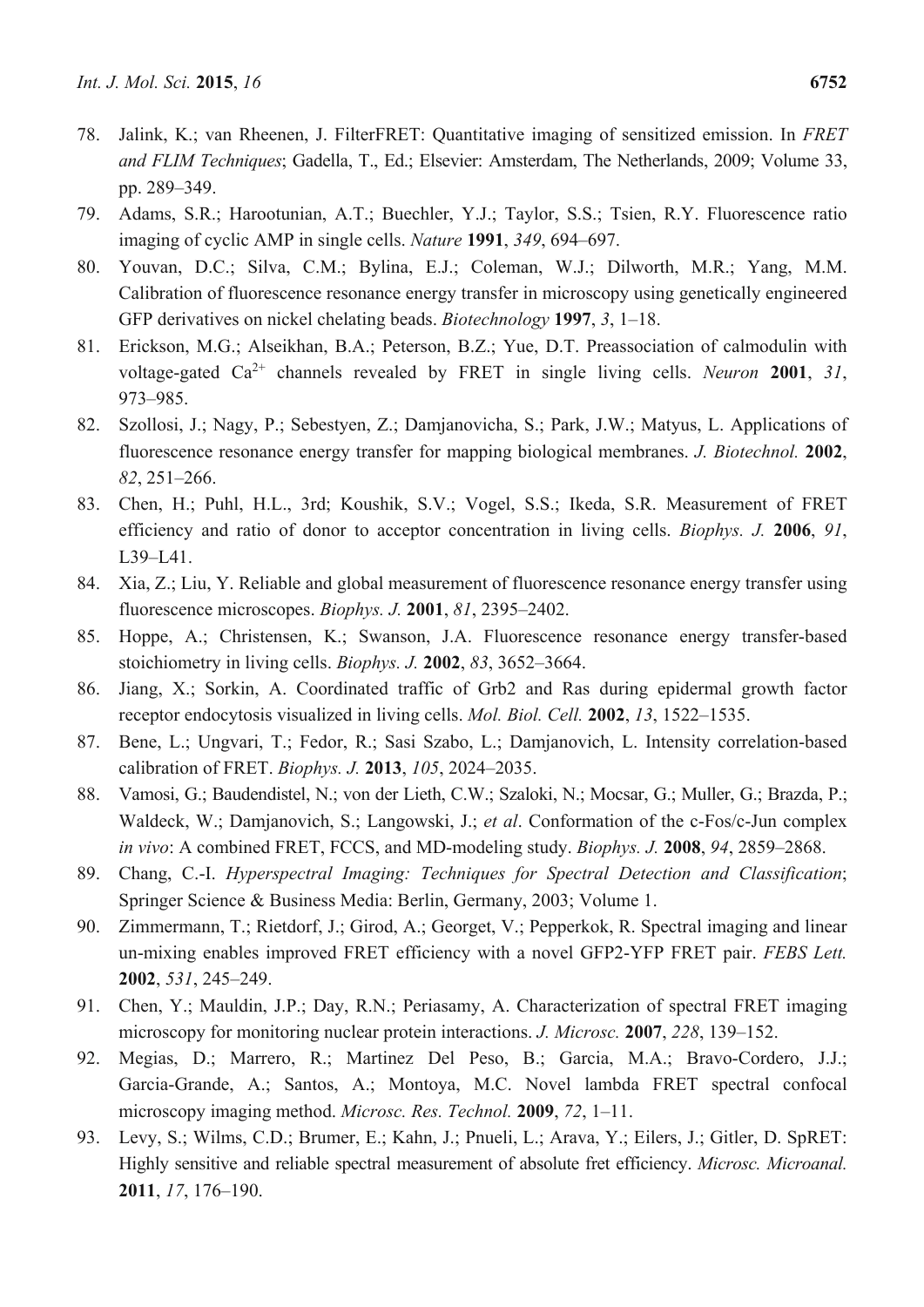- 94. Broussard, J.A.; Rappaz, B.; Webb, D.J.; Brown, C.M. Fluorescence resonance energy transfer microscopy as demonstrated by measuring the activation of the serine/threonine kinase Akt. *Nat. Protoc.* **2013**, *8*, 265–281.
- 95. Leavesley, S.J.; Britain, A.L.; Cichon, L.K.; Nikolaev, V.O.; Rich, T.C. Assessing FRET using spectral techniques. *Cytom. Part A* **2013**, *83*, 898–912.
- 96. Kim, J.; Li, X.; Kang, M.S.; Im, K.B.; Genovesio, A.; Grailhe, R. Quantification of protein interaction in living cells by two-photon spectral imaging with fluorescent protein fluorescence resonance energy transfer pair devoid of acceptor bleed-through. *Cytom. A* **2012**, *81*, 112–119.
- 97. Thaler, C.; Koushik, S.V.; Blank, P.S.; Vogel, S.S. Quantitative multiphoton spectral imaging and its use for measuring resonance energy transfer. *Biophys. J.* **2005**, *89*, 2736–2749.
- 98. Szentesi, G.; Vereb, G.; Horvath, G.; Bodnar, A.; Fabian, A.; Matko, J.; Gaspar, R.; Damjanovich, S.; Matyus, L.; Jenei, A. Computer program for analyzing donor photobleaching FRET image series. *Cytom. A* **2005**, *67*, 119–128.
- 99. Clayton, A.H.; Klonis, N.; Cody, S.H.; Nice, E.C. Dual-channel photobleaching FRET microscopy for improved resolution of protein association states in living cells. *Eur. Biophys. J.*  **2005**, *34*, 82–90.
- 100. Song, L.; Varma, C.A.; Verhoeven, J.W.; Tanke, H.J. Influence of the triplet excited state on the photobleaching kinetics of fluorescein in microscopy. *Biophys. J.* **1996**, *70*, 2959–2968.
- 101. Redford, G.; Clegg, R.M. Real-time fluorescence lifetime imaging and FRET using fast gated image intensifiers. In *Molecular Imaging: FRET Microscopy and Spectroscopy*; Periasamy, A., Day, R.D., Eds.; Oxford University Press: New York, NY, USA, 2005; pp. 193–226.
- 102. Berezin, M.Y.; Achilefu, S. Fluorescence lifetime measurements and biological imaging. *Chem. Rev.*  **2010**, *110*, 2641–2684.
- 103. Wouters, F.S. Förster resonance energy transfer and fluorescence lifetime imaging. *Fluoresc. Microsc.*  **2013**, 245–291.
- 104. Szabo, A.; Horvath, G.; Szollosi, J.; Nagy, P. Quantitative characterization of the large-scale association of ErbB1 and ErbB2 by flow cytometric homo-FRET measurements. *Biophys. J.*  **2008**, *95*, 2086–2096.
- 105. Vogel, S.S.; Thaler, C.; Blank, P.S.; Koushik, S.V. Time resolved fluorescence anisotropy. *FLIM Microsc. Biol. Med.* **2009**, *1*, 245–288.
- 106. LiCata, V.J.; Wowor, A.J. Applications of fluorescence anisotropy to the study of protein-DNA interactions. *Methods Cell. Biol.* **2008**, *84*, 243–262.
- 107. Fernandez, S.M.; Berlin, R.D. Cell surface distribution of lectin receptors determined by resonance energy transfer. *Nature* **1976**, *264*, 411–415.
- 108. Nicolson, G.L. The fluid-mosaic model of membrane structure: Still relevant to understanding the structure, function and dynamics of biological membranes after more than 40 years. *Biochim. Biophys. Acta* **2014**, *1838*, 1451–1466.
- 109. Kohler, G.; Milstein, C. Continuous cultures of fused cells secreting antibody of predefined specificity. *Nature* **1975**, *256*, 495–497.
- 110. IUIS-WHO Nomenclature Subcommittee. Nomenclature for clusters of differentiation (CD) of antigens defined on human leukocyte populations. *Bull. World Health Organ.* **1984**, *62*, 809–815.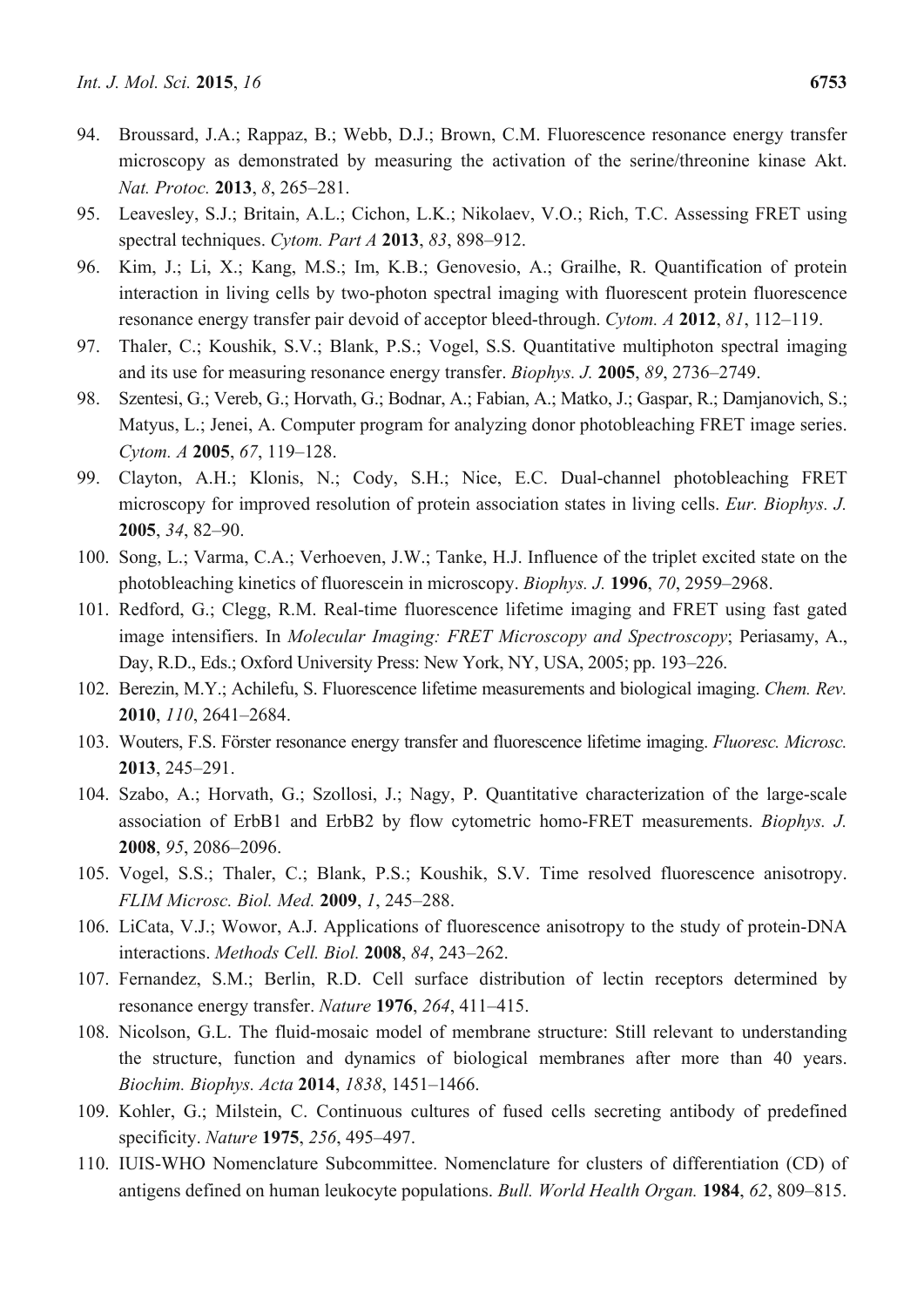- 111. Vereb, G.; Szollosi, J.; Matko, J.; Nagy, P.; Farkas, T.; Vigh, L.; Matyus, L.; Waldmann, T.A.; Damjanovich, S. Dynamic, yet structured: The cell membrane three decades after the singer-nicolson model. *Proc. Natl. Acad. Sci. USA* **2003**, *100*, 8053–8058.
- 112. Layre, E.; de Jong, A.; Moody, D.B. Human T cells use CD1 and MR1 to recognize lipids and small molecules. *Curr. Opin. Chem. Biol.* **2014**, *23C*, 31–38.
- 113. Neppert, J.; Mueller-Eckhardt, C. Monoclonal mouse antibodies to human MHC class I antigens cocap class II antigens. *Tissue Antigens* **1984**, *24*, 187–189.
- 114. Szollosi, J.; Damjanovich, S.; Balazs, M.; Nagy, P.; Tron, L.; Fulwyler, M.J.; Brodsky, F.M. Physical association between MHC class I and class II molecules detected on the cell surface by flow cytometric energy transfer. *J. Immunol.* **1989**, *143*, 208–213.
- 115. Szollosi, J.; Horejsi, V.; Bene, L.; Angelisova, P.; Damjanovich, S. Supramolecular complexes of MHC class I, MHC class II, CD20, and tetraspan molecules (CD53, CD81, and CD82) at the surface of a B cell line JY. *J. Immunol.* **1996**, *157*, 2939–2946.
- 116. Shrestha, D.; Exley, M.A.; Vereb, G.; Szollosi, J.; Jenei, A. CD1d favors MHC neighborhood, GM1 ganglioside proximity and low detergent sensitive membrane regions on the surface of B lymphocytes. *Biochim. Biophys. Acta* **2014**, *1840*, 667–680.
- 117. Amano, M.; Baumgarth, N.; Dick, M.D.; Brossay, L.; Kronenberg, M.; Herzenberg, L.A.; Strober, S. CD1 expression defines subsets of follicular and marginal zone B cells in the spleen: *β*2-Microglobulin-dependent and independent forms. *J. Immunol.* **1998**, *161*, 1710–1717.
- 118. Gourapura, R.J.; Khan, M.A.; Gallo, R.M.; Shaji, D.; Liu, J.; Brutkiewicz, R.R. Forming a complex with MHC class I molecules interferes with mouse CD1d functional expression. *PLoS ONE* **2013**, *8*, e72867.
- 119. Chen, X.; Wang, X.; Keaton, J.M.; Reddington, F.; Illarionov, P.A.; Besra, G.S.; Gumperz, J.E. Distinct endosomal trafficking requirements for presentation of autoantigens and exogenous lipids by human CD1d molecules. *J. Immunol.* **2007**, *178*, 6181–6190.
- 120. Wright, M.D.; Moseley, G.W.; van Spriel, A.B. Tetraspanin microdomains in immune cell signalling and malignant disease. *Tissue Antigens* **2004**, *64*, 533–542.
- 121. Sloma, I.; Zilber, M.T.; Vasselon, T.; Setterblad, N.; Cavallari, M.; Mori, L.; de Libero, G.; Charron, D.; Mooney, N.; Gelin, C. Regulation of CD1a Surface expression and antigen presentation by invariant chain and lipid rafts. *J. Immunol.* **2008**, *180*, 980–987.
- 122. Kang, S.J.; Cresswell, P. Regulation of intracellular trafficking of human CD1d by association with MHC class II molecules. *EMBO J.* **2002**, *21*, 1650–1660.
- 123. Van den Hoorn, T.; Paul, P.; Janssen, L.; Janssen, H.; Neefjes, J. Dynamics within tetraspanin pairs affect MHC class II expression. *J. Cell Sci.* **2012**, *125*, 328–339.
- 124. Bene, L.; Kanyari, Z.; Bodnar, A.; Kappelmayer, J.; Waldmann, T.A.; Vamosi, G.; Damjanovich, L. Colorectal carcinoma rearranges cell surface protein topology and density in CD4<sup>+</sup> T cells. *Biochem. Biophys. Res. Commun.* **2007**, *361*, 202–207.
- 125. Bene, L.; Balazs, M.; Matko, J.; Most, J.; Dierich, M.P.; Szollosi, J.; Damjanovich, S. Lateral organization of the ICAM-1 molecule at the surface of human lymphoblasts: A possible model for its co-distribution with the IL-2 receptor, class I and class II HLA molecules. *Eur. J. Immunol.*  **1994**, *24*, 2115–2123.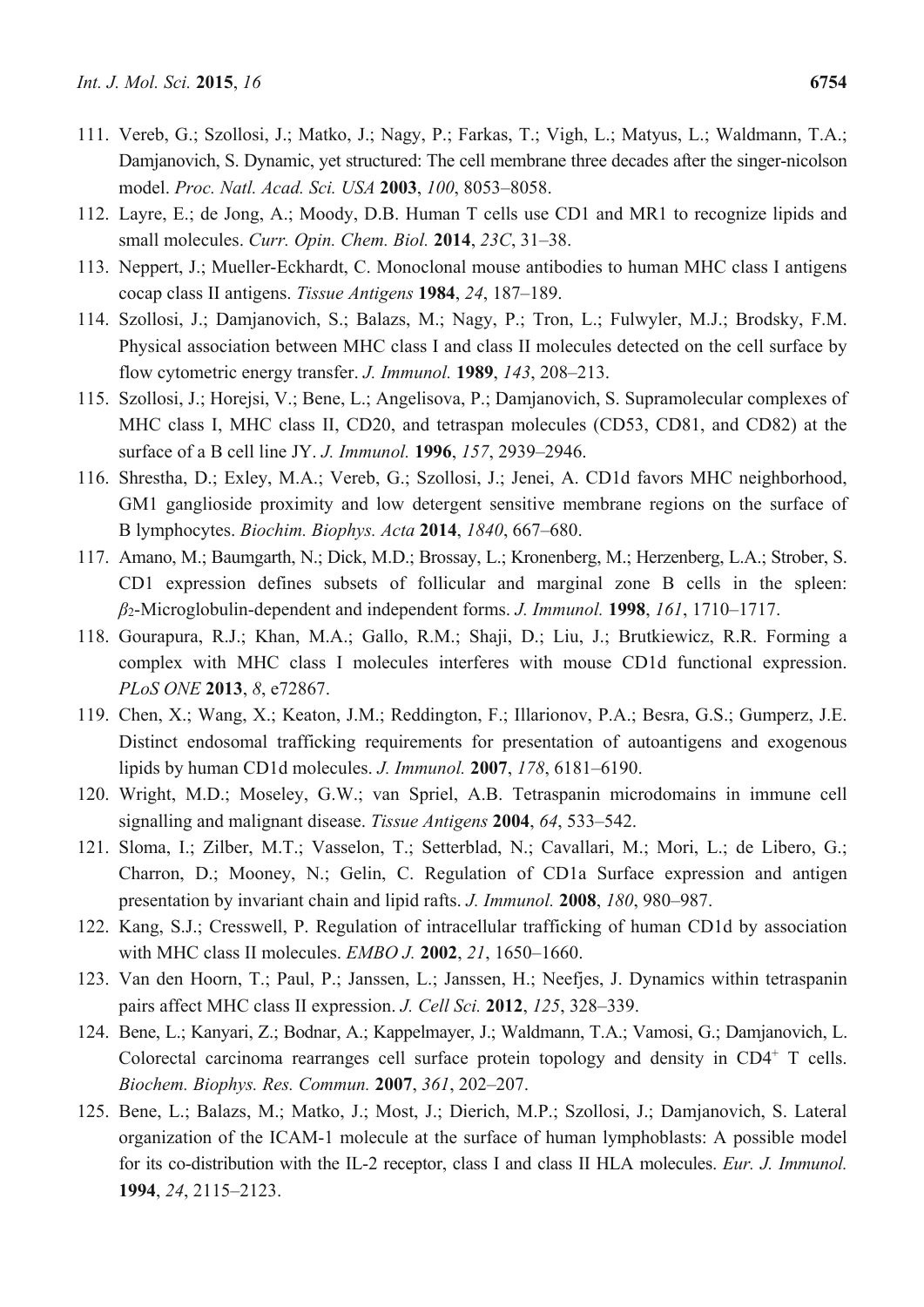- 126. Amiot, M.; Dastot, H.; Fabbi, M.; Degos, L.; Bernard, A.; Boumsell, L. Intermolecular complexes between three human CD1 molecules on normal thymus cells. *Immunogenetics* **1988**, *27*, 187–195.
- 127. Amiot, M.; Dastot, H.; Degos, L.; Dausset, J.; Bernard, A.; Boumsell, L. HLA class I molecules are associated with CD1a heavy chains on normal human thymus cells. *Proc. Natl. Acad. Sci. USA*  **1988**, *85*, 4451–4454.
- 128. Amiot, M.; Dastot, H.; Schmid, M.; Bernard, A.; Boumsell, L. Analysis of CD1 molecules on thymus cells and leukemic T lymphoblasts identifies discrete phenotypes and reveals that CD1 intermolecular complexes are observed only on normal cells. *Blood* **1987**, *70*, 676–685.
- 129. Bodnar, A.; Nizsaloczki, E.; Mocsar, G.; Szaloki, N.; Waldmann, T.A.; Damjanovich, S.; Vamosi, G. A biophysical approach to IL-2 and IL-15 receptor function: Localization, conformation and interactions. *Immunol. Lett.* **2008**, *116*, 117–125.
- 130. Vamosi, G.; Bodnar, A.; Vereb, G.; Jenei, A.; Goldman, C.K.; Langowski, J.; Toth, K.; Matyus, L.; Szollosi, J.; Waldmann, T.A.; *et al*. IL-2 and IL-15 receptor α-subunits are coexpressed in a supramolecular receptor cluster in lipid rafts of T cells. *Proc. Natl. Acad. Sci. USA* **2004**, *101*, 11082–11087.
- 131. Damjanovich, S.; Bene, L.; Matko, J.; Alileche, A.; Goldman, C.K.; Sharrow, S.; Waldmann, T.A. Preassembly of interleukin 2 (IL-2) receptor subunits on resting Kit 225 K6 T cells and their modulation by IL-2, IL-7, and IL-15: A fluorescence resonance energy transfer study. *Proc. Natl. Acad. Sci. USA* **1997**, *94*, 13134–13139.
- 132. Damjanovich, L.; Volko, J.; Forgacs, A.; Hohenberger, W.; Bene, L. Crohn's Disease Alters MHC-rafts in CD4+ T-cells. *Cytom. A* **2012**, *81*, 149–164.
- 133. De Menthon, M.; Lambert, M.; Guiard, E.; Tognarelli, S.; Bienvenu, B.; Karras, A.; Guillevin, L.; Caillat-Zucman, S. Excessive interleukin-15 transpresentation endows NKG2D+CD4+ T cells with innate-like capacity to lyse cascular endothelium in granulomatosis with polyangiitis (Wegener's). *Arthritis Rheumatol.* **2011**, *63*, 2116–2126.
- 134. Huppa, J.B.; Davis, M.M. T-cell-antigen recognition and the immunological synapse. *Nat. Rev. Immunol.* **2003**, *3*, 973–983.
- 135. Mittler, R.S.; Goldman, S.J.; Spitalny, G.L.; Burakoff, S.J. T-cell receptor-CD4 physical association in a murine T-cell hybridoma: Induction by antigen receptor ligation. *Proc. Natl. Acad. Sci. USA* **1989**, *86*, 8531–8535.
- 136. Collins, T.L.; Uniyal, S.; Shin, J.; Strominger, J.L.; Mittler, R.; Burakoff, S. p56<sup>lck</sup> Association with CD4 is required for the interaction between CD4 and the TCR/CD3 complex and for optimal antigen stimulation. *J. Immunol.* **1992**, *148*, 2159–2162.
- 137. Bacso, Z.; Bene, L.; Bodnar, A.; Matko, J.; Damjanovich, S. A photobleaching energy transfer analysis of CD8/MHC-I and LFA-1/ICAM-1 interactions in CTL-target cell conjugates. *Immunol. Lett.* **1996**, *54*, 151–156.
- 138. Yachi, P.P.; Ampudia, J.; Gascoigne, N.R.; Zal, T. Nonstimulatory peptides contribute to antigen-induced CD8-T cell receptor interaction at the immunological synapse. *Nat. Immunol.*  **2005**, *6*, 785–792.